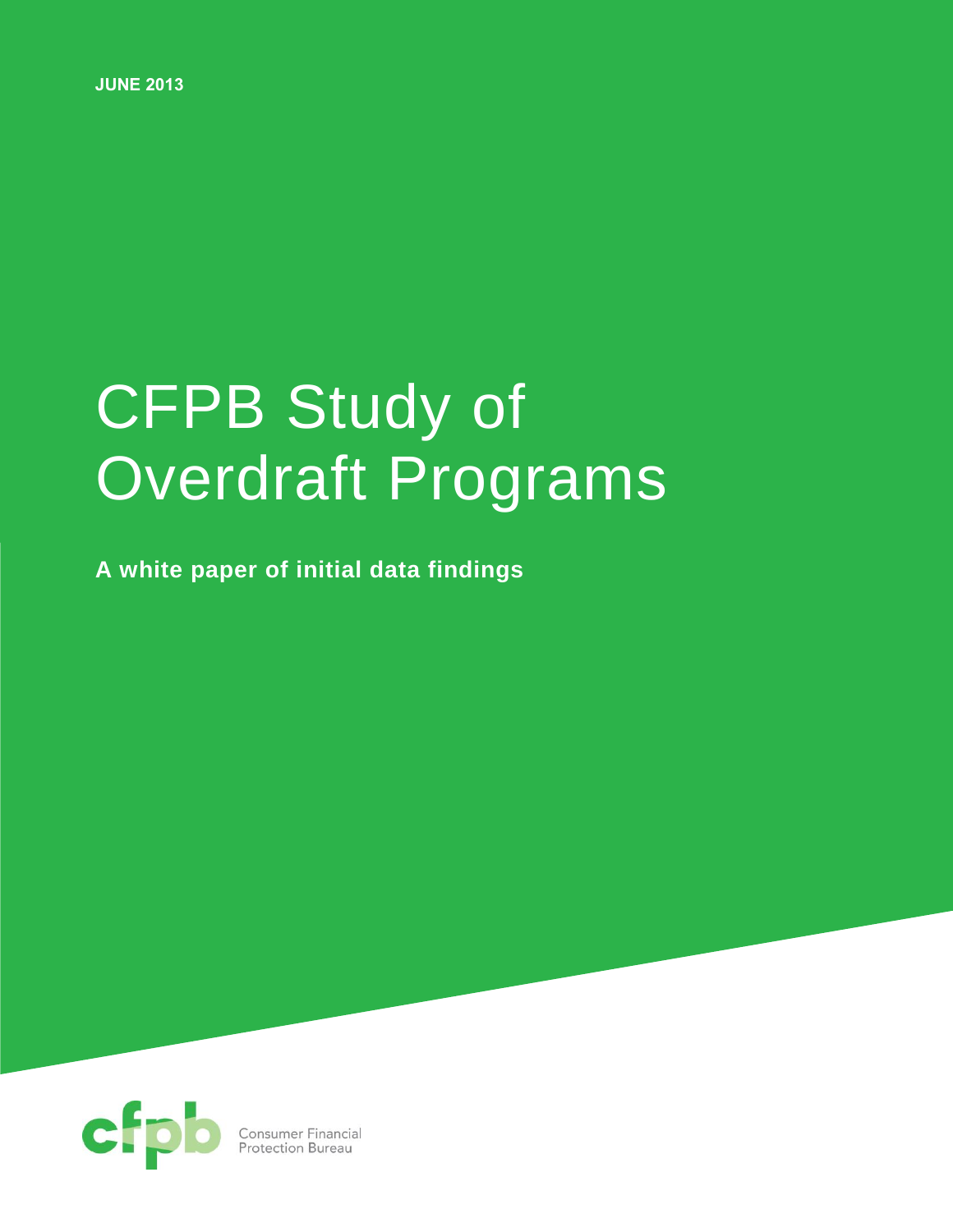## Table of Contents

| 1.             |                                                                |  |
|----------------|----------------------------------------------------------------|--|
| 2 <sub>1</sub> |                                                                |  |
| 3.             | <b>Consumer Overdraft Incidence, Fees, and Related Account</b> |  |
|                | 3.1                                                            |  |
|                | 3.2                                                            |  |
|                | 3.3                                                            |  |
|                | 3.4                                                            |  |
| 4.             | Overdraft Use Following the 2010 Opt-In Requirement Under      |  |
|                | 4.1                                                            |  |
|                | 4.2                                                            |  |
|                | 4.3                                                            |  |
|                | 4.4                                                            |  |
|                | 4.5                                                            |  |
|                | 4.6                                                            |  |
| 5.             |                                                                |  |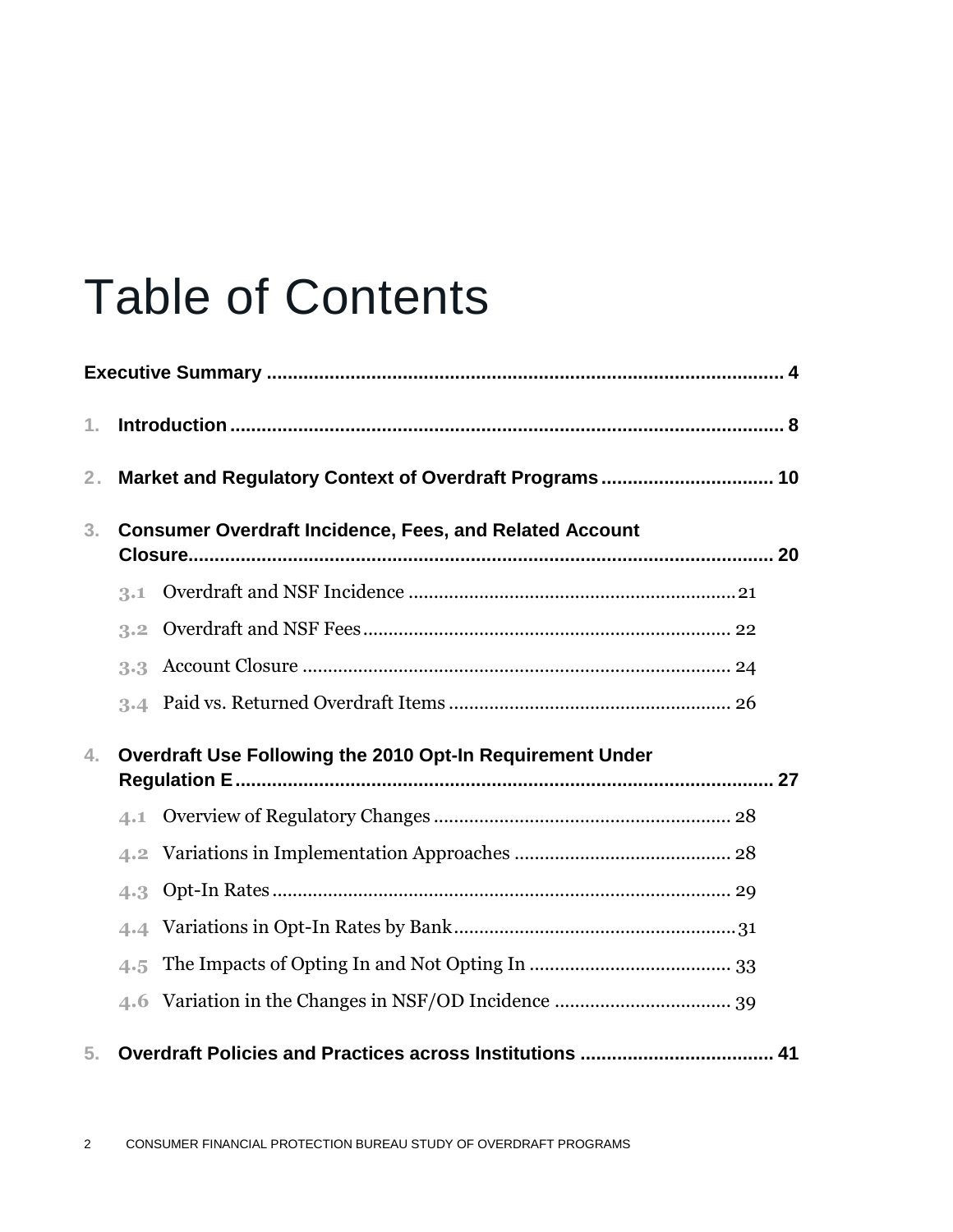|  |                                                                        | 69 |
|--|------------------------------------------------------------------------|----|
|  |                                                                        | 64 |
|  | Conclusion, Open Questions, and Further Research Steps  60             |    |
|  | 5.6 Accountholder Behavioral Characteristics and Screening Policies 58 |    |
|  | 5.5 Linked Account Overdraft Protection, Alerts, and Other Programs to |    |
|  |                                                                        |    |
|  | 5.3 Overdraft Coverage Limits and Making Pay/Return Decisions 48       |    |
|  |                                                                        |    |
|  |                                                                        |    |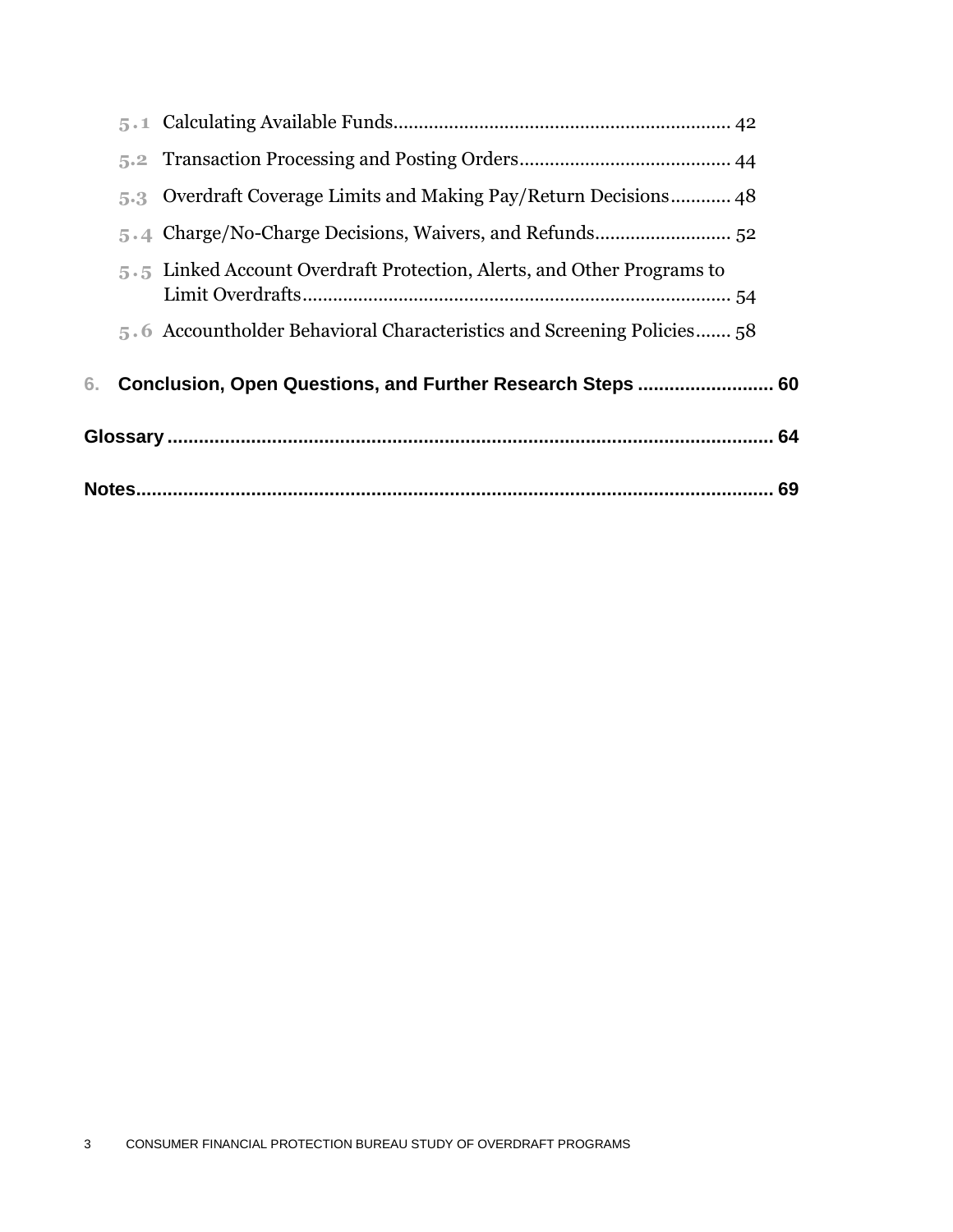## Executive Summary

In February 2012, the Consumer Financial Protection Bureau (CFPB) initiated a broad inquiry into financial institutions' overdraft programs for consumer checking accounts. This effort included a public Request for Information (RFI) and a detailed study of overdraft programs at a small set of large banks that are supervised by the CFPB. These banks provide a significant portion of all U.S. consumer checking accounts. Through the CFPB's supervision program, these banks have provided institution-level information about their overdraft programs and accounts during 2010 and 2011.

Many of the concerns that motivated the CFPB's inquiry are not new. In response to growing costs to consumers, federal agencies have addressed these issues in different ways at different times, which industry has recognized.<sup>3</sup> Our review is intended to provide the factual basis to inform efforts to develop more uniform treatment of these issues across financial institutions.

This paper summarizes initial findings from our inquiry. It draws principally on the institutionlevel information received from banks participating in the study, as well as responses to the RFI and other industry sources. These findings indicate that overdraft programs can be costly for the consumers who use them, and that both consumer outcomes and policies related to overdraft programs can vary considerably across banks. Specifically:

**Costly service:** The banks in the study used different methodologies for measuring the incidence of accounts that incurred overdraft and non-sufficient funds (NSF) fees. The percentage of accounts experiencing at least one overdraft or NSF transaction in 2011 was 27% for study banks that tracked all incidences for all

a *See* American Bankers Association letter to Federal Deposit Insurance Corporation, Office of the Comptroller of the Currency, Federal Reserve Board of Governors, and CFPB (August 24, 2011), *available at* [http://](http://www.aba.com/aba/documents/news/OverdraftLetter82511.pdf)  [www.aba.com/aba/documents/news/ OverdraftLetter82511.pdf.](http://www.aba.com/aba/documents/news/)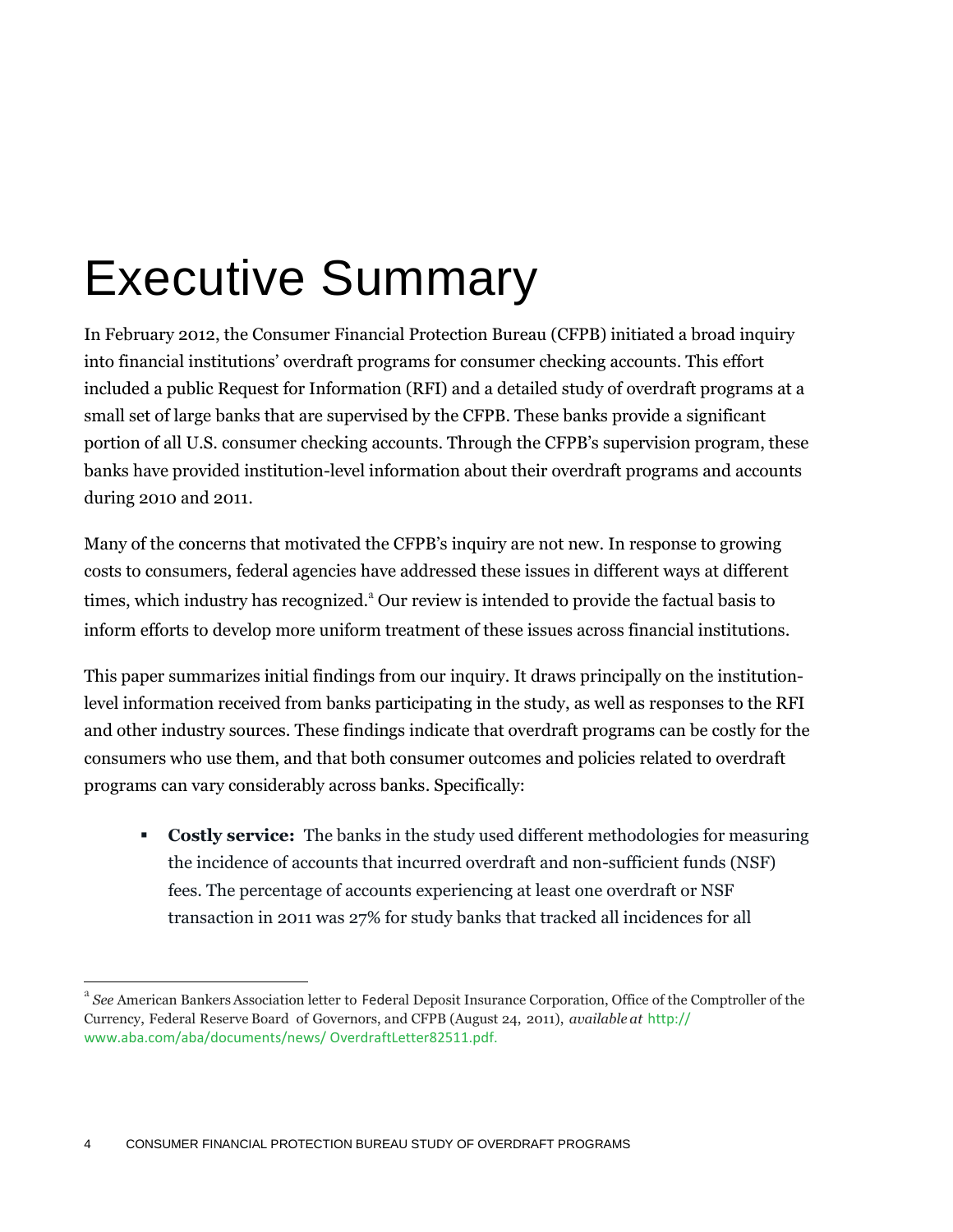accounts opened at any time during 2011 and 20% for study banks utilizing other methods. The average overdraft- and NSF-related fees paid by all study bank accounts that had one or more overdraft transactions in 2011 was \$225 and varied by as much as \$201 between study banks.

- **Heavy overdrafters:** A small percentage of consumer checking accounts incur a substantial number of overdrafts. The proportion of consumer checking accounts with at least one overdraft or NSF that were heavy overdrafters (defined for purposes of this paper as consumers incurring more than 10 non-sufficient funds or overdraft transactions during 2011) was 27.8% for study banks that tracked all incidences for all accounts opened at any time during 2011 and 13.5% for other study banks.
- **Involuntary account closures:** Some banks close consumer checking accounts at significant rates, mostly due to unpaid negative balances. Study banks involuntarily closed 6.0% of consumer checking accounts that were open or opened during 2011. Involuntary closure rates varied widely; the study bank with the highest involuntary rate closed 14 times more of its accounts in 2011 than the bank with the lowest involuntary closure rate. While not all negative balances are caused by overdraft, the majority of negative balance incidents result when consumers overdraw their accounts.
- **Implementation of the opt-in requirement on overdraft coverage of ATM and POS debit card transactions:** A 2009 Federal Reserve Board amendment to Regulation E (subsequently recodified by the CFPB) requires accountholders to provide affirmative consent (opt in) for overdraft coverage of automated teller machine (ATM) and non-recurring point of sale (POS) debit card transactions before banks can charge for paying such transactions. This change became effective for new accounts on July 1, 2010, and for existing accounts on August 15, 2010. The share of accounts that had opted in to ATM/POS debit card coverage at the end of 2011 varied by 18 percentage points across study banks. Opt-in rates among the study banks of accounts that were opened during 2011 were generally higher than for existing accounts and varied dramatically, ranging from single-digit percentages to more than 40%.
- **Overdrafters who did and did not opt in: Consumers' overdraft experiences** before and after the implementation of the opt-in requirement provide some insight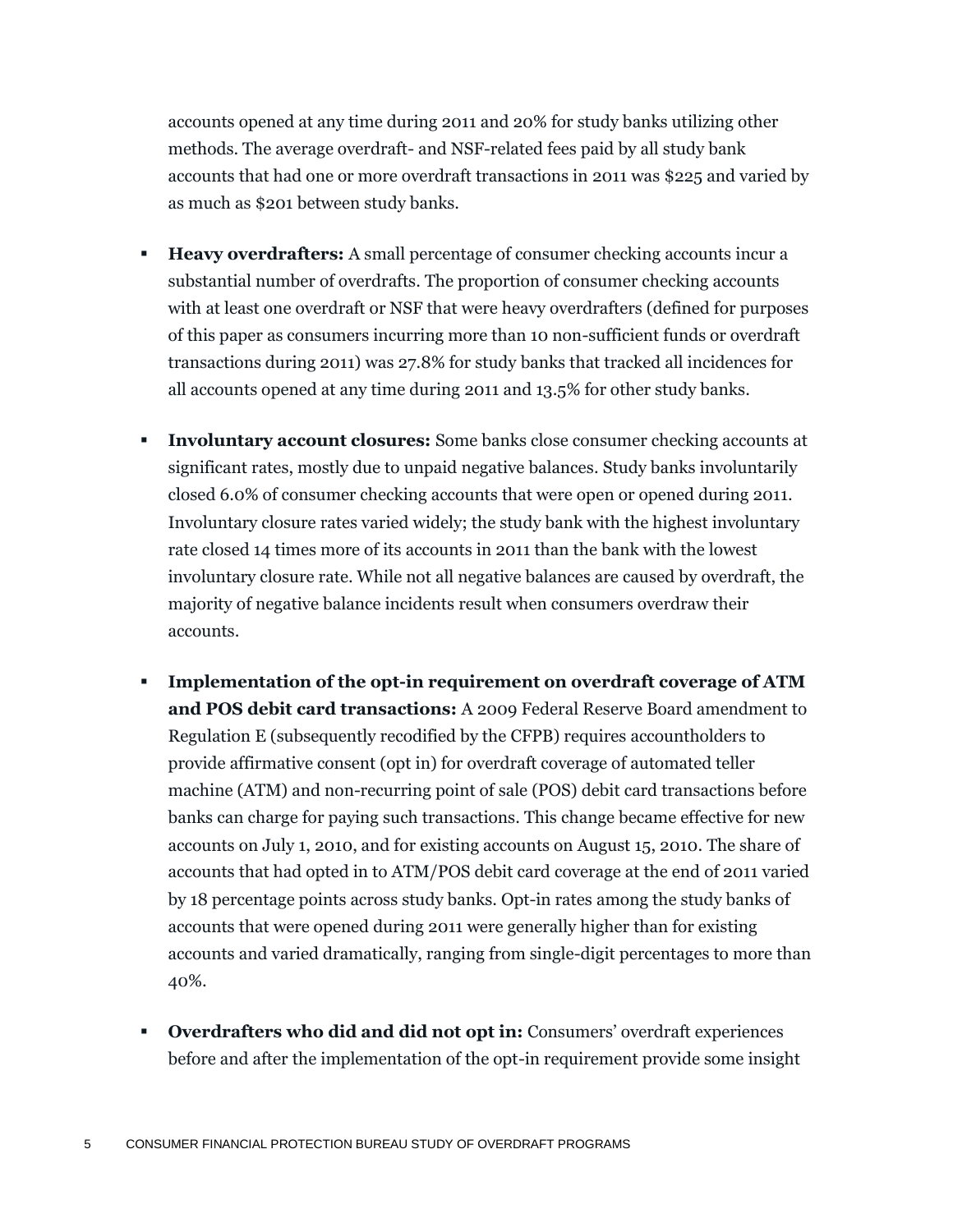into the impact of the new opt-in requirement. While a majority of accounts that were the heaviest overdrafters (with more than 10 overdraft or NSF transactions in the first half of 2010) did not opt in, these accountholders opted in at a higher rate than accounts overall (44.7% compared to 15.2% of all accountholders among the sample of banks). While both heavy overdrafters who did and did not opt in experienced a reduction in fees per account in the second half of 2010, the reduction in fees for those who did not opt in was \$347 greater, on average, than for those who did opt in.

- **Variations in overdraft-related practices and policies:** Numerous bank policies can affect when a transaction might overdraw a consumer's account and whether or not the consumer would be charged a fee. These include, among others:
	- o when banks provide funds availability on deposits;
	- o how banks treat holds on funds in connection with debit card transaction authorizations;
	- o what transaction posting orders banks use;
	- o how banks set overdraft coverage limits (the amounts by which consumers are permitted to overdraw their accounts) and at what levels;
	- o whether banks offer waivers or delays in assessing overdraft fees to accounts for *de minimis* transactions or short negative balance periods; and
	- o whether and how banks charge additional fees for extended or sustained negative balances.

In addition, several other bank policies may influence consumer outcomes with respect to overdraft programs including how banks promote enrollment in automatic transfers from linked deposit accounts or credit lines to avoid overdrafts, how banks screen new account applicants, and other policies influencing the characteristics of accountholders across banks.

These practices and policies, among others, varied significantly (and in some cases, dramatically) among study banks. For example, the percentage of accounts enrolled in overdraft protection programs involving automatic transfers from linked personal deposit accounts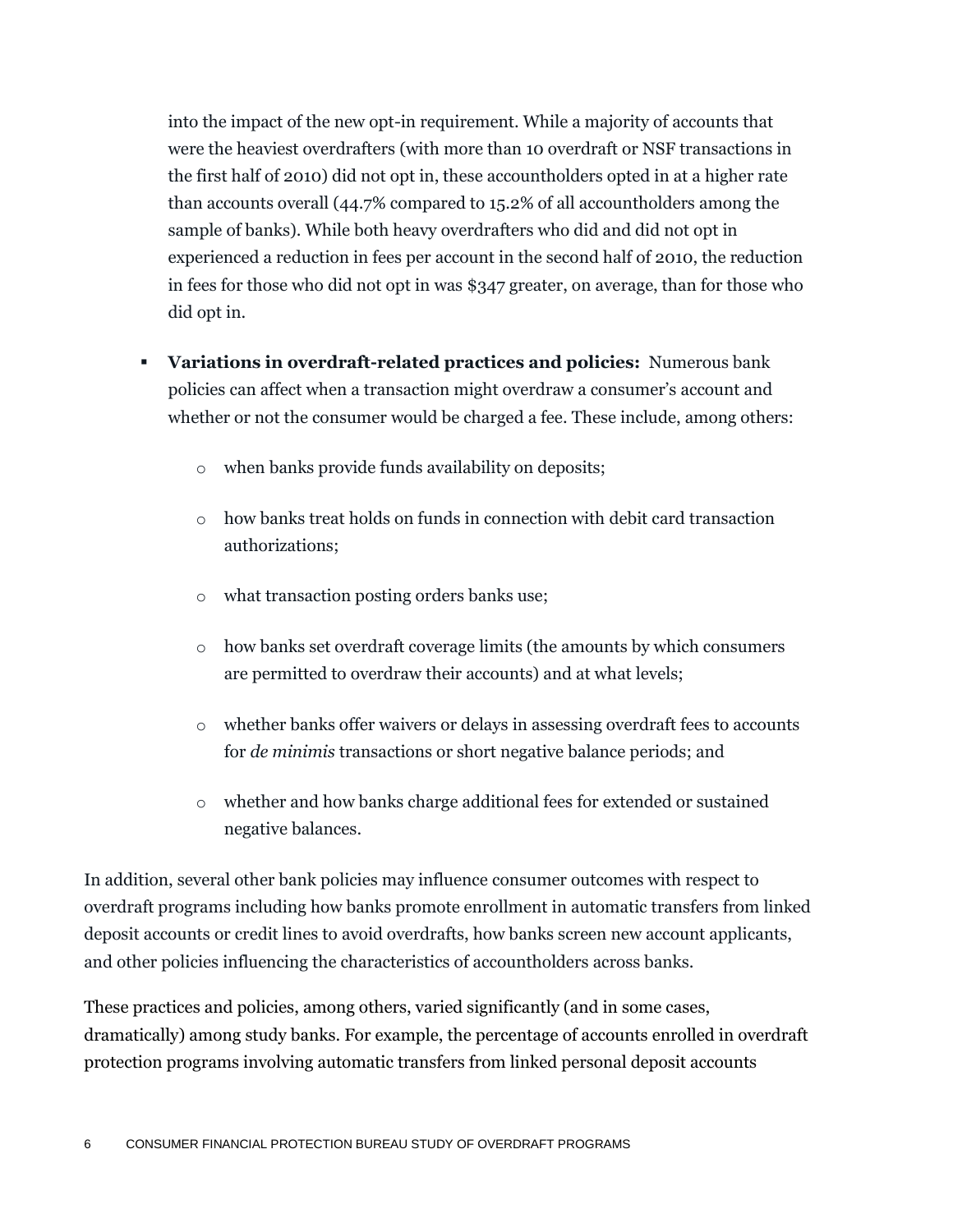ranged by close to 40 percentage points across study banks. Likewise, study banks used a variety of transaction posting orders and employed a range of methods for setting overdraft coverage limits.

In announcing the launch of this study, CFPB Director Cordray observed that "overdrafts can provide consumers with needed access to funds." Nothing in this report implies that banks and credit unions should be precluded from offering overdraft coverage. Moreover, our study notes progress in some areas in recent years in protecting consumers from harm. Nonetheless, our findings with respect to the number of consumers who are incurring heavy overdraft fees or account closures and the wide variations across institutions indicate that certain practices and procedures merit further analysis to determine whether they are causing the kind of consumer harm that the federal consumer protections laws are designed to prevent.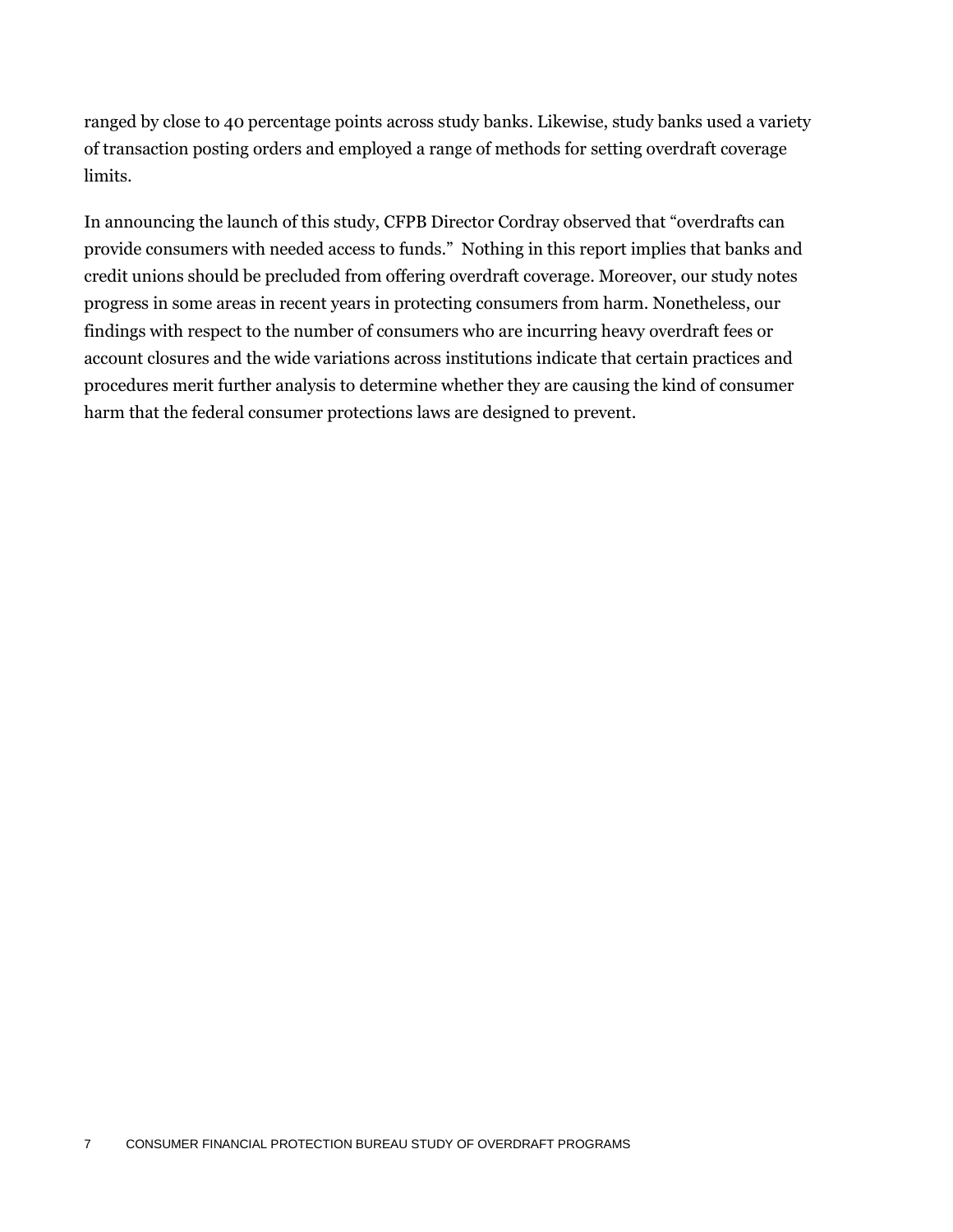## **1.** Introduction

In February 2012, the Consumer Financial Protection Bureau (CFPB) launched an inquiry into overdraft practices and their effect on consumers. In announcing that inquiry, CFPB Director Richard Cordray observed that "Overdrafts can provide consumers with access to funds, but the growing costs of overdraft practices have the capacity to inflict serious economic harm."<sup>1</sup>

Director Cordray went on to note that there have been a number of changes in overdraft practices in recent years, some as a result of new regulatory requirements, some in response to litigation, and some undertaken voluntarily by banks, thrifts, and credit unions (collectively referred to in this paper as "financial institutions" or "institutions"). Director Cordray explained that as an agency committed to evidence-based decision-making, the CFPB needed "to know the facts and figures about all of this, and more, in order to carry out our role of protecting consumers."<sup>2</sup>

The CFPB's analysis of overdraft programs $^{\rm b}$  relies on two principal sources of data: (1) responses to a Request for Information (RFI) published in the Federal Register<sup>3</sup> in February 2012; and (2) aggregate, institution-level information data from a sample of large banks regarding those banks' overdraft programs coupled with detailed, de-identified account and transactional information from random samples of consumer checking accounts at these same banks.<sup>c</sup>

b The descriptions of overdraft programs provided in this paper reflect market research and do not imply that the CFPB has necessarily approved or critiqued any particular aspects of the features or operation of these products from a regulatory or supervisory standpoint.

contained the data contain personally identifiable information about consumers.

The study banks are large banks covered by the CFPB's supervisory authority and do not include credit unions, thrifts, or banks with total assets under \$10 billion. In addition to these sources, the study includes information that the CFPB gathered from, and republishes with the permission of, subscription data services. It also includes publicly available information (including program terms and policies), and information voluntarily shared with the CFPB for publication by industry vendors.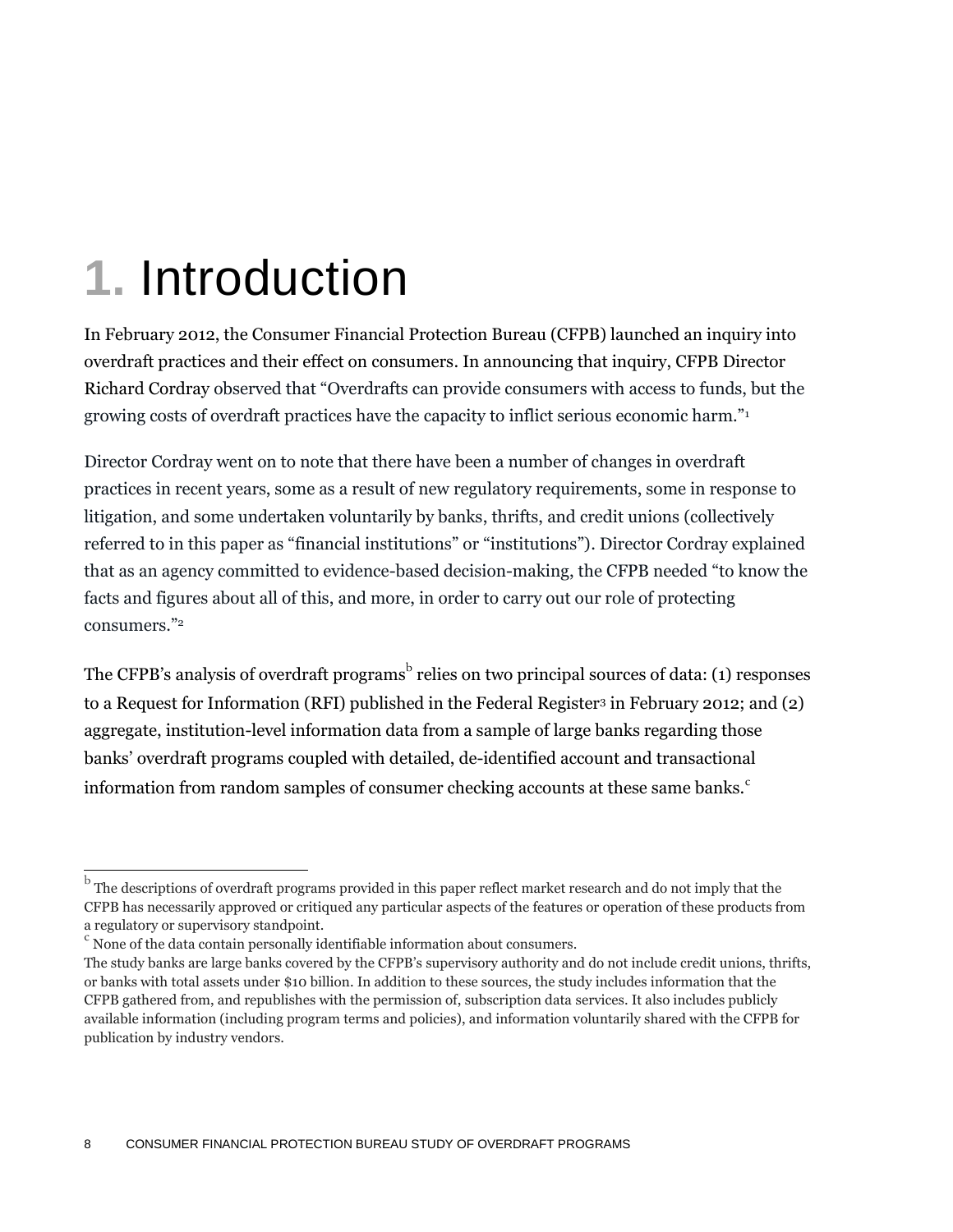The CFPB's Request for Information generated responses from financial institutions, consumers, industry associations, and consumer advocates on overdraft program practices and outcomes for consumers. The RFI supplements the large bank study by providing information about smaller institutions through the responses these institutions and their trade associations submitted. The large banks that provided overdraft program and transactional data for the study (referred to in this paper as "study banks"), while not representative of the market as a whole, collectively hold a substantial percentage of domestic checking deposits. These banks also maintain a large share of all U.S. depository institution branch offices and provide accounts in all 50 states.<sup>4</sup>

In this paper, we begin to address the issues raised by overdraft programs through analysis of the institution-level information provided by the study banks and the information we received in response to the RFI. As each of the study banks is subject to the CFPB's supervisory authority, we present our analyses in a manner that preserves the confidentiality of the supervisory information upon which these analyses rely. Future analyses will draw from de-identified account-level and transaction-level data to further our study of overdraft programs.

Section 2 describes the market and regulatory context for this paper focusing on changes over time in checking account use, overdraft programs, and related regulations. Section 3 presents aggregated information about consumer outcomes with respect to overdraft incidence, fees, and account closure provided by the study banks. Section 4 explores the potential impact of changes to Regulation E, which requires a consumer's affirmative opt-in before an institution can charge a fee for overdraft coverage on specific types of transactions. Section 5 describes the institutional operating policies and variations in pricing and overdraft program configurations that can influence consumers' outcomes with respect to overdraft programs. Finally, Section 6 summarizes the key findings of this report and notes issues for further research and analysis.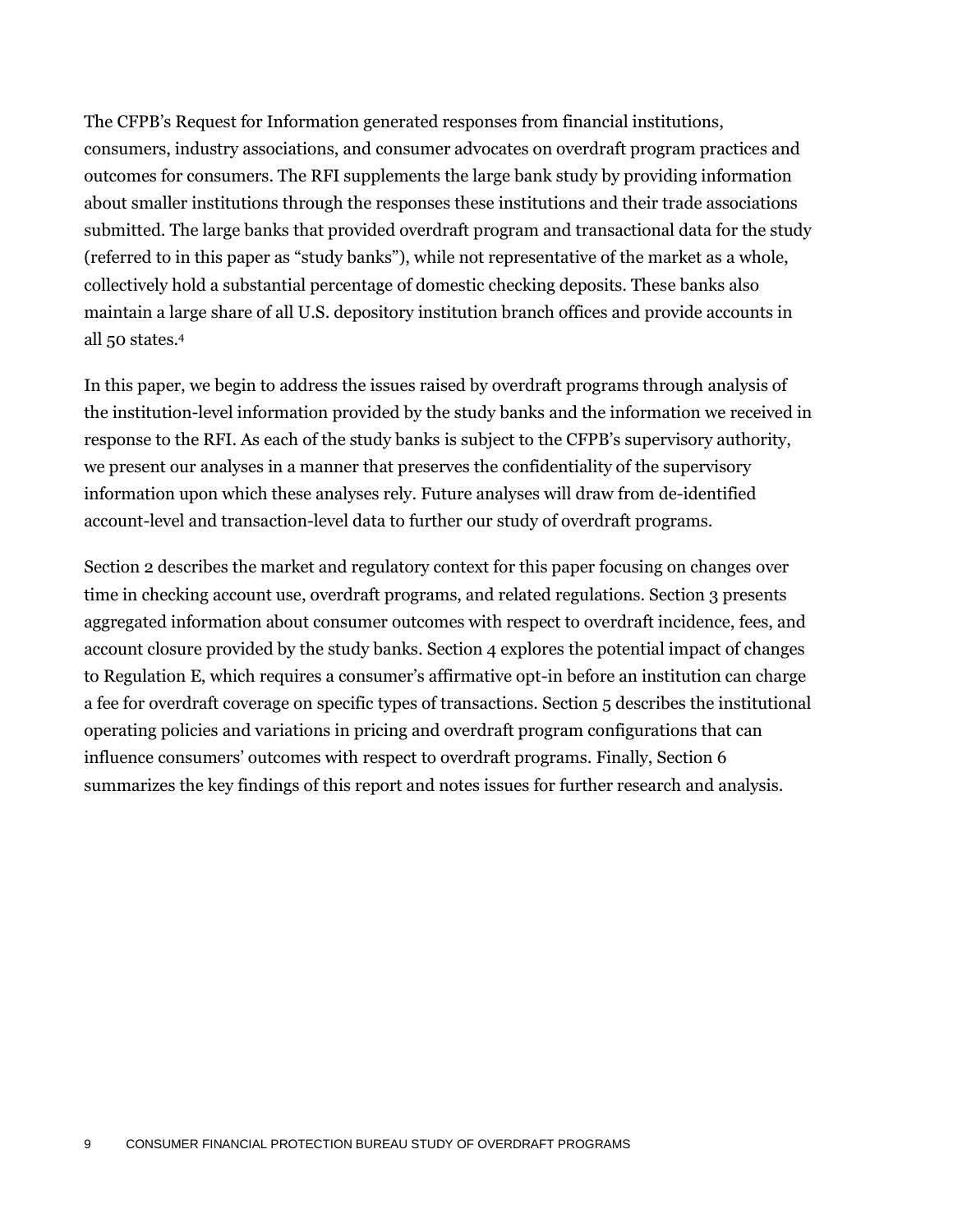## **2.** Market and Regulatory Context of Overdraft Programs

Overdraft programs on checking accounts have evolved from a manual courtesy program to an automated feature that today generates a significant share of financial institutions' revenue from deposit accounts. Some financial institutions market overdraft programs as a service that saves customers the embarrassment and cost of rejected payments. In recent years, consumer advocates and financial regulators have scrutinized some overdraft program practices as potentially harmful to consumers, and regulators have raised safety and soundness as well as consumer protection concerns.<sup>5</sup> The published supervisory expectations of the various prudential regulators are not necessarily aligned and may be creating an unlevel playing field among depository institutions.

**Consumer Checking Account Overdrafts and Overdraft Programs:** Consumers can trigger overdraft program coverage when they attempt to spend or withdraw funds from their checking accounts in an amount exceeding the accounts' available funds.<sup>d</sup> The financial institution can then choose to either pay or reject the transaction. These decisions, once made manually at the discretion of each institution's managers, have become largely automated. Some automated overdraft programs incorporate a variety of information such as a customer's average account balance, deposit volumes, or account tenure to determine whether the institution will pay the transaction when customer funds are otherwise insufficient (*i.e.*, into overdraft). Transactions that an institution decides to pay into overdraft ("overdrafts" or "overdraft

 d Institutions use a wide range of factors to calculate consumer account balances and to determine whether to authorize or post an attempted transaction. These factors are discussed in Section 5: Overdraft Program Policies and Practices across Institutions.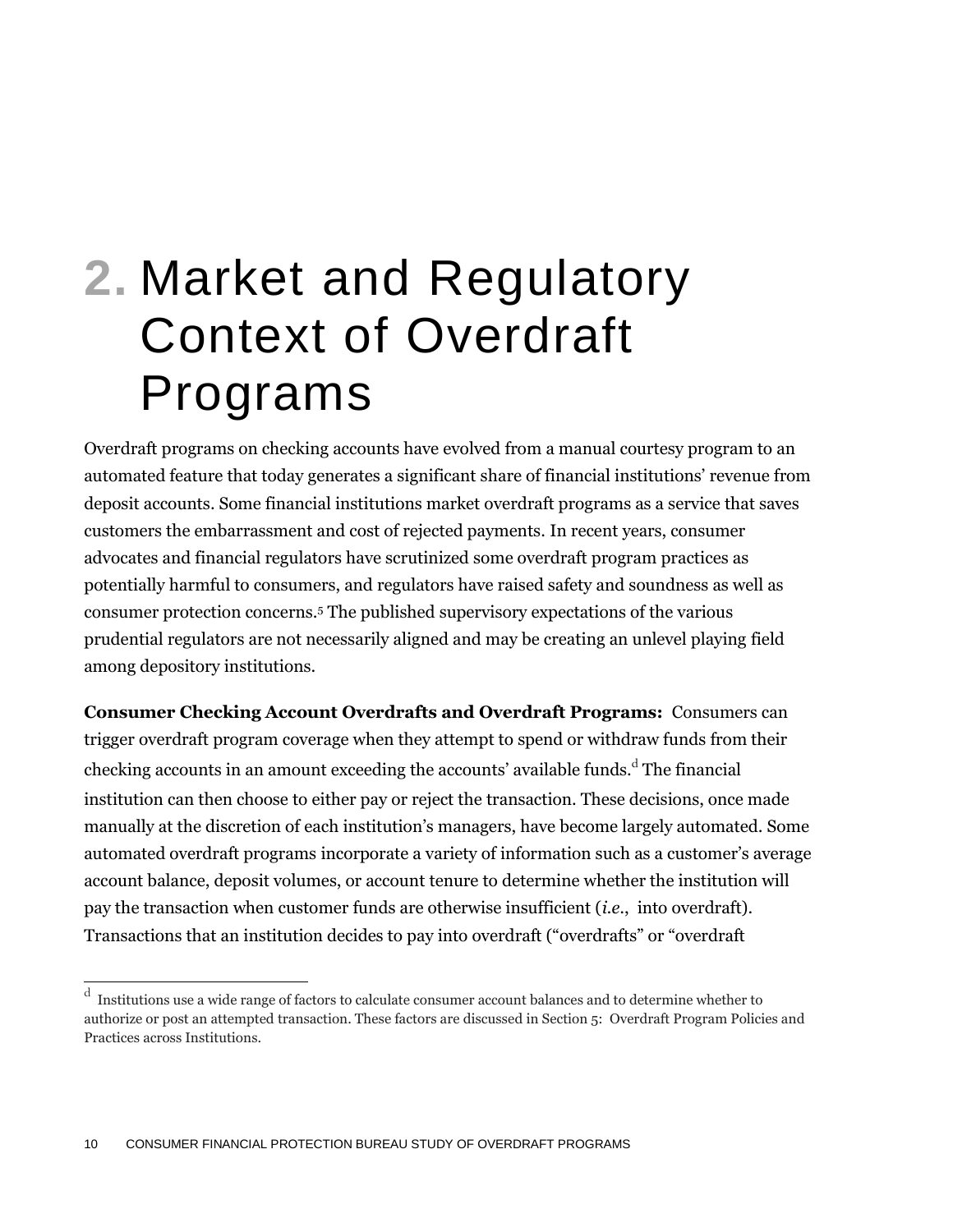transactions") may then incur an overdraft fee. Transactions initiated by check or ACH that the institution rejects usually generate a non-sufficient funds (NSF) fee; in contrast, institutions generally do not charge an NSF fee when declining a debit card authorization inquiry at a merchant or ATM. $^{\rm e}$ 

With respect to transactions that are paid into overdraft and generate a fee, institutions generally charge overdraft fees in fixed amounts rather than in proportion to the size of the payment being made. The same is true with respect to NSF fees charged on transactions that are rejected. $^{\rm f}$  Some will additionally charge an extended or sustained overdraft fee if the accountholder does not make a deposit to bring the account back to a positive balance within a specified period of time after incurring an overdraft.

#### **The Evolution of Checking Account Use and Automation of Overdraft Approval:**

Checking accounts are the product most consumers use to receive and deposit funds, withdraw cash, and make payments for everyday expenses and loan payments. Over the last several decades, the mechanisms available to consumers to withdraw funds or make payments from checking accounts have expanded and grown more complex. $^g$  Those changes have also created more opportunities to overdraw an account held with an institution that offers overdraft coverage.

Beginning in the mid-1970s, the advent of ATMs made it possible for consumers to withdraw cash from their accounts without visiting a branch teller line and to do so 24/7. The advent of regional, national, and global ATM networks made it possible to make cash withdrawals all over the world.

Many institutions subsequently expanded transactional capabilities by replacing ATM-only cards with debit cards that could also be used to make electronic payments to merchants and service providers from checking accounts. Debit card transaction volumes have grown quickly as the networks that enable these transactions have broadened. Acceptance by grocery stores, gas stations, and other retailers helped to drive the popularity of "online" or "PIN debit" payments

e *See* Section 4.1 for a discussion of NSF fees and declined debit card authorizations.

 $\frac{f}{f}$  The per-item charges for NSF and overdraft transactions also tend to be identical at each institution.

 $<sup>g</sup>$  These expanded transactional capabilities, such as ATMs, are available to consumers through other types of</sup> accounts, including savings accounts. Our analysis to-date and this paper, however, focus exclusively on overdrafts related to consumer checking accounts.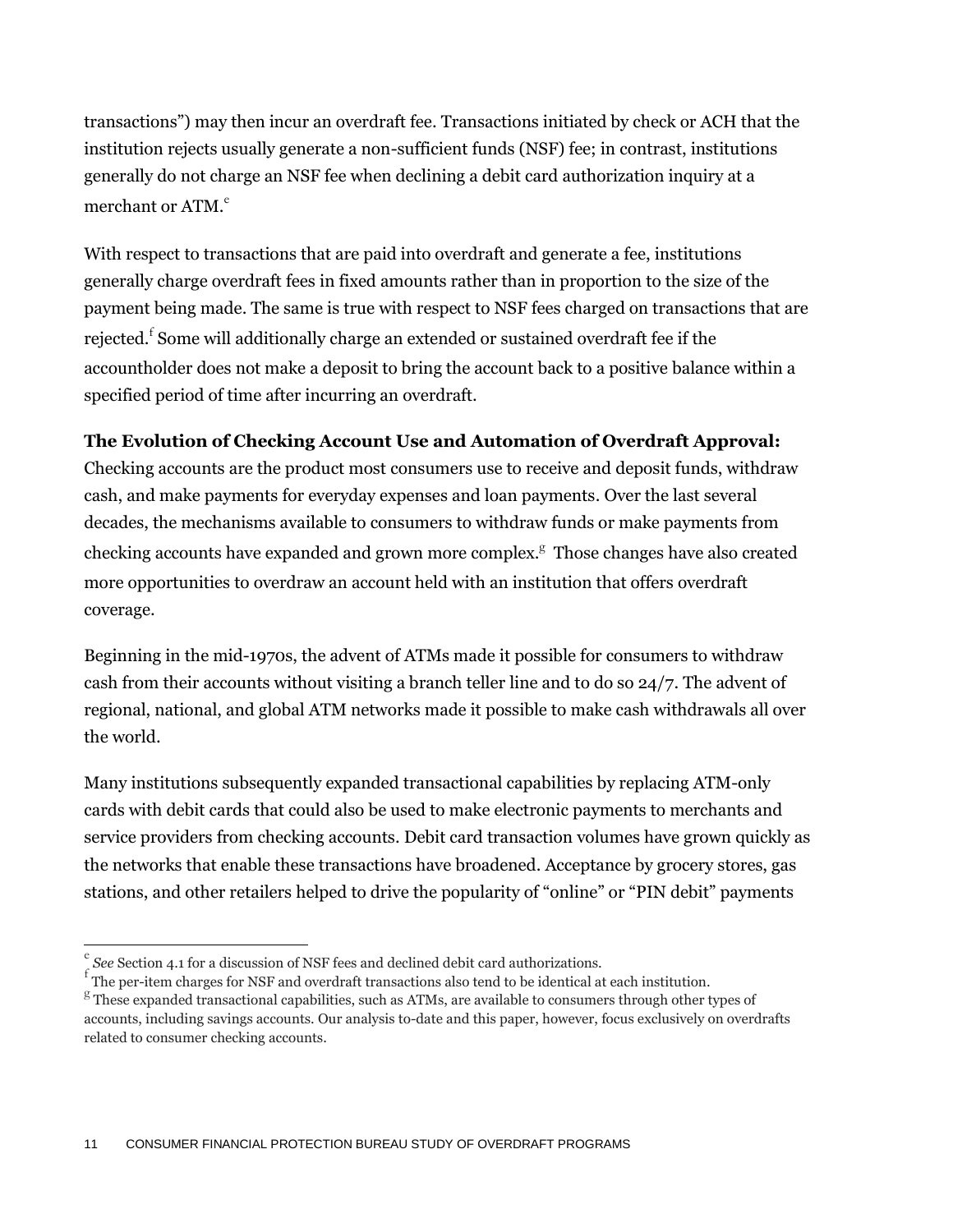across regional and global ATM networks. By 1996, "offline" or "signature debit" transaction volumes overtook PIN debit payment volumes. <sup>6</sup> These debit cards offered broader merchant acceptance, including at Internet retailers. In 2006, debit card payment transaction volumes in the U.S. exceeded both check and credit card payments, and from 2006 to 2011, the total volume of U.S. consumer debit card transactions nearly doubled. 7

Spurred by the advent of online banking and both automated and online bill payment, consumers' use of automated clearinghouse (ACH) networks to make electronic payments from checking accounts has also grown rapidly. Some ACH payments are "pushed"—*i.e.*, initiated by consumers through their institutions' online or mobile banking applications—while others are "pulled" by merchants or billers that have obtained the consumer's authorization to do so. $^{\rm h}$ Consumers may authorize ACH payments to be made on a one-time or a recurring basis.

The growth in the variety of payment mechanisms tied to checking accounts helped drive increases in payment volumes and significantly expanded the types of payments to which overdraft coverage could be applied. From 2000 to 2011, the average number of monthly consumer noncash payments (including ATM withdrawals) per U.S. household increased by over 50%, from approximately 37 to 56 (see Figure 1 below). The expanded payment facilities provided consumers with new sources of convenience. At the same time, these new methods of payment increased product complexity and may have compounded the difficulty some consumers face in managing checking accounts.

 h Additionally, merchants and financial institutions can convert checks to ACH transactions.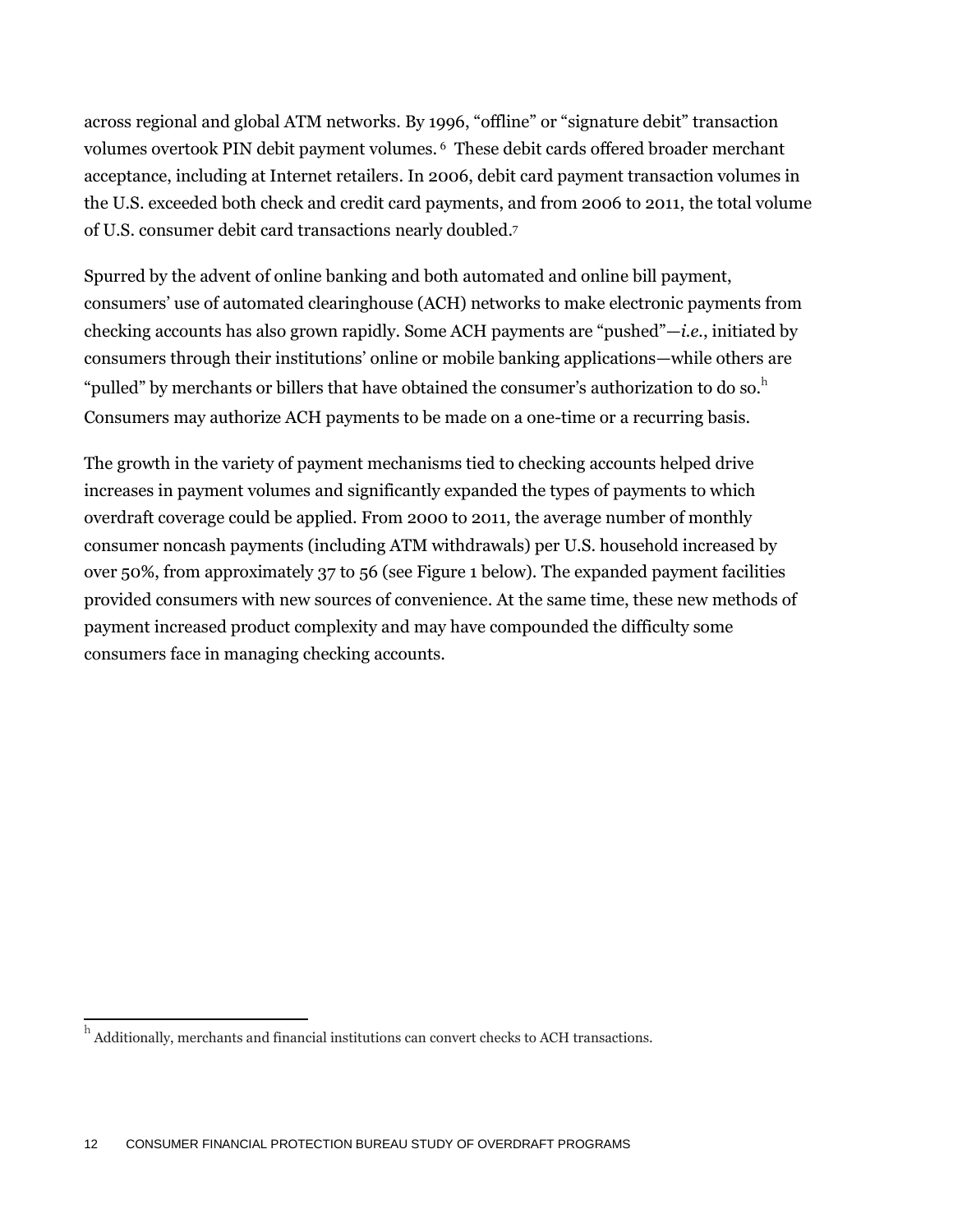

#### **FIGURE 1:** AVERAGE MONTHLY NUMBER OF CONSUMER CHECKING ACCOUNT PAYMENTS PER HOUSEHOLD (U.S.)

Sources: Nilson, Dove, Mercator, Census Bureau, GAO, CFPB Estimates

In the past, institutions determined whether or not to cover payments when customer funds were insufficient through manual or ad hoc programs in which decisions were made on a checkby-check basis when checks that consumers had written were presented for payment. However, with the advent of electronic transactions (*i.e.*, ATM withdrawals and debit card purchases) that require real-time authorization decisions, financial institutions faced the question of whether to refuse to authorize any electronic transaction for which there were insufficient funds or create an automated system of authorizing such transactions into overdraft.

In choosing the latter course, financial institutions established the concept of overdraft limits, or amounts by which the institution would allow payments to overdraw a consumer's account without being declined authorization or returned. These limits may be static or dynamic and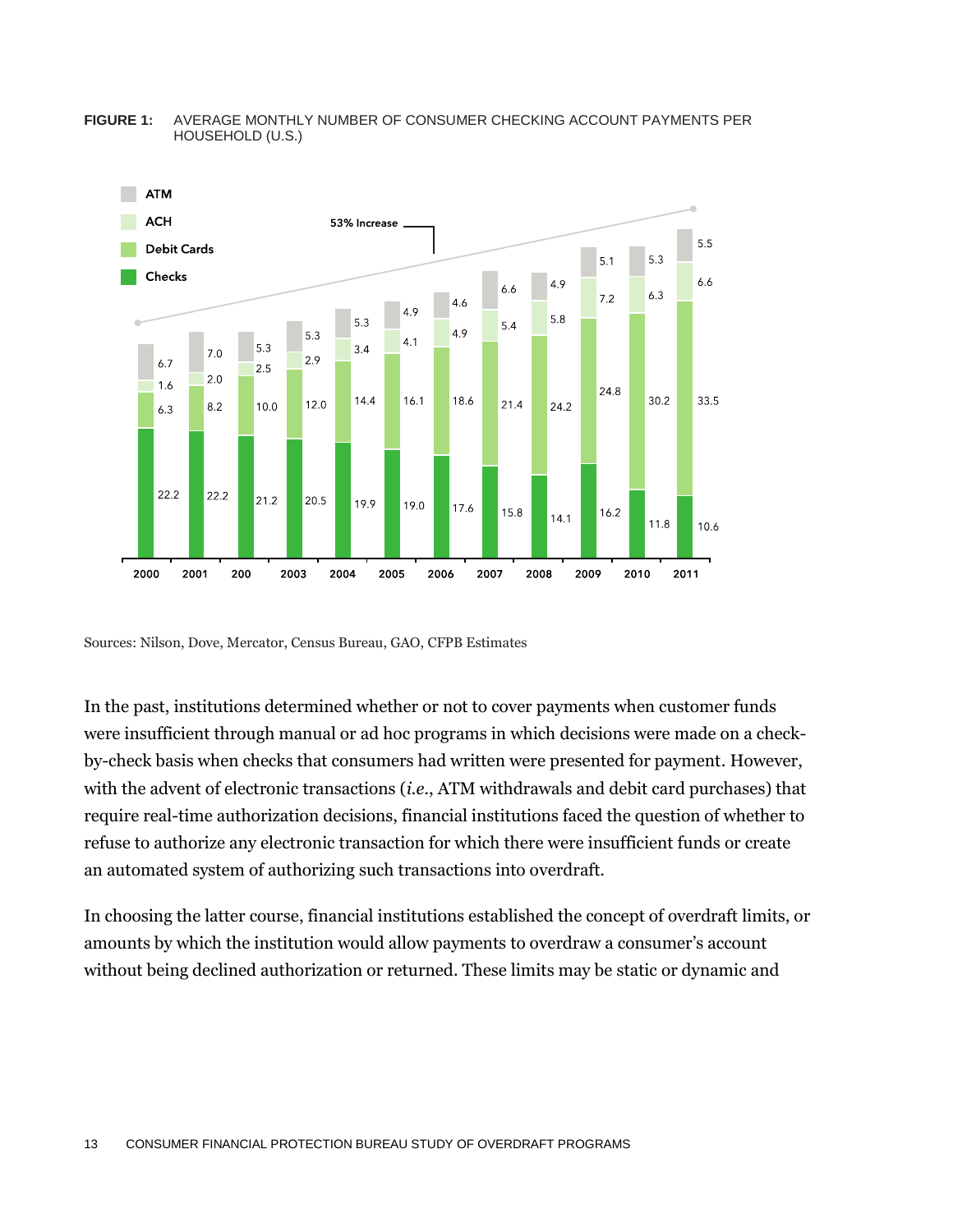may or may not vary by customer.<sup>i</sup> Regardless, institutions authorize and pay or "cover" the overdraft payments up to each account's limit amount and return payments (or refuse to authorize electronic transactions) that would cause the account's negative balance to exceed the limit amount. Overdraft coverage limits effectively constitute the amount an institution is willing to advance to a consumer on future deposits in return for paying per-item overdraft fees.

Today, automation of overdraft programs is common across the industry. The Federal Deposit Insurance Corporation (FDIC) found in a 2011 survey<sup>8</sup> that 70% of institutions with assets of \$38 billion or more, 54% of midsized institutions, and 32% of banks with assets less than \$1 billion employ automated overdraft programs.  $^{\text{!`}}$  A recent survey conducted in response to the CFPB's RFI by a bank trade association to which 575 member institutions responded suggests that overdraft automation is also common at community banks, where 71% of institutions with assets over \$250 million report using some degree of overdraft automation (although an equal percentage of institutions with assets under \$100 million report having only ad hoc programs). 9

**Fee Income from Overdraft and NSF Transactions:** NSF and overdraft revenues constitute a substantial share of total revenues generated by consumer checking accounts and contribute significantly to overall revenue, especially for institutions that rely most heavily on their consumer lines of business. Analysis suggests that industry revenues from NSF and overdraft fees from consumer checking accounts have increased significantly over the past several decades.

Depository institutions combine consumer checking account NSF and overdraft fee revenues with other deposit account service charges and fee income in their public reports of condition and income (Call Reports). Service charges on deposits reported by banks and thrifts, which totaled \$34.2 billion in 2012, can include dozens of types of fees levied against consumers, small businesses, large corporations, and other types of customers.<sup>10</sup> In the call report that credit unions submit to the National Credit Union Administration (NCUA), NSF and overdraft fees are combined into an even broader category that also includes fees earned on non-deposit services. The NCUA reported that fee income earned by credit unions totaled  $\frac{27.4}{7.4}$  billion in 2012.<sup>11</sup>

 $\overline{\phantom{a}}$ 

i *See* Section 5 for greater detail on overdraft limits.

The FDIC survey requested information about the availability of automated overdraft programs for the institutions' "most basic or entry level account." Note that the FDIC, in its report, defined automated programs as having "little to no discretion given to bank employees, and no case-by-case bank employee decision-making with respect to an individual customer or item."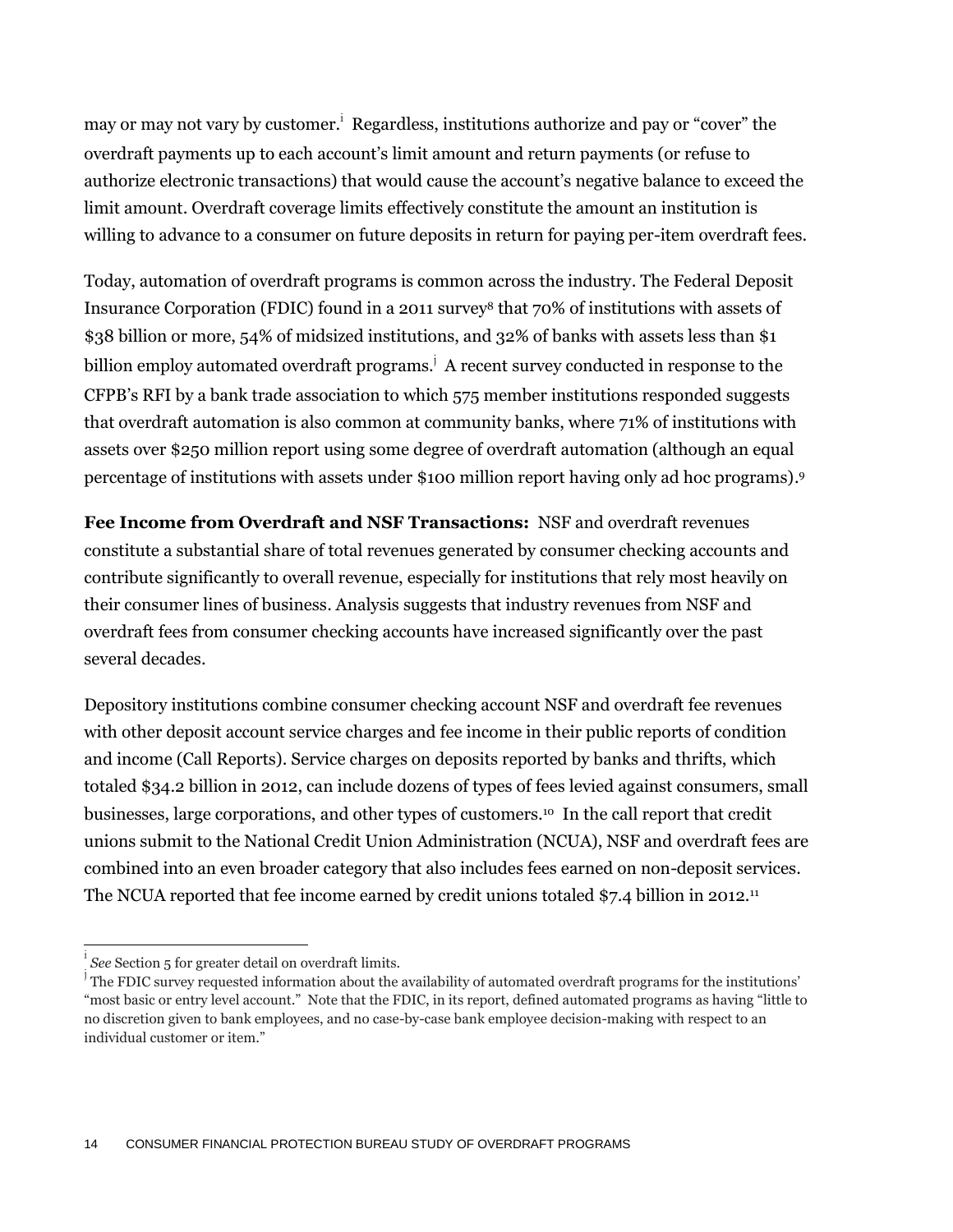According to information supplied to the CFPB by the study banks, overdraft and NSF-related fees from consumer checking accounts constituted 61% of consumer and 37% of total deposit account service charges earned by these banks in 2011. While the composition of fee revenues varied considerably among study banks, if aggregate study bank fee revenue ratios could be extrapolated to all FDIC-insured institutions, this would imply the banking industry earned roughly \$12.6 billion in consumer NSF and overdraft fees in 2011. However, there is reason to believe that such an extrapolation would understate total industry overdraft revenue. For example, several non-study banks that provide information about their overdraft fee income in public documents report overdraft and NSF revenue ranging from 41% to 56% of total deposit account service charges in 2012.<sup>12</sup> Additionally, an industry analyst who conducts an annual survey of a large number of institutions reports that in 2012 overdraft and NSF fees totaled \$32 billion—a figure that would represent fully 77% of the deposit account services charges and fee income reflected in bank and credit union Call Reports.<sup>13</sup>

The differences between these estimates may in part be attributable to the differences between different types of financial institutions. The study banks, while representing a large share of consumer deposits, are banks serving large commercial clients as well as consumers. Smaller institutions are generally less likely to provide deposit services to large corporate clients and thus are likely to have a larger percent of their deposit service charges attributable to consumer accounts, and more specifically, to overdraft and NSF fees. For example, the FDIC estimated in a study of bank overdraft programs that among a non-random sample of banks within its supervisory jurisdiction, 74.0% of deposit account service charges in 2007 were attributable to overdraft and NSF fees.<sup>14</sup> Similarly, a bank trade association's survey of community banks found that overdraft and NSF revenue represented 62% of deposit account service charges and 27.5% of net income after taxes for its member respondents.<sup>15</sup> Furthermore, an industry vendor that services 1,800 predominantly small institutions has reported to the CFPB that NSF and overdraft revenues accounted for 78% of its community bank and thrift clients' deposit service charges and 51% of its credit union clients' fee income in 2012. The same vendor reports that 6.9% of its bank and thrift clients' 2012 operating revenues (net interest income plus noninterest income) came from NSF and overdraft revenues. The firm measures the corresponding ratio to be 11.6% for its credit union clients.<sup>16</sup>

Given these multiple data points, it is not currently possible to determine with precision the dollar volume of overdraft and NSF fees that consumers are paying. What is clear, however, is that these fees represent a sizable share of the revenue from consumer checking accounts—as noted, 61% for the study banks and a likely even higher percentage for community banks.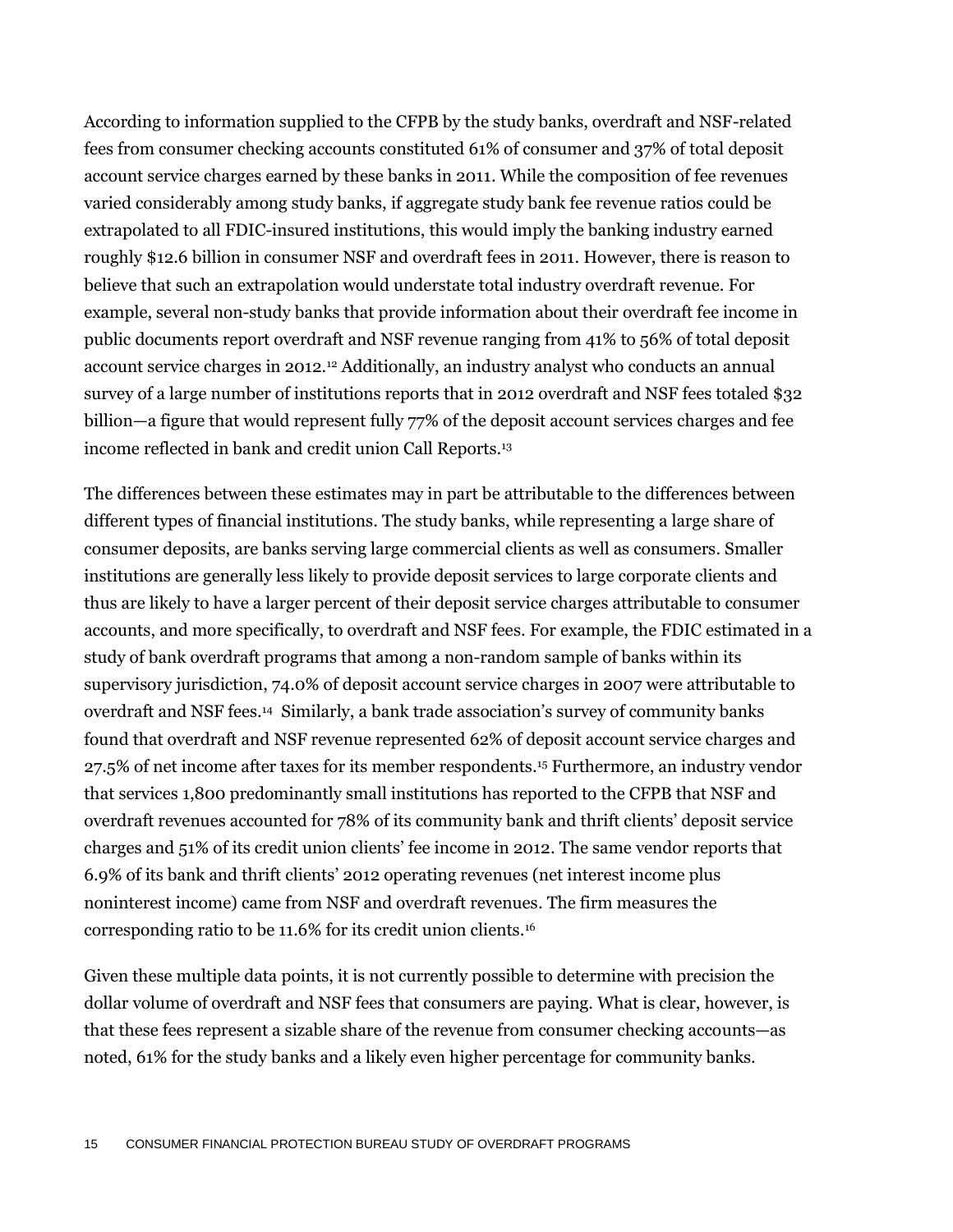For similar reasons, there is some uncertainty as to the trends with respect to this source of income. Public reports show that from 1984 through 2012, aggregate deposit service charges reported by banks and thrifts insured by the FDIC grew from \$6.6 billion to \$34.2 billion. <sup>17</sup> Bank and thrift service charges on deposit accounts declined since peaking at over \$42 billion in 2008; however, despite this drop-off, charges still grew at an average annual rate of 6.1% (3.1% inflation-adjusted) over the 28 years available in the FDIC's Quarterly Banking Profile (see Figure 2 below). Credit union fee income, meanwhile, experienced no similar recent decline and grew by over 15% from 2007 to 2012.<sup>18</sup>





Source: FDIC Quarterly Banking Profile Q4 2012

The growth in overall deposit service charges occurred at a time when banks were generally migrating away from charging monthly fees on checking accounts but parallels the increased use of automated overdraft programs by financial institutions (as described above) and increases in the number of transactions—particularly debit card and ATM transactions—covered by automated overdraft programs. The FDIC found in its study of bank overdraft programs that 41% of all NSF and overdraft transactions occurring in 2006 at banks with automated overdraft programs were related to use of debit cards at the point of sale. 19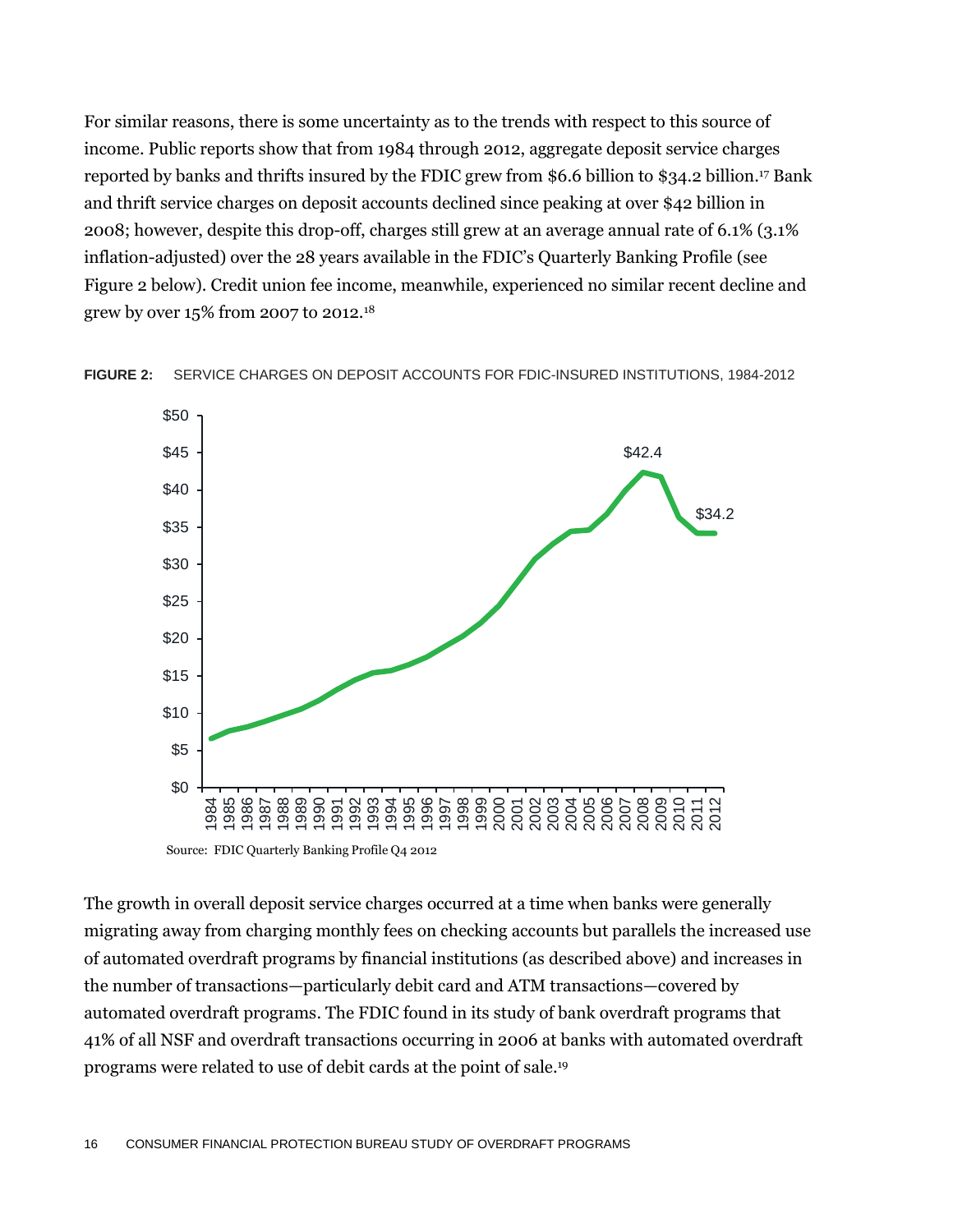The growth in overall deposit service charges likewise has paralleled an increase in pertransaction fees and implementation of extended or sustained overdraft fees. An aggregator of financial services pricing information that conducts an annual survey of checking account fees determined that the average overdraft fee increased from \$21.57 in 1998 to \$31.26 in 2012.<sup>20</sup>

The industry analyst who estimates 2012 overdraft revenue at \$32 billion also reports estimates that suggest increases in overdraft revenues contributed to the increases in deposit account service charges described above. Specifically, the analyst has estimated that overdraft fees grew from \$19.9 billion in 1990 to \$37.1 billion in 2009, before declining to \$31.6 billion in 2011, then rising slightly to \$32.0 billion in 2012.<sup>21</sup> This generally parallels the overall trend with respect to deposit service charges.

In summary, evidence from multiple sources suggests that a substantial portion of the observed growth in deposit account service charges stems from growth in consumer checking account NSF and overdraft revenues.

**Costs to Institutions from Overdraft Programs:** The costs institutions bear to provide overdraft programs can be difficult to separate from operational costs related to providing consumer checking accounts, in general. The CFPB's study banks and several financial institutions that responded to the CFPB's RFI, however, identified charged off account balances as the single largest cost associated with overdraft programs.

Most charge-offs occur when consumers are unable or perhaps unwilling to repay negative account balances that result from institutions covering overdraft transactions and imposing fees. Charge-off losses generally amount to a fraction of total institutional operational costs. At the study banks, charge-off totals are also small relative to the fee revenue these banks earned through their overdraft programs. Charged-off account principal balances, which are generally primarily due to overdraft programs, represented 14.4% of the net overdraft fees (not including NSF fees) charged at study banks in 2011.

**Risks to Consumers:** Consumer advocates, among others, have raised concerns about the transparency of overdraft program disclosures, rising costs, and the degree to which financial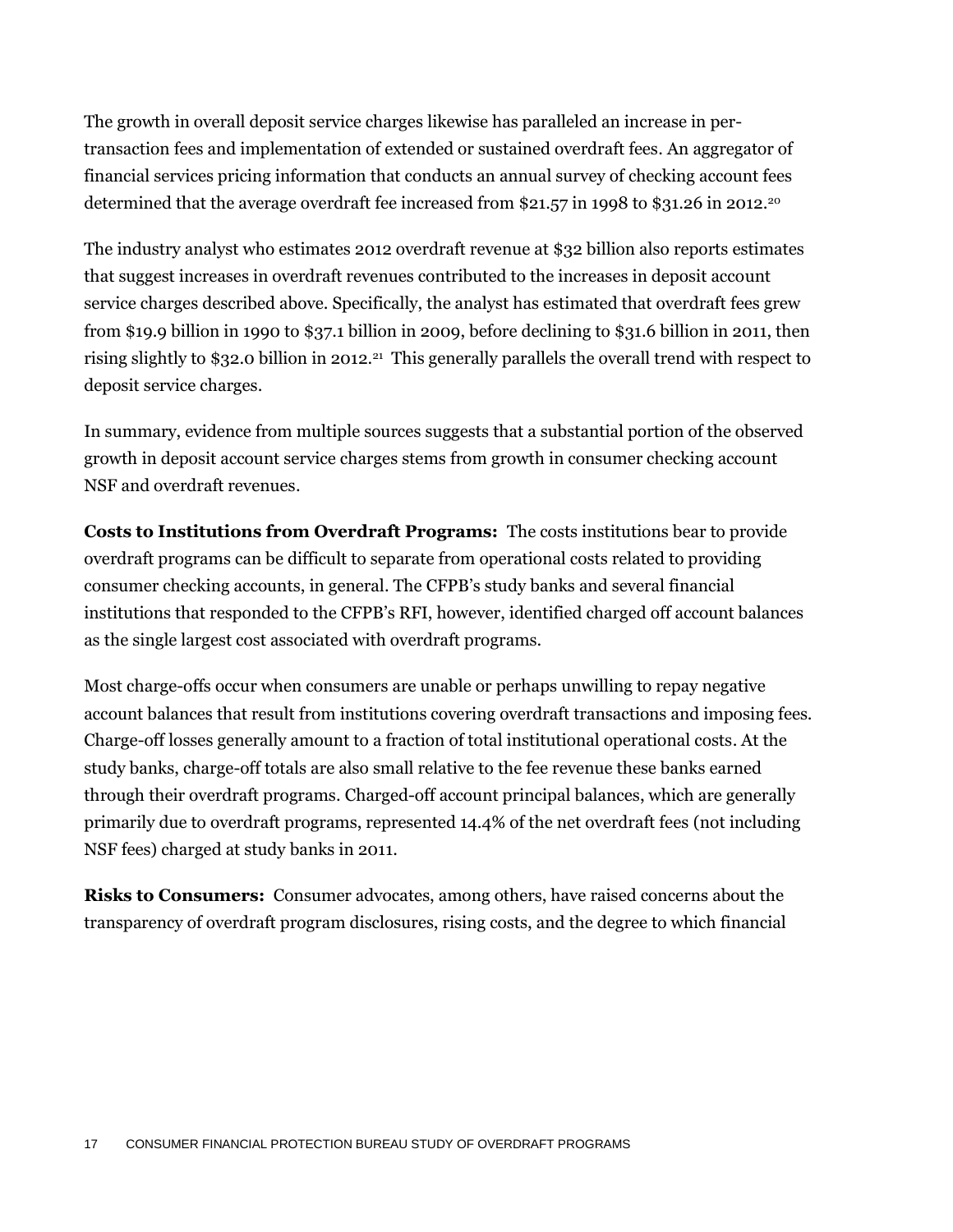institution practices influence overdraft fee incidence. $^{\rm k}$  In addition, multiple class action lawsuits have challenged industry practices with respect to transaction ordering and other policies that have allegedly increased the incidence of overdrafts and fees. Financial institutions generally assert that consumers derive value from these practices. Some cases have settled, while others are ongoing.

As part of the FDIC's study of bank overdraft programs published in 2008, it obtained accountlevel data from a non-random sample of 39 banks that collectively held \$332 billion in assets. Among the banks studied, 26% of consumer accounts had overdraft or NSF transactions in the year for which data were collected. Close to 12% of consumers had one to four overdraft or NSF transactions in a year, and 5% had five to nine transactions. Although heavy users made up a small percentage of account holders, they paid the vast majority of overdraft fees. Nine percent of accountholders incurred 10 or more overdraft or NSF transactions and accounted for 84% of all overdraft and NSF fees charged.<sup>22</sup>

The FDIC's study found that accountholders in low-income areas were somewhat more likely than other account holders in the sample to incur overdrafts or NSFs; they were also more likely to be among the accountholders that incurred high numbers of overdrafts or NSFs. Young adults were also more likely to experience overdrafts or NSFs than accountholders in other age groups.<sup>23</sup> Thus, the study raised concerns that consumers from potentially vulnerable groups may shoulder a disproportionate share of NSF and overdraft fees and checking account costs.<sup>m</sup>

In a more recent FDIC study of unbanked and underbanked households, the FDIC found that unbanked households who chose not to have an account cited unexpected fees such as overdraft charges as one of the reasons for remaining unbanked.<sup>24</sup>

k *See, e.g.*, Pew Charitable Trusts, Still Risky: An Update on the Safety and Transparency of Checking Accounts (2012); National Consumer Law Center, Restoring the Wisdom of the Common Law: Applying the Historical Rule Against Contractual Penalty Damages to Bank Overdraft Fees (2013); Leslie Parrish, Center for Responsible Lending, Overdraft Explosion: Bank fees for overdrafts increase 35% in two years 5 (Oct. 6, 2009).<br><sup>1</sup> See a.g., *Cutiomas u. Wells Eanse Bank*, 504 Fee (oth Cir. 2012), on remand 2012.

*See, e.g.*, *Gutierrez v. Wells Fargo Bank,* 704 F.3d 712 (9th Cir. 2012), *on remand* 2013 U.S. Dist. LEXIS 69287 (N.D. Cal. May 14, 2013). Several other banks have settled lawsuits and several others are still pending, most notably in multi-district litigation in Florida. *See In re: Checking Account Overdraft Litigation*, No. 1:09-MD-02036-JLK (S.D. Fla.).

m Some industry trade associations and other respondents to the CFPB's RFI dispute this and claim there is evidence that vulnerable populations do not shoulder a disproportionate share of overdrafts and overdraft fees.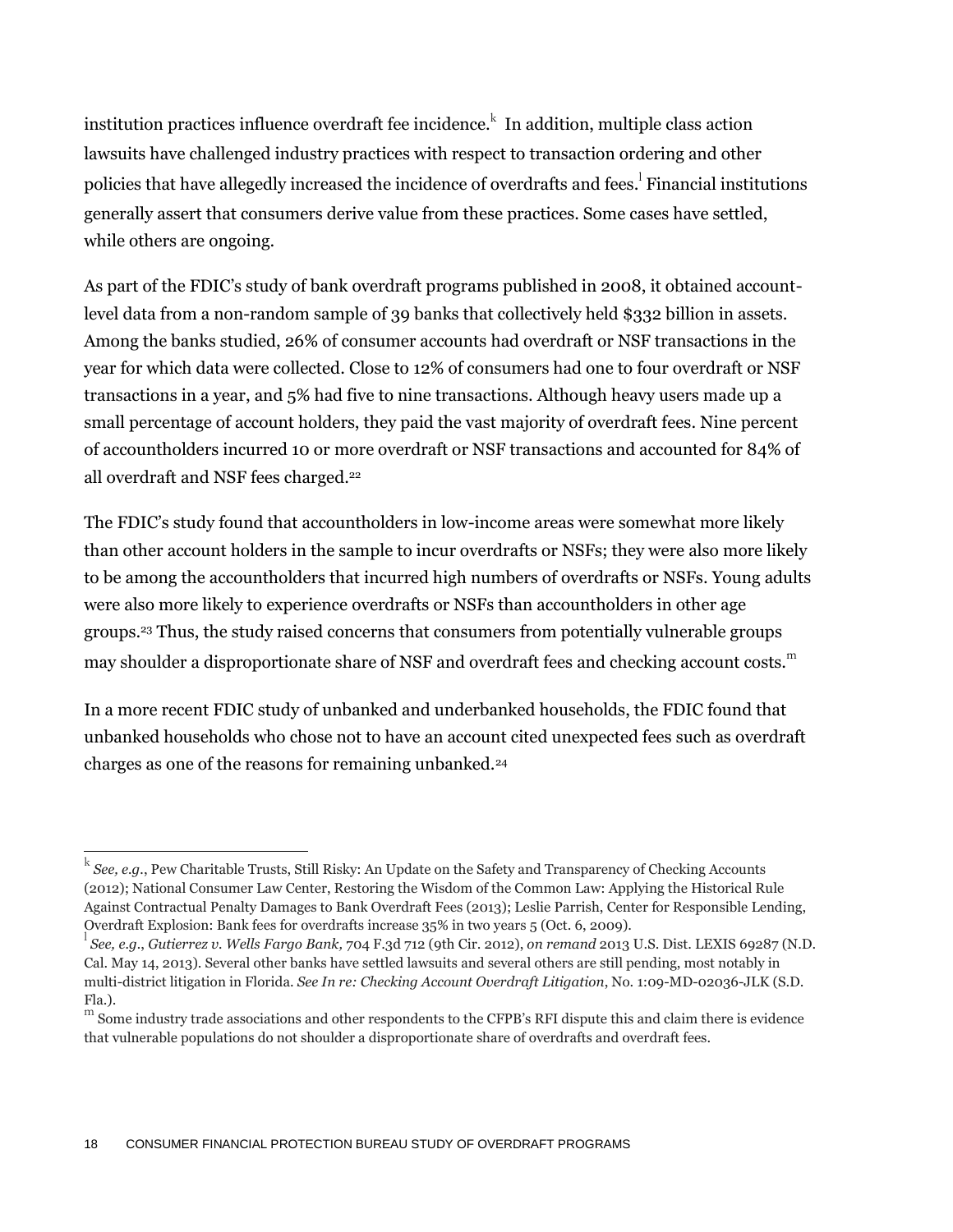**Regulatory Interventions Relating to Overdrafts:** The overall growth in fees, and the costs they impose on a small number of heavy overdraft users noted above, contributed to increased scrutiny of overdraft programs by regulators. The FDIC, Office of Thrift Supervision (OTS), Office of the Comptroller of the Currency (OCC), Board of Governors of the Federal Reserve (the Board), and NCUA recommended changes to institutions' overdraft practices through supervisory guidance, including joint and agency-specific guidance issued in 2005.<sup>25</sup>

To further address concerns about heavy overdraft use by consumers, and with the anticipation that "improvements in the disclosures provided to consumers could aid them in understanding the costs associated with overdrawing their accounts and promote better account management,"<sup>26</sup> the Board amended Regulation DD (which implements the Truth in Savings Act) in 2005 to address certain overdraft disclosures for "promoted overdraft programs" (effective July 2006.) Then again in 2009, the Board amended Regulation DD to require new disclosures about overdraft fees and account balances (effective January 2010).<sup>27</sup> Nearly concurrently with the latter amendment, the Board amended Regulation E (which implements the Electronic Fund Transfer Act) to require that consumers provide affirmative consent for overdraft coverage of ATM withdrawals and non-recurring debit card transactions (generally at the point of sale or POS) before institutions can charge overdraft fees on such transactions. This amendment was effective as of January 2010, with a mandatory compliance date of July 1, 2010 for new customers and August 15, 2010 for existing customers.<sup>28</sup>

Continuing concerns about consumer protection and institutional safety and soundness stemming from overdraft programs were reflected in final guidance issued by the FDIC in 2010, proposed guidance from the OTS in 2010, and proposed guidance from the OCC in 2011 (which the OCC recently withdrew).<sup>29</sup> The only extant supervisory guidance is that issued by the FDIC which applies only to institutions supervised by the FDIC.

Overdraft programs have undergone significant change since the FDIC study discussed above, for various reasons including, in some instances, in response to regulatory efforts and litigation. The remainder of this paper reports initial findings and observations from the CFPB's study to understand the current features of overdraft programs and related policies, their impacts on consumers, and the further impacts of recent regulatory guidance and rulemaking.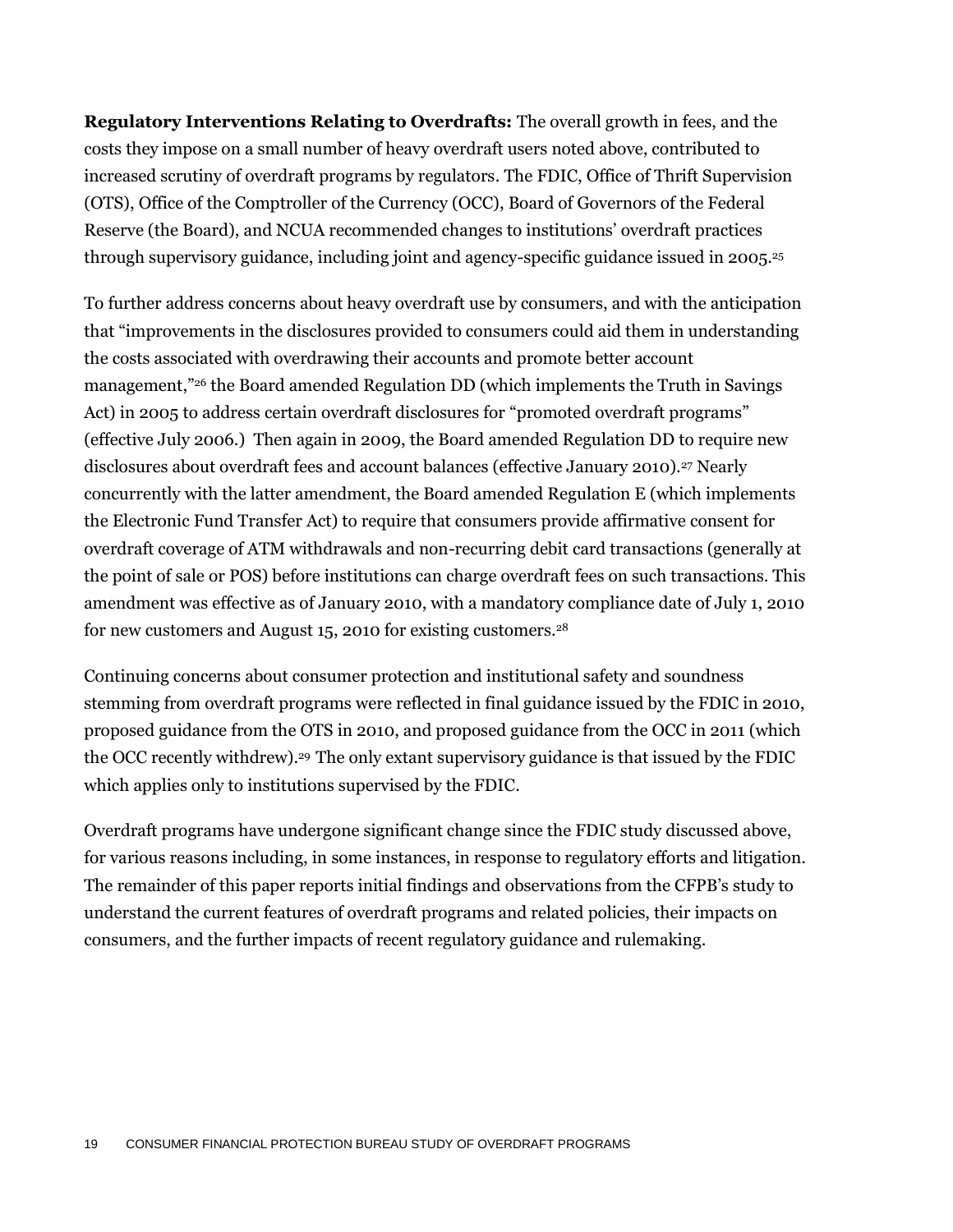## **3.** Consumer Overdraft Incidence, Fees, and Related Account Closure

This section presents institution-level data on several consumer outcomes related to overdraft activity at the study banks. While differences in account or consumer characteristics across banks<sup>n</sup> may contribute to some differences observed in the outcomes described here, differences in each bank's overdraft programs and policies likely are also responsible for some of the variances in consumer outcomes.

Although we cannot determine the degree to which the study banks' policies and types of customers are similar to or different from those of other institutions, these banks hold a significant share of domestic checking deposits and thus affect meaningful numbers of consumers nationally. In this section we examine the incidence of overdraft activity and related fees for consumer checking accounts<sup>o</sup> at the study banks, and highlight the differences in these outcomes for consumers across study banks. We also summarize involuntary account closures, which can be a negative outcome associated with overdrafting. Generally, analyses in this section reflect the aggregation of or comparison across all study banks. However, some noted

<sup>&</sup>lt;sup>n</sup> For example, the analyses presented here reflect the entire portfolio of consumer checking accounts at the study banks, which include different proportions of accounts that are inactive (*i.e.*, that consumers do not use for their transactional needs). Inactive accounts do not generate overdrafts because there are no transactions on the account. Other differences such as consumers' account balances or volumes of deposits and payment transactions will likely influence their overdraft-related outcomes as well.

 $\overline{O}$  Our study is limited to consumer checking accounts. It is possible that a consumer account could be used for a business purpose (for example, some small business owners may use their personal accounts for their business needs as well); however, these users likely constitute a negligible portion of all consumer accounts.

Some institutions, including study banks, may enable overdrafts on other types of deposit accounts such as savings accounts. The CFPB's analyses do not include NSF and overdraft transactions on these types of accounts.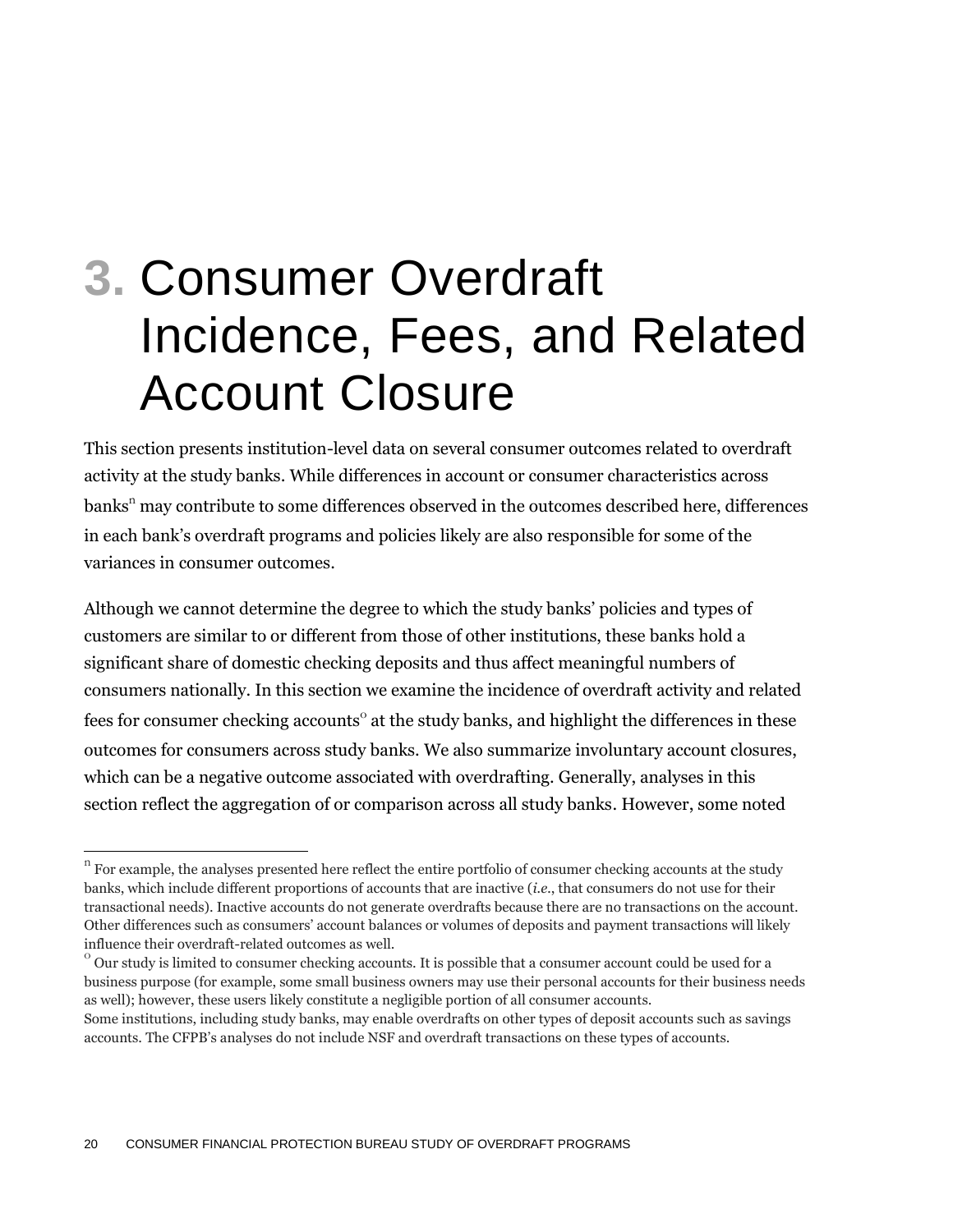analyses here and elsewhere in the paper draw from different subsets of study banks due to inconsistencies in bank measurement and reporting. Later sections of this paper describe how certain regulatory changes, institution policies, and overdraft program pricing and features may have influenced these consumer outcomes.

The CFPB plans analysis of de-identified account-level data obtained from random samples of each bank's customers. The samples comprise approximately 1.5 million accounts and one billion transactions and will enable us to apply a consistent methodology in measuring overdraft incidence, overdraft costs, and other metrics reported here and that are based on the computations supplied by the study banks. Analyses of that account-level data thus may result in adjustments to some of the findings derived from the aggregate-level data set forth in this report.

### **3.1** Overdraft and NSF Incidence

In 2011, 27.7% of consumer accounts experienced NSF or overdraft activity across several study banks that measured NSF/OD incidence for accounts open at any point during the year.<sup>P</sup> These were accounts that had items paid, resulting in a negative account balance, or returned due to insufficient funds (overdraft or NSF, respectively, collectively referred to as "NSF/OD items" in this paper).<sup>q</sup> The study banks included in this analysis reported the total number of NSF/OD items incurred by accounts that were open at any point in 2011, including those items for which a fee was not charged.<sup>r</sup> One in five consumer accounts (20.1%) at these banks incurred between one and 10 NSF/OD items in 2011, and 7.7% of accounts (i.e., 27.8% of the accounts with at least

 $\rm ^{p}$  The FDIC's 2008 study of bank overdraft programs found that 26% of accounts at the banks in the sample experienced one or more overdraft items. These findings are not comparable because each study drew from different samples of institutions, which likely differ in institutions' overdraft programs or customer bases. In addition, the FDIC's analysis examined accounts that were opened before the year of analysis, whereas the information reported to the CFPB by the study banks includes accounts that opened and/or closed in the course of a year. *See* FDIC Study of Bank Overdraft Programs (Nov. 2008), available at

[http://www.fdic.gov/bank/analytical/overdraft/FDIC138\\_Report\\_Final\\_v508.pdf](http://www.fdic.gov/bank/analytical/overdraft/FDIC138_Report_Final_v508.pdf).

The aggregated information presented here includes data collected using different measurement methodologies. While we have accounted for these differences, further analysis with the account-level data will enable us to refine these figures.

r Fees may be waived due to a variety of policies including daily fee caps, *de minimis* thresholds, or others. *See* Section 5 for an enumeration of these policies.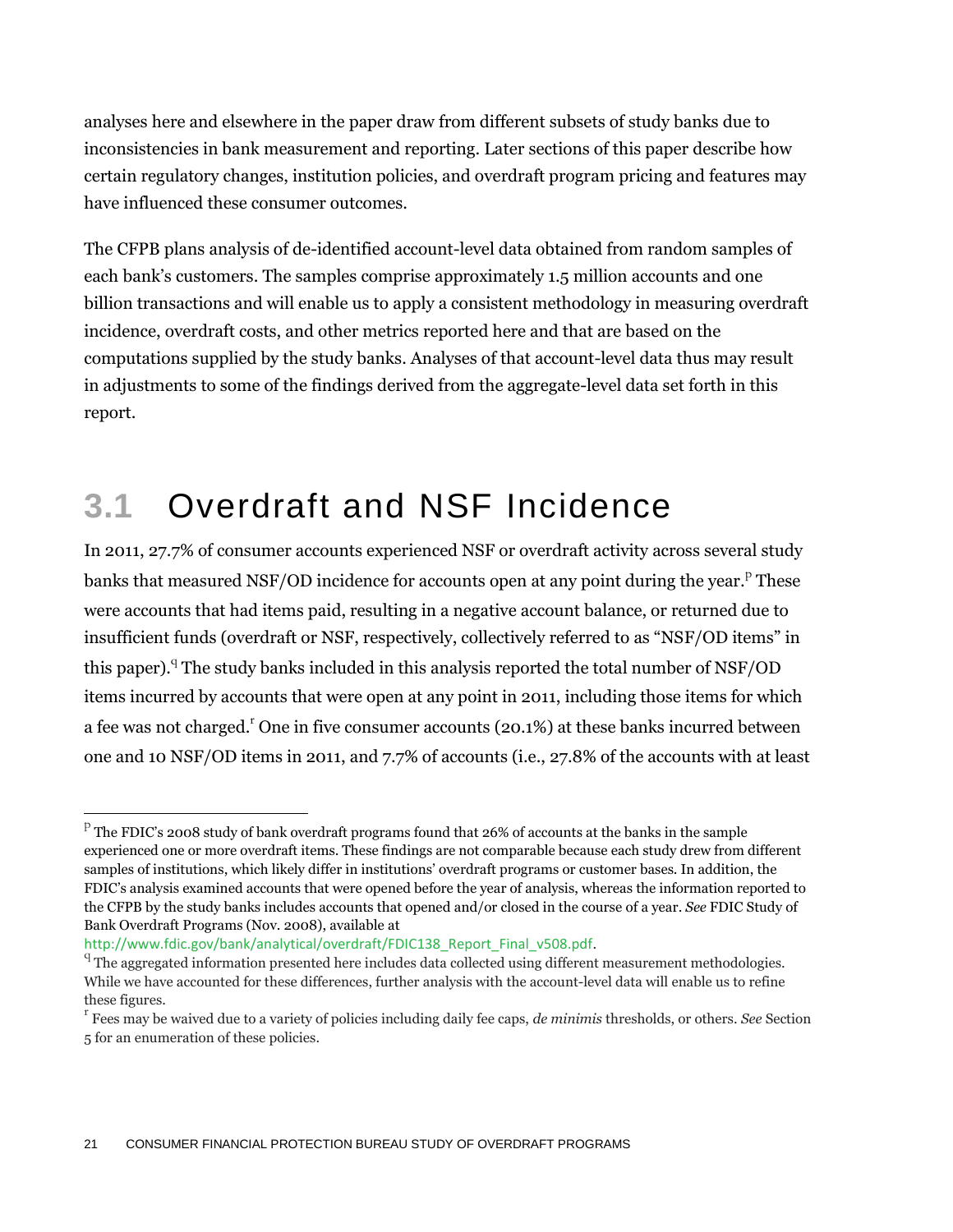one overdraft or NSF incident) were heavy users of overdraft, incurring more than 10 NSF/OD items.<sup>8</sup> The distribution of NSF/OD items varied across the study banks included in this analysis, with the share of accounts with one or more NSF/OD items varying by close to 7 percentage points. The share of accounts that heavily used overdraft varied by 3.4 percentage points across different banks.

At other study banks, where NSF and overdraft incidence was measured differently, 21.5% of consumer accounts experienced NSF or overdraft items in 2011. $^{\rm t}$  Just under one in five (18.6%) accounts incurred between one and 10 NSF/OD items at these study banks in 2011. While 2.9% of accounts (or 13.5% of the accounts with at least one overdraft or NSF incident) at these banks had more than 10 NSF/OD items in 2011, the share of these accounts varied by 4.4 percentage points across different banks. Accounts incurring more than 10 NSF/OD items were more than four times as common at the bank in this analysis with the highest share of such accounts as at the bank with the lowest share of such accounts.<sup>u</sup>

### **3.2** Overdraft and NSF Fees

 $\overline{a}$ 

Accountholders that incurred one or more NSF or overdraft fees paid an average of \$225 in such fees in 2011 at the study banks that measured fees across all accounts incurring NSF/OD items in 2011. The NSF/OD fees paid by accountholders that incurred one or more NSF/OD fees during 2011 varied widely by bank. At the two study banks with the lowest average NSF/OD fees per account, accounts with at least one NSF/OD item paid on average \$147 in NSF/OD fees in 2011. In contrast, such accounts at the two banks with the highest averages paid an average of

 $^{\rm s}$  This may understate the prevalence of overdraft experiences among consumers because the calculations were made by the banks based upon all accounts that were open at any time during 2011, including accounts that were open for only part of the year and accounts that were inactive for part or all of the year. Further analysis with the study's account-level data will examine the distribution of overdraft items among different segments of accounts, such as accounts that were active for the full year.

t Several of these banks measure incidence in 2011 for accounts open at the end of 2011 only, and several also include only items for which a fee was charged.

u Again, the aggregated information presented here includes data collected using different measurement methodologies. While we have accounted for these differences, further analysis with the account-level data will enable us to refine these figures.

v These fees include fees on overdraft items and NSF items at each bank. Extended overdraft fees are also included for those banks that charge such fees.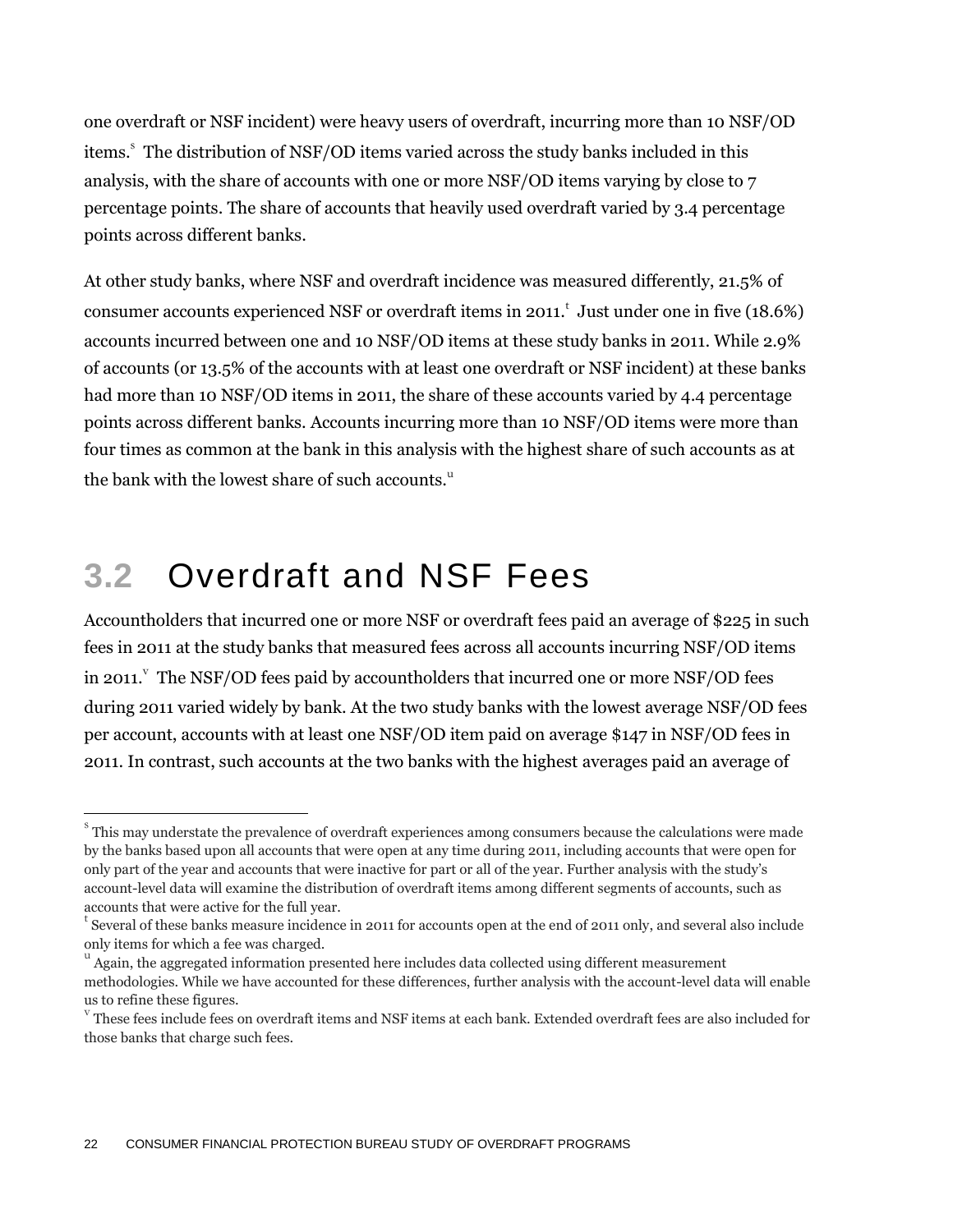\$298. The difference in NSF/OD fees paid per account between the bank with the highest fees per account and the bank with the lowest fees per account was \$201. The chart below displays the range of average NSF/OD fees charged to accounts with at least one NSF/OD transaction that were open at any point in 2011 at the study banks.



**FIGURE 3:** AVERAGE NSF/OD FEES PER ACCOUNT INCURRING FEES AT SELECT STUDY BANKS IN  $2011^{\rm W}$ 

In addition, several study banks measured NSF and overdraft fees incurred throughout 2011 for accounts that were open as of the end of the year (in contrast to fees incurred by accounts open at any point during the year shown above). Average NSF/OD fees for accounts that measured costs in this way were \$301 at these banks and ranged by more than \$120, from under \$250 to over \$350.

w Figure 3 displays an unweighted average of the two study banks with the highest fees per account ("Highest Banks") and of the two study banks with the lowest fees per account ("Lowest Banks"). The "Weighted Average" bar displays the average across all study banks included in the analysis, weighted by each bank's number of accounts at the end of 2011.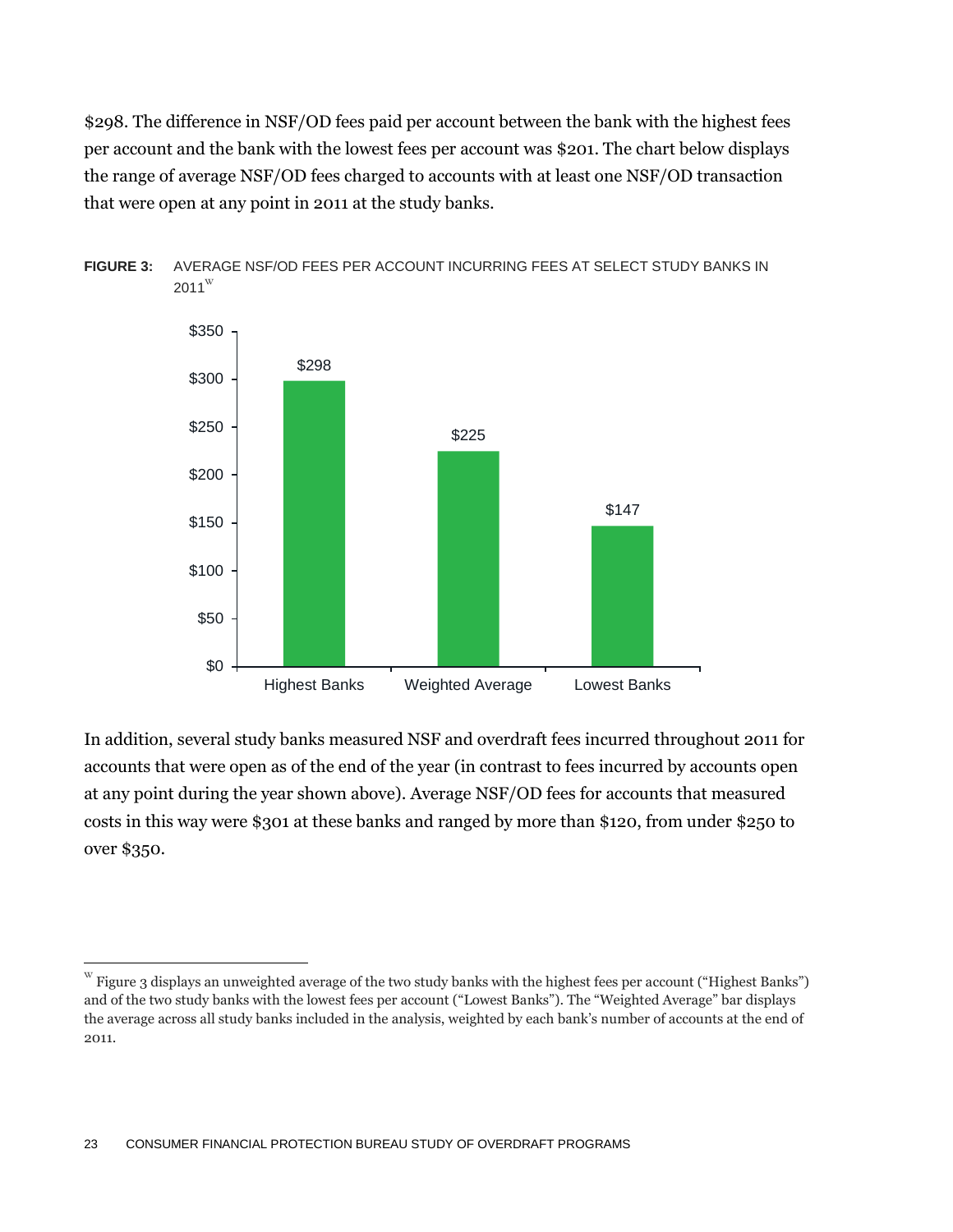### **3.3** Account Closure

 $\overline{a}$ 

The negative balances caused by using overdraft programs can lead to a financial institution closing a consumer's account.<sup>x</sup> Institutions vary in their policies for involuntary account closure but will close an account after a period of time has elapsed with an account's balance remaining negative and the institution has taken a charge off in the amount of the uncollected balance. Involuntary account closure is a serious outcome for consumers because it may prevent them from being able to open checking accounts at other institutions.<sup>y</sup> In 2011, 6.0% of accounts that were open at the beginning of 2011 or were opened during the year at the study banks resulted in involuntary closures.<sup>2</sup> Most study banks reported that charge offs due negative account balances represent the majority of involuntary account closures.

Involuntary account closure is much more common at some banks than others. The highest involuntary account closure rate observed in the study was 14 times the involuntary closure rate at the bank with the lowest rate.

 $^\text{x}$  Involuntary closures also can occur due to fraudulent use of an account or account takeover, due to a consumer's inability or unwillingness to repay negative balances caused by other fees charged by the bank or by returned deposited items (against which the institution has permitted payments or withdrawals), or for other reasons. Similarly, accounts can be involuntarily closed when other credit accounts held by the depositor at the institution are past due and (where permitted) the institution exercises right of offset to collect against the outstanding credit balance.

<sup>&</sup>lt;sup>y</sup> Many financial institutions report to consumer reporting agencies when they close a checking account involuntarily due to negative balance or fraud. Institutions use the reports generated by the consumer reporting agencies to screen applicants for checking accounts and may decide to deny an application based on a recent history of involuntary account closure appearing on such a report.<br><sup>z</sup> Study hanks move differ in their policies for

Study banks may differ in their policies for designating accounts as involuntarily closed. This figure refers to accounts that were closed involuntarily by the banks and does not include accounts that were closed at the request of consumers.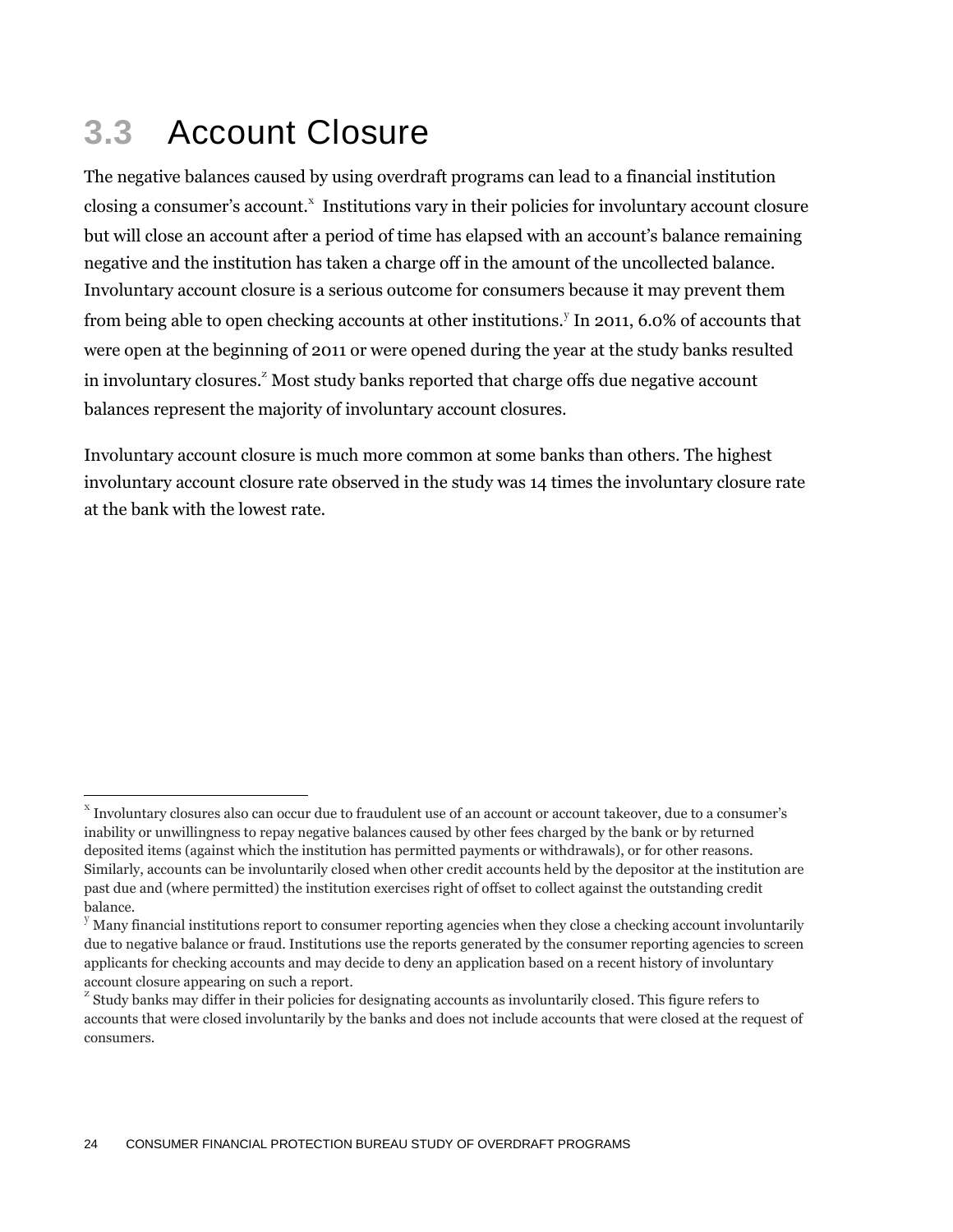

The great majority of involuntary account closures at the study banks are due to negative balances that accountholders are unable or perhaps unwilling to repay, and many of these closures are associated with the use of overdraft (although other unpaid fees or returned deposits may also contribute to some negative balances). Bank policies or other factors that affect the incidence of overdrafts may therefore influence the rate of involuntary account closure at a bank. Indeed, the study banks with a higher share of heavy users of overdraft (those who experienced more than 10 NSF/OD transactions in 2011) among its accountholders generally also had higher rates of involuntary account closure. Study banks with the highest shares of accounts that were heavy users of overdraft tended to have the highest rates of involuntary closure. Conversely, banks with the lowest shares of heavy users of overdraft tended to have the lowest rates of involuntarily closure.

 $a^2$  Figure 4 displays an unweighted average of the two study banks with the highest involuntary closure rate ("Highest Banks") and of the two study banks with the lowest involuntary closure rate ("Lowest Banks"). The "Weighted Average" bar displays the average across all study banks included in the analysis, weighted by each bank's number of accounts at the end of 2011.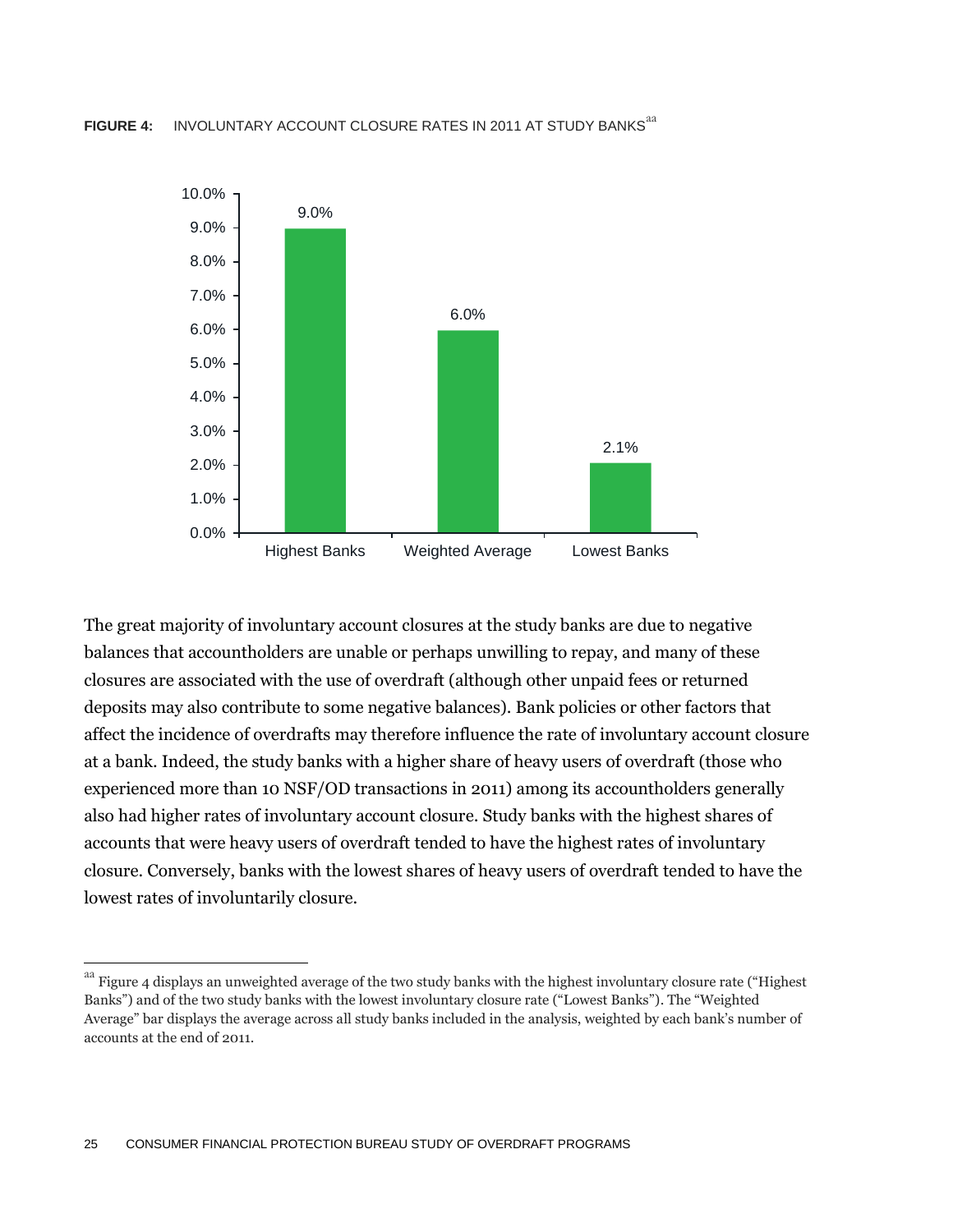However, consumers who heavily use overdraft programs may not be the same consumers whose accounts are involuntarily closed. Heavy users of overdraft programs may frequently incur NSF/OD items but quickly bring their account balances positive, which would prevent involuntary closure. In contrast, a single overdraft item may cause an institution to close the account if a consumer does not pay the overdraft item and fee after an extended period of time. Future analyses using account-level data will examine the overdraft behavior of consumers whose accounts are charged off to understand the relationship between use of overdraft programs and account closure.

### **3.4** Paid vs. Returned Overdraft Items

An important consumer outcome of any overdraft program is the percentage of negative transactions that are paid (*i.e.*, result in overdrafts) or returned unpaid (*i.e.*, were NSFs).  $^{\rm bb}$ Paying overdraft transactions may confer some benefit (in exchange for the associated fees and other costs) to consumers by helping them make timely payments and avoid late penalty fees and/or interest charges from a merchant or biller. In contrast, returning an item generally confers little benefit to the consumer (other than perhaps deterring future overdrafting and any subsequent consequences) and can result in an NSF fee as well as additional related fees, such as a returned check fee charged by the institution to whom the check was presented or a late fee charged by the entity to whom payment was due. At the median, study banks paid into overdraft 83% of transactions that exceeded the available balance in 2011 and returned 17%.

 $^{\rm bb}$  Declined ATM and POS transactions are generally not considered returned items.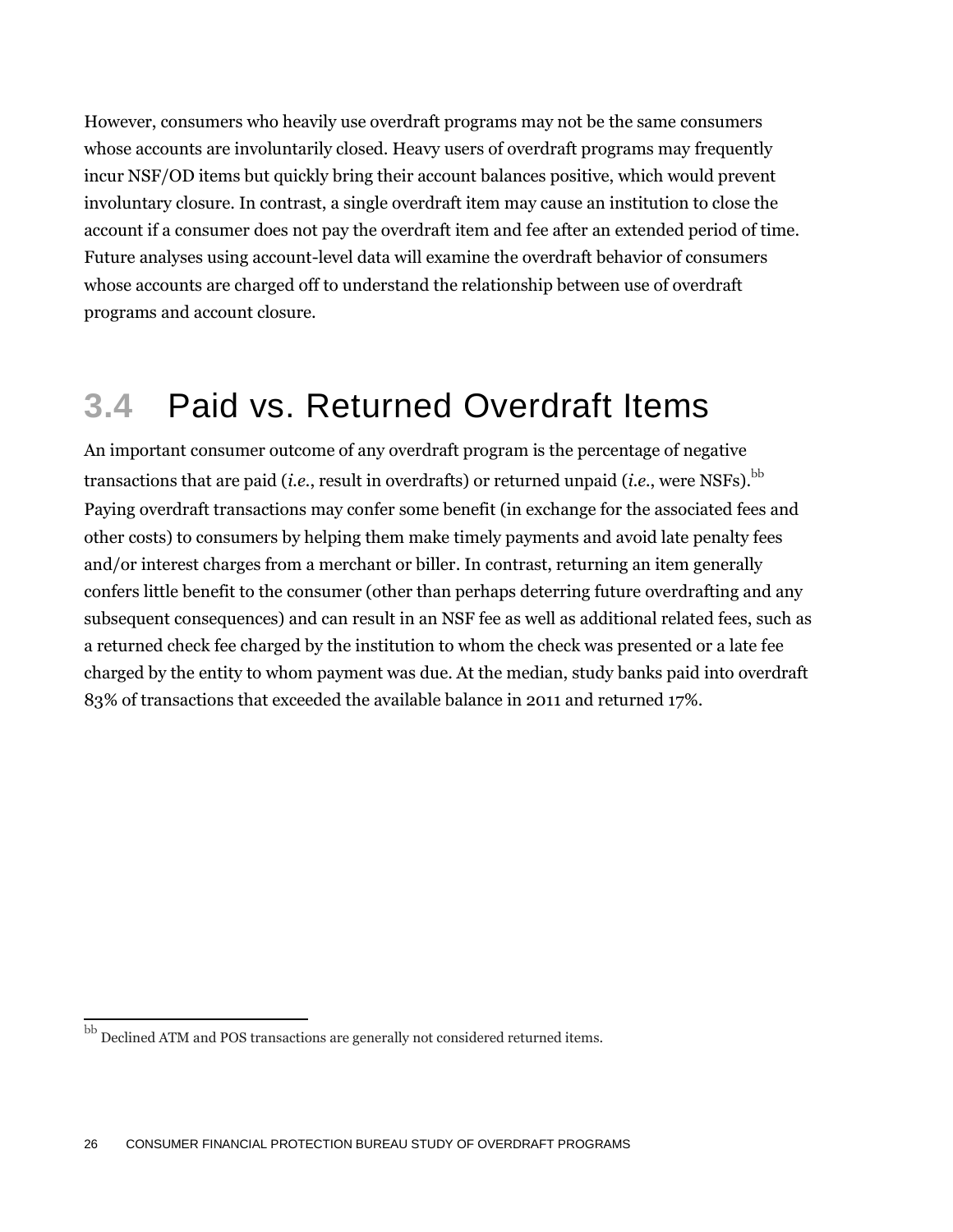## **4.** Overdraft Use Following the 2010 Opt-In Requirement Under Regulation E

In 2009, the Board amended Regulation E to require institutions to obtain the affirmative consent of consumers before charging overdraft fees on ATM and non-recurring point of sale ("POS") debit card transactions.<sup>30</sup> This section explores opt-in rates<sup>cc</sup> among different consumers (including heavy users of overdraft) and across banks. It then compares outcomes for consumers who did and did not opt in to ATM/POS debit card coverage and examines the change in overdraft items and fees experienced by consumers who did and did not opt in to attempt to understand how overdraft use changed after the implementation of changes to Regulation E.

 $\rm ^{cc}$  Throughout this paper, our discussion of opt-in rates and overdraft programs is limited to checking accounts only, although related regulations (Regulation E and Regulation DD) apply to other types of accounts as well. Regulations E and DD have been recodified by the CFPB.

Some institutions enable consumers to affirmatively opt out of all fee-based overdraft coverage—that is, on any type of transaction, including checks and ACH. This option is not frequently advertised, however, and many institutions that offer this option will charge an NSF fee on check and ACH transactions that are returned due to insufficient funds. In addition, among those institutions that offer checking products without an opt-in option for ATM and POS overdraft coverage, some institutions also will not pay check or ACH transactions in the absence of sufficient available funds. Again, such institutions may charge an NSF fee on check and ACH transactions when such items are rejected. Some of these accounts are "second chance" products for consumers with prior histories of account charge offs, designed to limit credit risk posed by these accountholders to the institutions. These products are also intended to prevent consumers from incurring NSF fees as well as overdraft charges by restricting check writing. A 2011 survey of institutions supervised by the FDIC found that 44% of institutions with assets of \$38 billion or more offered second chance products, while 32% of mid-sized institutions and 20% of community banks did so. 2011 FDIC Survey of Banks' Efforts to Serve the Unbanked and Underbanked, p.16 (Dec. 2011).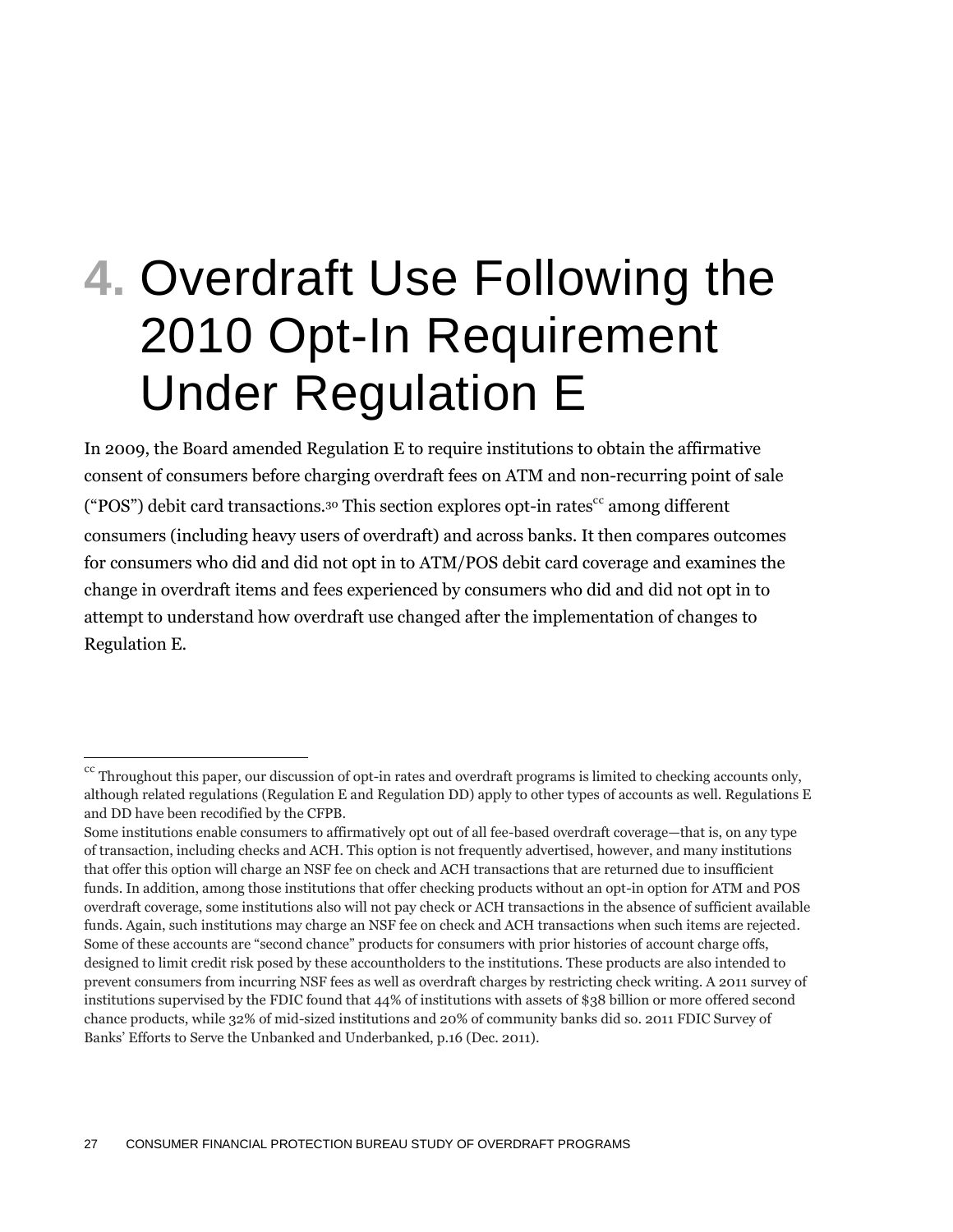### **4.1** Overview of Regulatory Changes

As previously noted, when a consumer accesses his or her account through an ATM or debit card, the institution must determine whether to authorize the transaction in real time. With the advent of automated overdraft systems and pre-set overdraft coverage limits, many institutions elected to authorize these transactions although the consumer did not have sufficient available funds. These authorizations typically resulted in overdraft charges.

In 2009, the Board amended Regulation E to regulate this practice.<sup>31</sup> Beginning on July 1, 2010 (August 15, 2010 for existing accountholders), institutions wishing to offer and charge for overdraft coverage on ATM or POS debit card transactions have been required to obtain affirmative consent from consumers to receive fee-based overdraft coverage for these transactions; the amendment treats no coverage as the default so that a consumer who did not provide affirmative consent is deemed to have not opted in.

While an institution may authorize ATM and POS transactions that result in a negative balance on accounts that have not opted in at its discretion, the institution may not assess overdraft fees for paying these transactions. Consequently, institutions typically decline ATM and debit card transactions on accounts not opted in that would otherwise result in an overdraft or increase the outstanding negative balance of an account. $^{\rm dd}$  The study banks all reported that they do not assess NSF fees for declining these transactions.

### **4.2** Variations in Implementation Approaches

In the wake of the amendments to Regulation E, institutions that were charging their customers for ATM and POS debit overdrafts and that desired to continue to do so were required to invite their customers to opt in. Many institutions did just that. However, other institutions chose other paths.

 $\overline{\phantom{a}}$ 

 $^{\rm dd}$  In the preamble to the Regulation E amendment, the Board raised concerns under the FTC Act in the event that a financial institution charged an NSF fee for declining these attempted transactions. Electronic Fund Transfers, Regulation E (Final rule), 74 Fed. Reg. 59033, 59041 ( Nov. 17, 2009).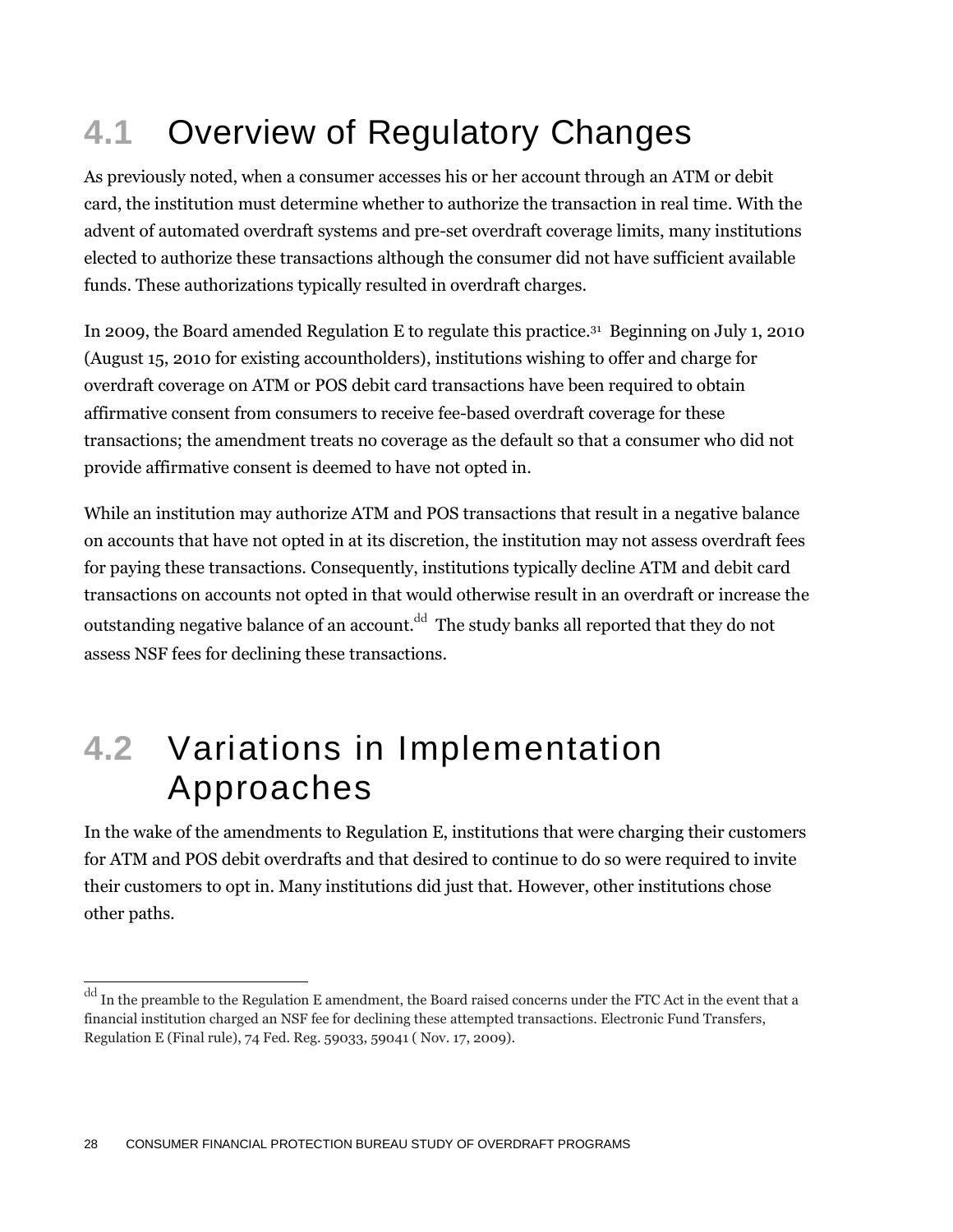For example, 41% of community banks surveyed by a community bank trade association report that they will not authorize ATM/POS debit card transactions unless there are sufficient available funds in the consumer's account to cover the transaction.<sup>32</sup> Other institutions enable consumers to opt in solely for POS debit card transactions, while a third category of institutions permits customers to opt in only for ATM transactions. In addition, some institutions allow their customers to opt in to overdraft coverage on ATM withdrawals on a per-transaction basis, but only at the bank's own ATMs. At these institutions, when an ATM withdrawal will overdraw an account, the consumer receives one or more on-screen warnings that he or she may be charged a fee if he or she proceeds with the transaction.

### **4.3** Opt-In Rates

 $\overline{a}$ 

How the opt-in requirement under Regulation E affected the total overdraft and NSF fees charged to consumers is related to whether consumers chose to opt in. Opt-in rates reported publicly by industry trade associations have varied considerably. For example, one bank trade association reported an aggregate Regulation E opt-in rate of 16% across 18 member institutions that offer ATM or POS overdraft coverage.<sup>33</sup> In contrast, a community bank association's survey found an average opt-in rate of approximately 60% among its members<sup>ee</sup> that allowed customers to opt in. <sup>34</sup> The CFPB's study provides an opportunity to observe opt-in rates for accounts comprising a large (though not necessarily representative) share of the U.S. banking population.<sup>ff</sup>

**Opt-In Rates Across All Accounts:** The weighted average portfolio opt-in rate — *i.e.*, the percentage of all consumer checking accounts affirmatively opted in for fee-based ATM/POS debit card overdraft coverage— among the study banks at the end of 2011 was 16.1%. If a bank did not offer opt-in, their accounts were excluded from this calculation. $^{gg}$ 

Fifty-nine percent of the institutions participating in the community bank association's survey offer coverage for ATM and POS debit card transactions.

The CFPB's study observed opt-in rates at the end of 2010 and the end of 2011. The opt-in rates reported here reflect this time period and may have changed since the study data were collected.

gg However, several study banks that do allow opt-in preclude certain accountholders, usually by product, from opting in. These consumer accounts are included in the opt-in rate measurements, which thus may be understated.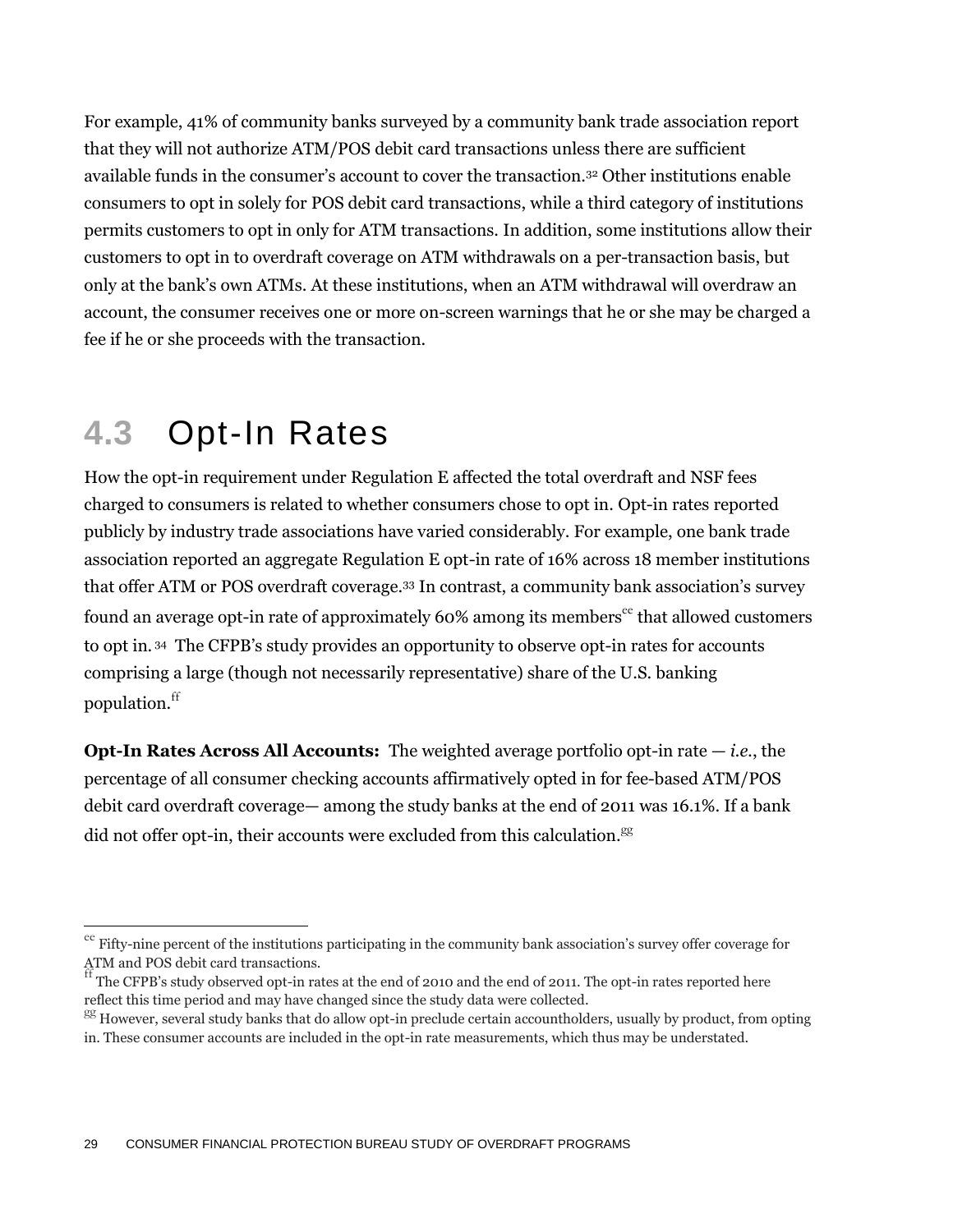**Opt-In Rates for New Accounts:** As of the end of 2011, the weighted average opt-in rate among study banks offering the option to opt in was 22.3% for accounts that were opened during 2011. At most banks in the study, opt-in rates for accounts opened after the effective date of the Regulation E amendment tended to be higher than opt-in rates for accounts that had been opened previously. This is likely because bank personnel are able to secure an election from the customer as part of the account opening process, usually in-person at a branch. In contrast, existing customers had to be solicited to opt in through statements and various marketing channels and would be considered not opted in by default if they did not respond.

#### **Highest Opt-In Rates for Accounts with Prior Heavy Overdraft History:** Data

collected by the CFPB from study banks indicates that consumers' likelihood of opting in when the opt-in requirement took effect appears related to their prior usage of overdraft programs. Figure 5 below shows that 44.7% of accounts that had more than 10 NSF/OD items during the first six months of 2010 elected to opt in by the end of 2010. $^{\rm hh}$  In contrast, only 11% of accounts with no NSF or overdraft transactions from January through June of 2010 chose to opt in when given the opportunity to do so. The consumer's decision to opt in could be influenced by a bank's approach to marketing ATM and POS debit card overdraft coverage, a consumer's preferences to have these types of transactions authorized, or the interaction of these or other factors.

 $^{\rm hh}$  To measure the opt-in rate of accounts by their overdraft use, we used data from a different time period than for the opt-in rates described for recently opened and portfolio accounts. Therefore, the overall opt-in rate of 15.2% at the end of 2010 displayed here differs from the overall opt-in rate of 21.4% that we observed at the end of 2011.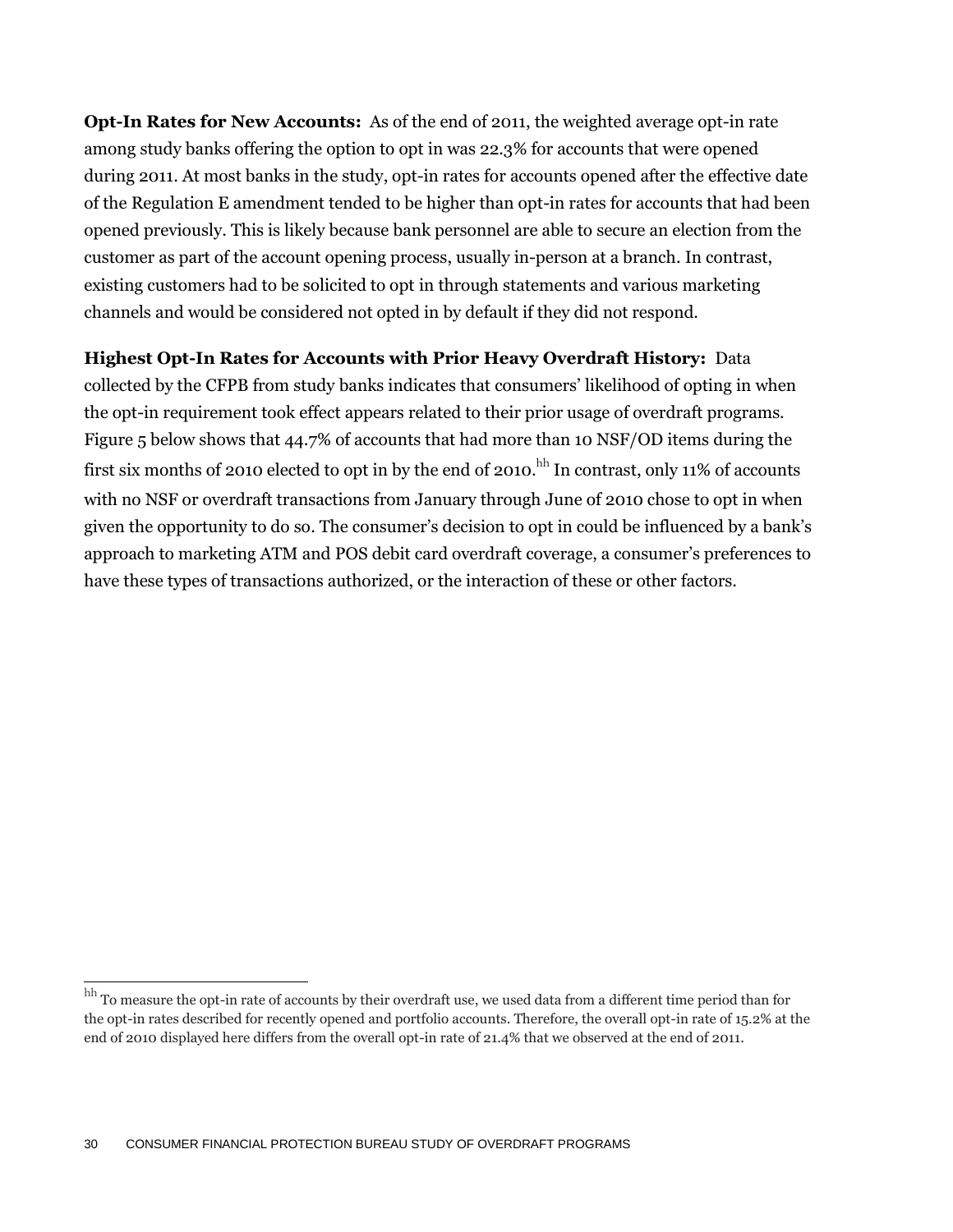**FIGURE 5:** PERCENTAGE OF ACCOUNTS THAT HAD OPTED IN TO ATM/POS DEBIT CARD OVERDRAFT COVERAGE AS OF DECEMBER 2010 BY NUMBER OF NSF/OD ITEMS IN FIRST HALF OF 2010 AT SELECT STUDY BANKS<sup>ii</sup>



### **4.4** Variations in Opt-In Rates by Bank

**Portfolio and New Account Opt-In Rates:** Opt-in rates ranged by nearly 20 percentage points among the study banks' portfolios of accounts as of the end of 2011. Figure 6 displays the range of opt-in rates for new accounts and for all accounts at banks in the CFPB's study. The opt-in rate for accounts opened during 2011 ranged from single-digit percentages to over 40% across the study banks. The opt-in rate for new accounts at the bank with the highest opt-in rate for these accounts was nearly 8 times the opt-in rate at the bank with the lowest rate. Opt-in

 $\overline{\phantom{a}}$ 

ii Over four-fifths—*i.e.*, 81.0%--of accounts in this analysis had 0 NSF/OD items between January 1 and June 30, 2010; 10.3% of accounts had 1 to 3 NSF/OD items during this time period, and 5.6% and 3.1% had 4 to 10 and over 10 NSF/OD items, respectively.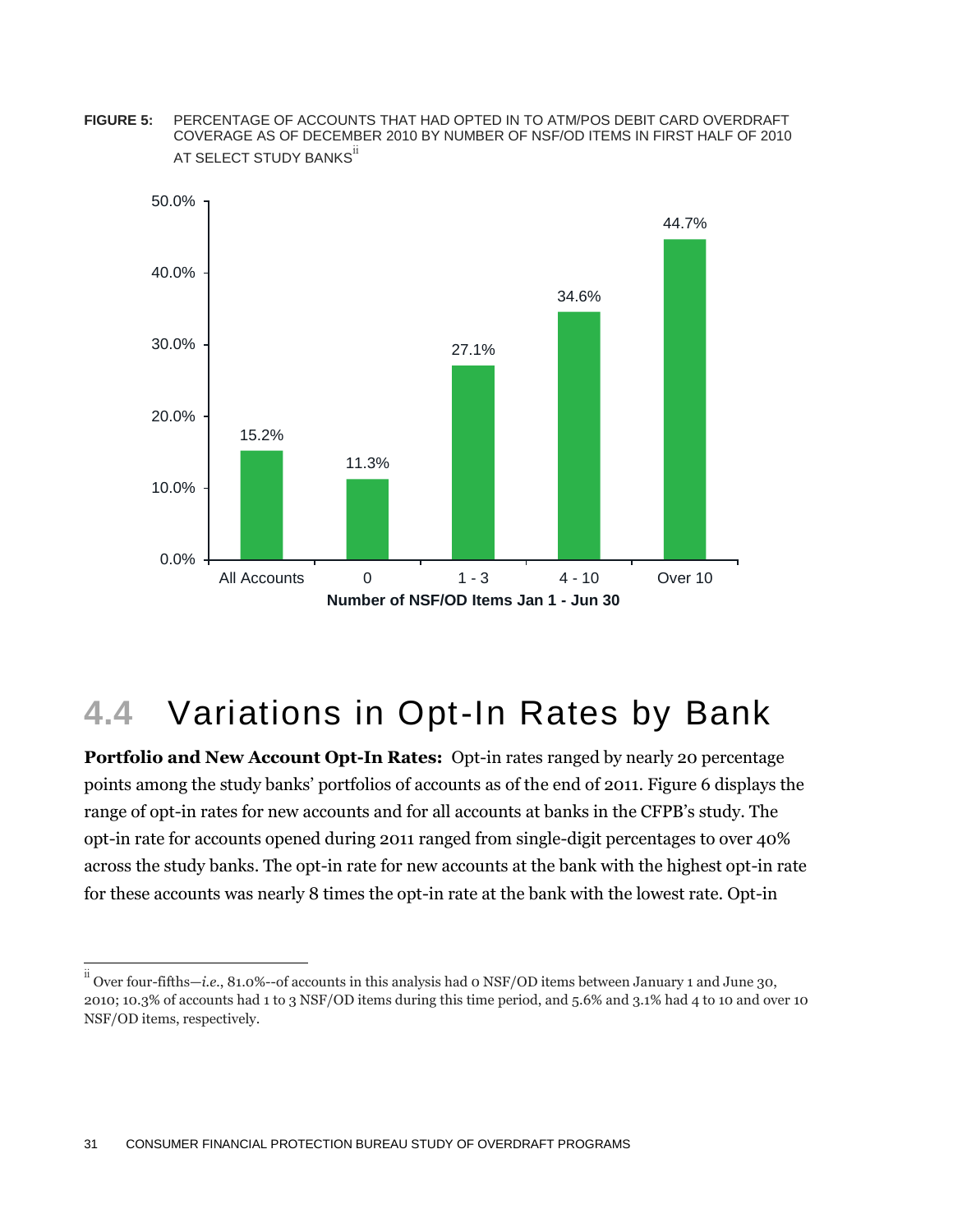rates for new accounts have increased since the end of 2011 and, for some study banks, surpassed 50% in 2012.

#### **FIGURE 6:** PERCENTAGE OF ACCOUNTS THAT HAD OPTED IN TO ATM/POS DEBIT CARD OVERDRAFT COVERAGE AS OF DECEMBER 2011 AT SELECT STUDY BANKS<sup>ij</sup>



**Heavy Overdrafter Opt-In Rates:** Opt-in rates at the end of 2010 at banks in the CFPB's study were highest among accountholders that incurred more than 10 NSF/OD items in the first half of 2010<sup>kk</sup>; however, opt-in rates for heavy overdrafters varied considerably across study banks (see Figure 7 below). The bank with the highest opt-in rate among heavy overdrafters had an opt-in rate 55 percentage points higher than the bank with the lowest opt-in rate among heavy overdrafters, and its opt-in rate for these accounts was more than 4 times its opt-in rate for accounts that had 10 or fewer NSF/OD items in the first half of 2010.

 $\overline{\phantom{a}}$ 

 $\overline{y}$  Figure 6 displays unweighted averages of the two study banks with the highest opt-in rate ("Highest Banks") and of the two study banks with the lowest opt-in rate ("Lowest Banks") for both recently opened and portfolio accounts. The "Weighted Average" bars display the average across all study banks included in the analysis, weighted by each bank's number of accounts at the end of 2011.

Consumers that incur fewer than 10 NSF/OD items may still incur substantial fees and thus may be considered by some to be heavy overdrafters. For purposes of the discussions in this paper we have set 10 items as the threshold constituting heavy overdraft incidence.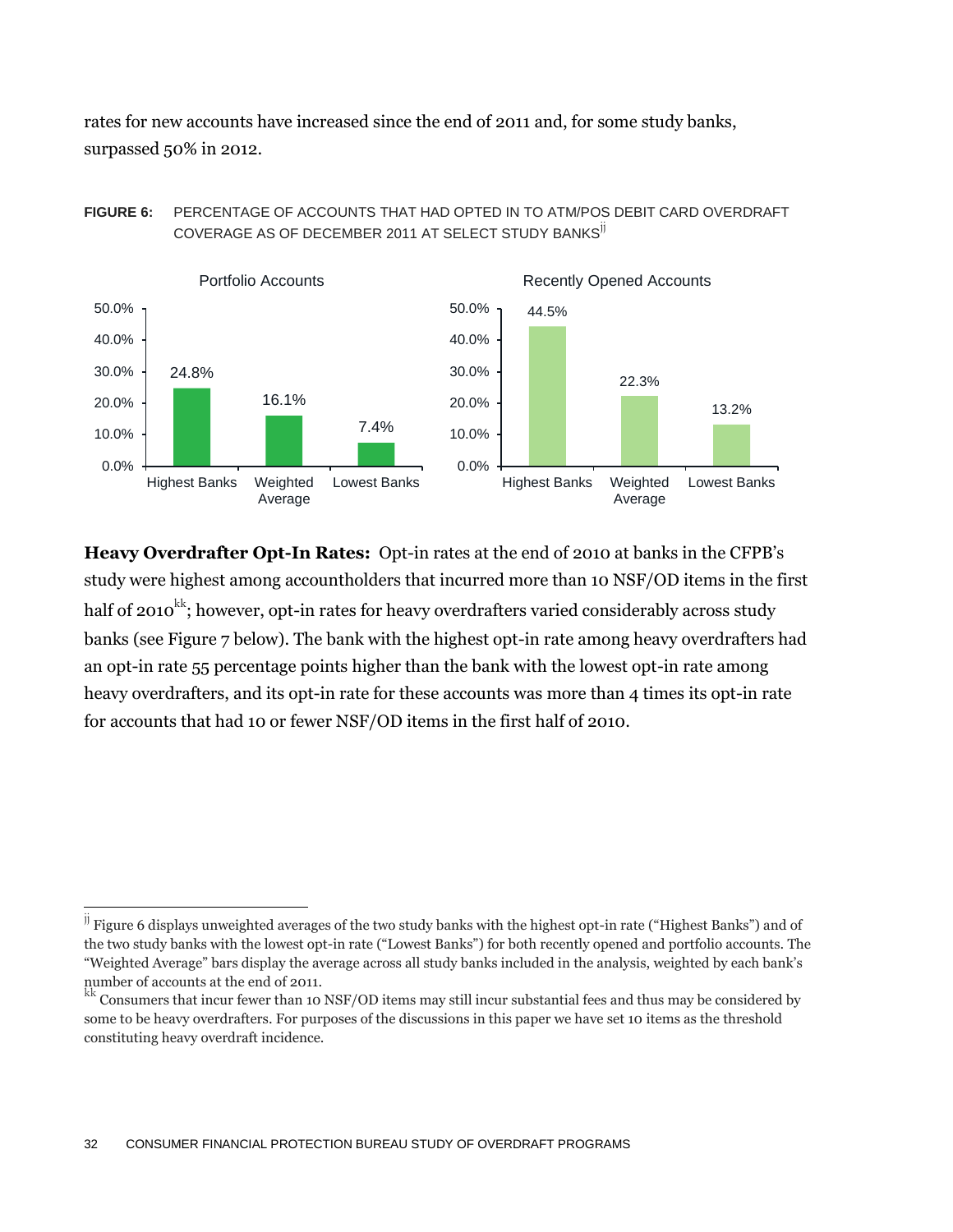**FIGURE 7:** PERCENTAGE OF ACCOUNTS THAT HAD OPTED IN TO ATM/POS DEBIT CARD OVERDRAFT COVERAGE AS OF THE END OF 2010, BY NSF/OD ITEMS IN THE FIRST HALF OF 2010 AT SELECT STUDY BANKS<sup>II</sup>



### **4.5** The Impacts of Opting In and Not Opting In

**Variation in Consumer Outcomes by Opt-In Status:** The following section describes the effect of opting in to ATM/POS debit card overdraft coverage on some of the consumer outcomes described in Section 3. In particular, this paper compares fees paid per account and involuntary account closure rates for accounts that do and do not opt in. Future analysis of

 $\rm ll$ Figure 7 displays unweighted averages of the two study banks with the highest heavy overdrafter opt-in rate ("Highest Banks") and of the two study banks with the lowest heavy overdrafter opt-in rate ("Lowest Banks"). The "Weighted Average" displays averages across all study banks included in the analysis, weighted by each bank's number of accounts at the end of 2010.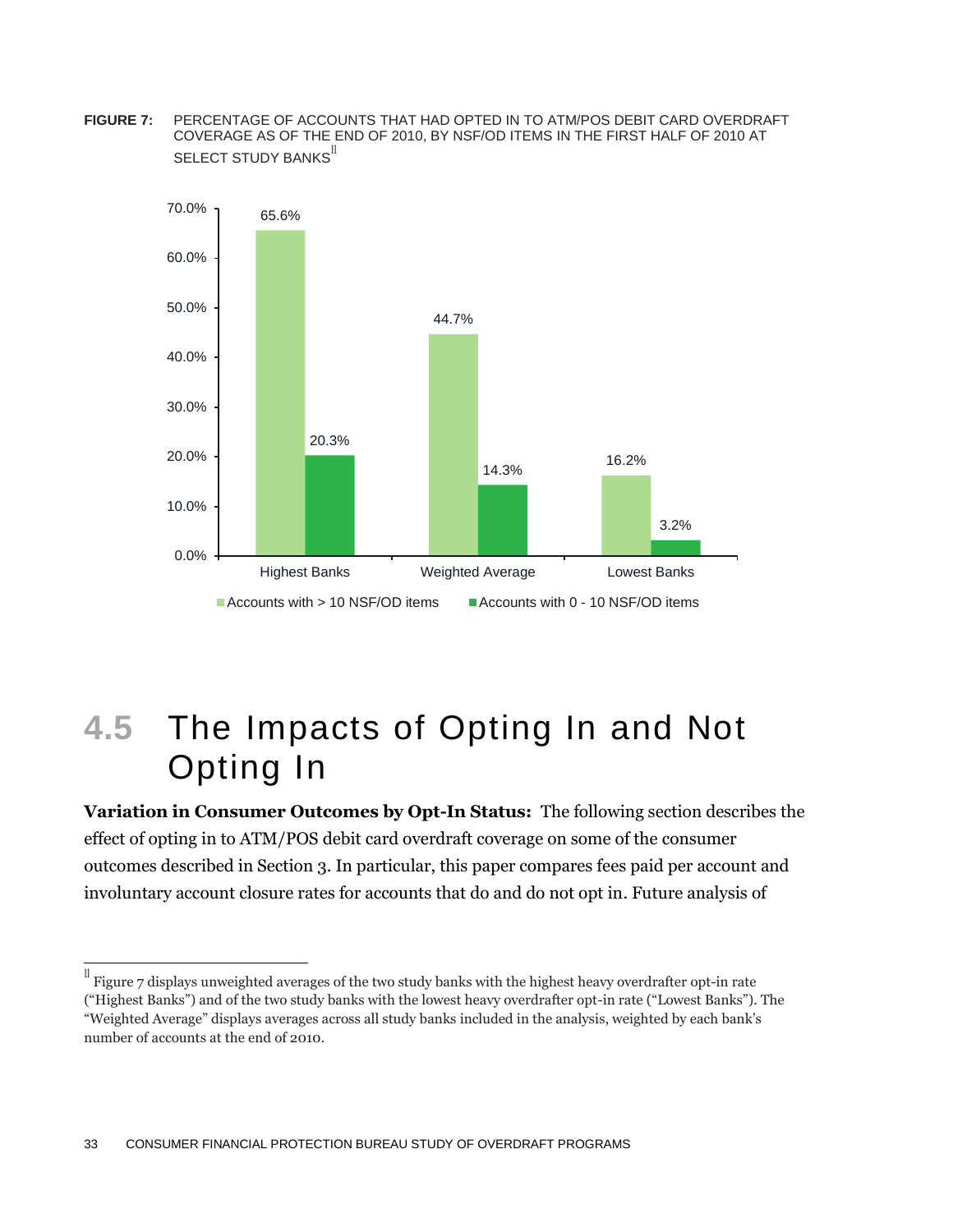transaction-level data will enable comparisons between those who did and did not opt in for other outcomes, including overdraft incidence, concentration of frequent overdrafters, and the ratio of paid and returned items.<sup>mm</sup>

Total overdraft and NSF fees assessed on all accounts open during 2011—including those with and without overdraft or NSF items in 2011—across the study banks in this analysis averaged \$70 per account in 2011.<sup>nn</sup> Average fees diverge widely by opt-in status, in part because opting in means that more of a consumer's transactions have the possibility of incurring overdraft fees (whereas study banks do not assess overdraft or NSF fees for declined ATM and POS transactions for accounts that are not opted in), and because consumers who have more transactions against a negative account balance are also more likely to opt in, as shown above in Figure 5. Accountholders that chose to opt in to ATM/POS debit card coverage incurred \$196 in overdraft or NSF fees on average in 2011, while those who did not opt in experienced \$28 in fees on average (again, these figures include accounts that did and did not incur any overdraft or NSF fees).

Opted-in accounts had higher rates of involuntary closure than accounts that had not opted in at each of the study banks. Overall, 8.5% of opt-in accounts at the study banks were involuntarily closed in 2011, while 5.5% of accounts not opted in experienced involuntary closure. Involuntary closure rates were more than 2.5 times as high for opt-in accounts as for accounts that had not opted in at several study banks.

While involuntary closure rates were consistently higher for opted-in accounts than accounts not opted in across study banks, involuntary closure rates varied widely between study banks both for accounts opted in and not opted in. The bank with the highest involuntary account closure rate of opted-in accounts closed 6.6 times more such accounts than the bank with the lowest involuntary closure rate for these accounts.

mm We assessed changes in overdraft frequency and fees paid for some consumers after the implementation of Regulation E to assess the impacts of opting in versus not doing so. These results are presented in this paper. The transaction-level data obtained by the CFPB from the study banks will enable similar analyses for other differences between those who did and did not opt in.

nn In contrast, the average fees per account of \$225 discussed in Section 3.2 reflects only those accounts that had overdraft or NSF activity in 2011. Future analysis will assess similar comparisons between accounts opted in and not opted in.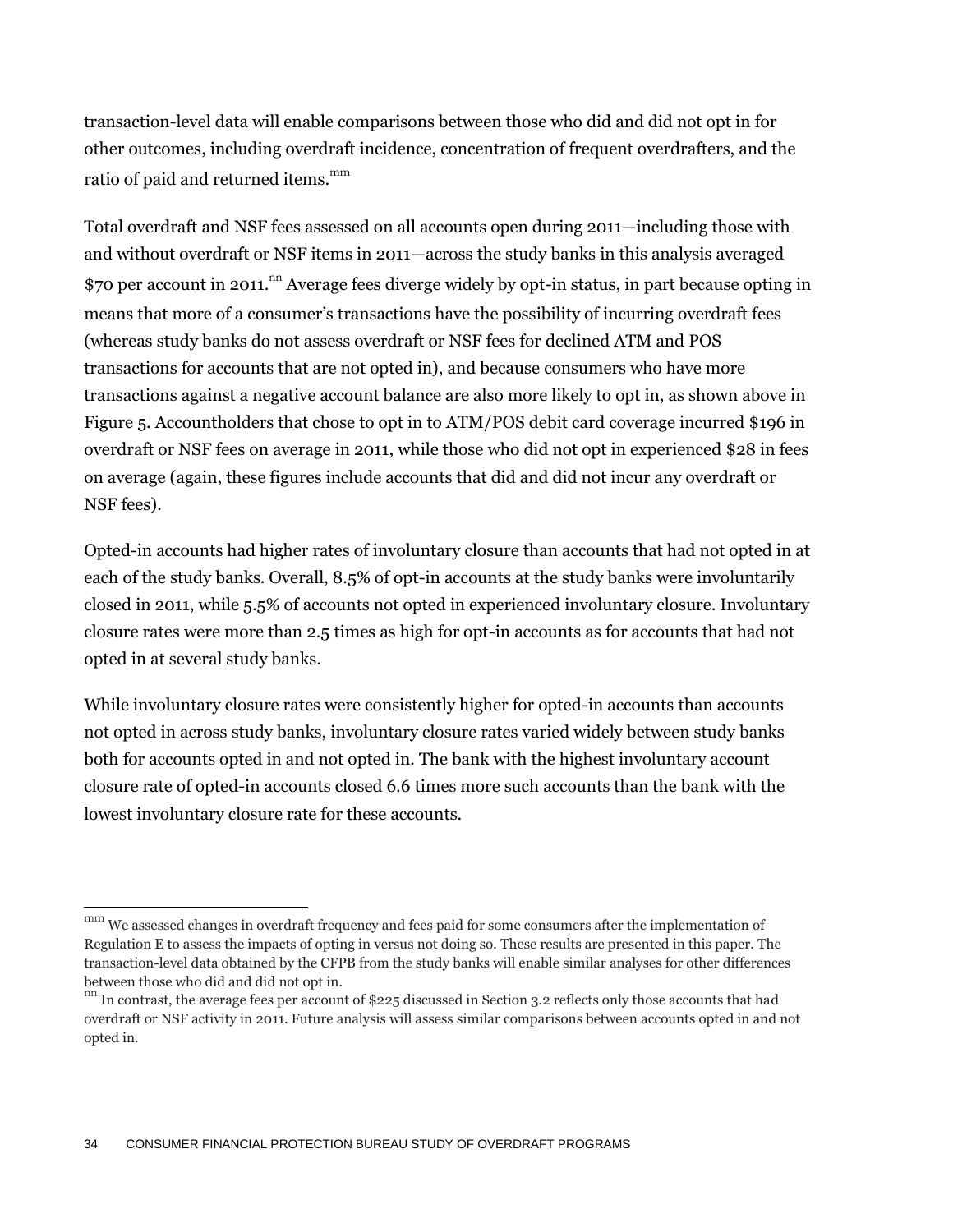#### **FIGURE 8:** INVOLUNTARY ACCOUNT CLOSURE RATES IN 2011 BY ATM/POS DEBIT CARD COVERAGE STATUS AT SELECT STUDY BANKS $^{\rm oo}$



#### **Reduction in Overdraft Items for Accounts That Did Not Opt In:** To understand how

the changes to Regulation E to require opt-in may have affected consumers<sup>pp</sup> in the year of implementation, we examined overdraft usage and fees at the study banks during the first and second half of 2010, which closely approximates the periods before and after the implementation of the opt-in requirement under Regulation  $E^{qq}$  To measure differences between these two periods, we limit this analysis to consumer checking accounts that were open

 $\rm{^{00}}$  Figure 8 displays unweighted averages of the two study banks with the highest involuntary closure rate among accounts opted in ("Highest Banks") and of the two study banks with the lowest involuntary closure rate among accounts opted in ("Lowest Banks"). The "Weighted Average" bars display averages across all study banks included in the analysis, weighted by each bank's number of accounts at the end of 2011.

PP The analyses in this section focuses on overdraft and NSF items and fees and does not incorporate any changes that may have occurred in other fees at the study banks or in consumers' use of other financial products that offer shortterm liquidity.

 $q\bar{q}$  To the extent that the study banks may have complied with the Regulation E election requirements before the mandatory compliance date, or to the extent that consumers elected to opt in after the mandatory compliance date but before the end of 2010, this analysis may understate the potential reduction in fees associated with not opting in.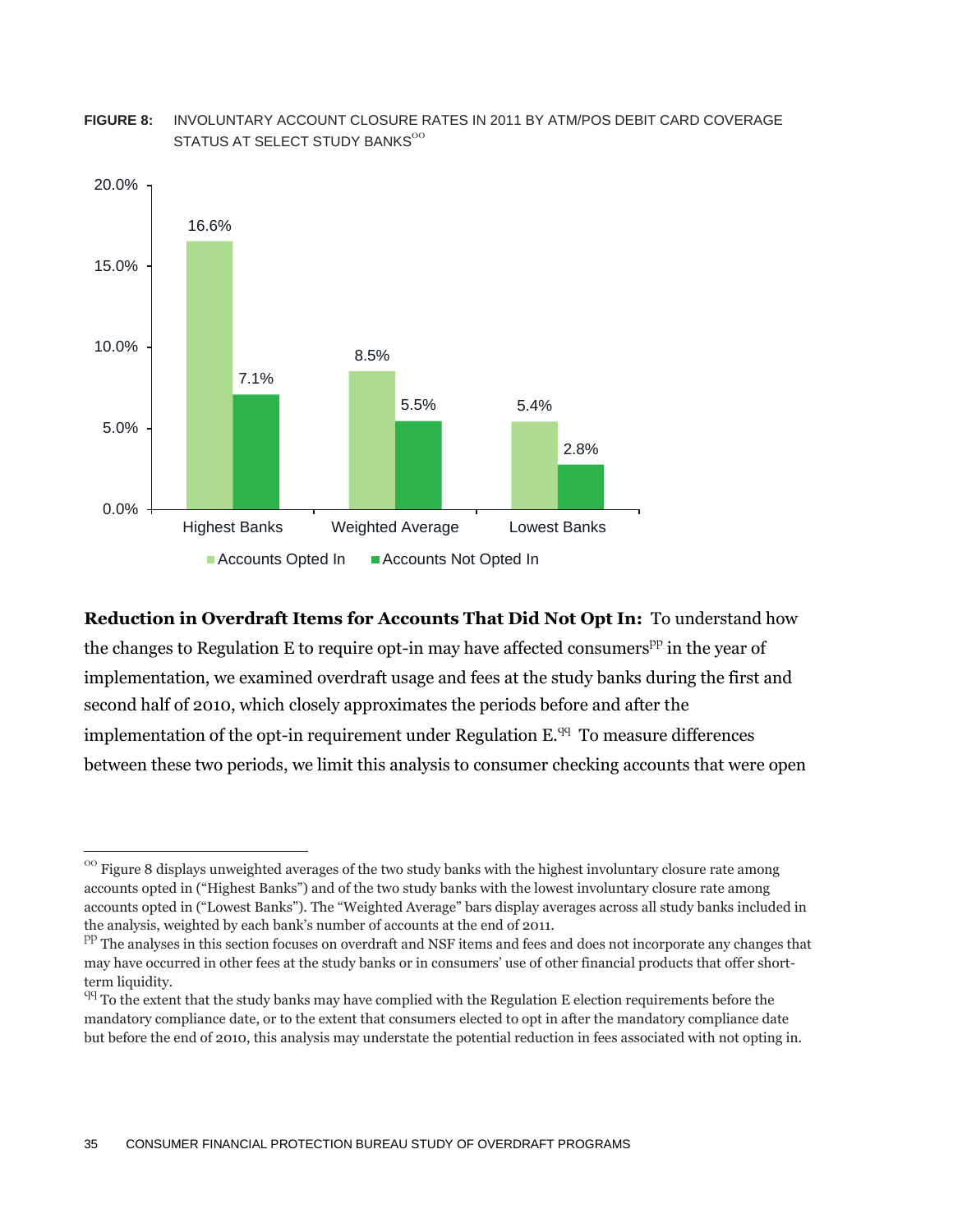for the entirety of 2010.<sup> $r$ </sup> The findings described here therefore do not incorporate the overdraft activity of accounts that opened or closed partway through the year, including those that were closed as a result of overdraft activity.

Several changes other than the changes to Regulation E may have also influenced consumers' experiences with overdraft programs throughout 2010. These other changes may include new disclosure requirements pursuant to amendments to Regulation DD described earlier that became effective in January 2010. In addition, some institutions implemented changes to their overdraft programs in 2010 (in response to legal, consumer protection, risk management, and other concerns), such as by setting fee caps or *de minimis* negative balance or transaction amounts (below which fees are waived). Other factors that may influence overdraft usage also vary over time, such as seasonal changes in income and spending or macroeconomic changes.

The influence of regulatory changes and other external factors described above is likely different for consumers who previously overdrafted with great frequency than for consumers who overdrafted only occasionally or not at all. Consequently, we segmented accounts in this analysis by the number of NSF/OD items the accounts incurred in the first half of 2010. Within these segments of accounts, we compared outcomes between consumers who did and did not opt in to ATM/POS debit card overdraft coverage to try to home in on the effects of changes to Regulation E.

Figure 9 shows the change in the number of overdraft and NSF items from the first to the second half of 2010 for consumers whose accounts were open for the full year.<sup>ss</sup> Consumers who had experienced overdraft or NSF items in the first half of 2010 and did not opt in to debit card coverage saw significant declines in the number of overdraft items they experienced in the second half of the year. The decline in overdraft items was greatest for the heaviest overdrafters who did not opt in, defined as consumers with more than 10 NSF/OD items between January 1 and June 30, 2010. These consumers experienced an average of 21.5 overdraft items during the

rr The analysis suggests no significant changes between the first half of the year and the second half in terms of average monthly deposits or debit card activity.

These figures describe average changes in overdraft items across all accounts by debit card coverage status, which includes accounts that experienced no overdraft or NSF items. *See* Figure 5 for opt-in rates by account segment and the percentage of accounts in each segment.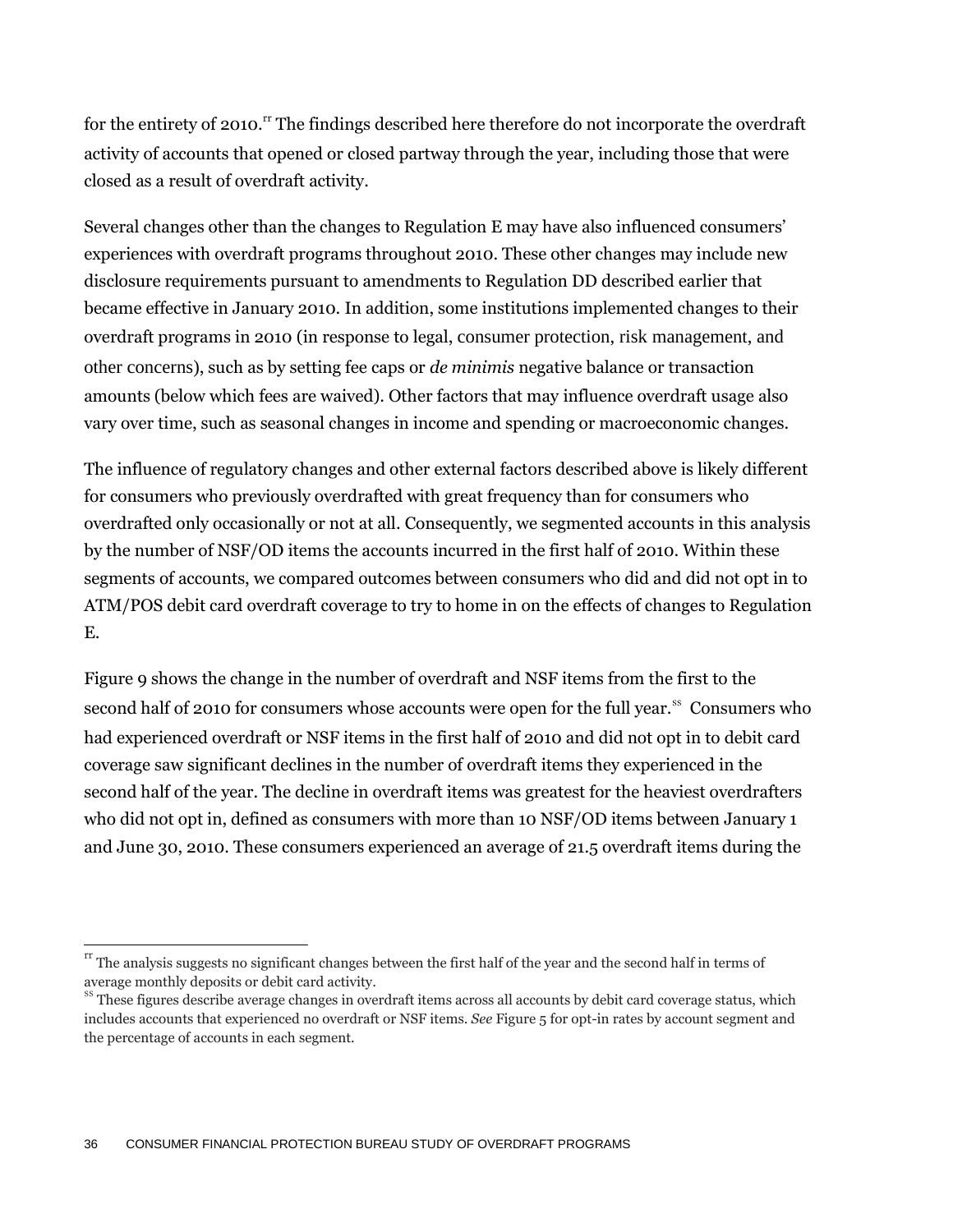first half of 2010, and subsequently saw the number of overdraft items they experienced in the second half of the year drop by 13.1 items.

In contrast, consumers who had more than 10 NSF/OD items in the first half of the year and opted in to overdraft coverage on ATM/POS debit card transactions experienced a reduction of 2.9 NSF/OD items. Consumers with 1 to 10 NSF/OD items in the first half of 2010 who opted in experienced slightly more NSF/OD items in the second half of the year.

**FIGURE 9:** AGGREGATED CHANGE IN NUMBER OF OVERDRAFT AND NSF ITEMS PER ACCOUNT BY CONSUMERS' PRIOR OVERDRAFT INCIDENCE AT SELECT STUDY BANKS – FIRST HALF OF 2010 VS. SECOND HALF<sup>tt</sup>



<sup>&</sup>lt;sup>tt</sup> The aggregated information presented here includes data collected using different measurement methodologies. While we have accounted for these differences, further analysis with the account-level data will enable us to refine these figures.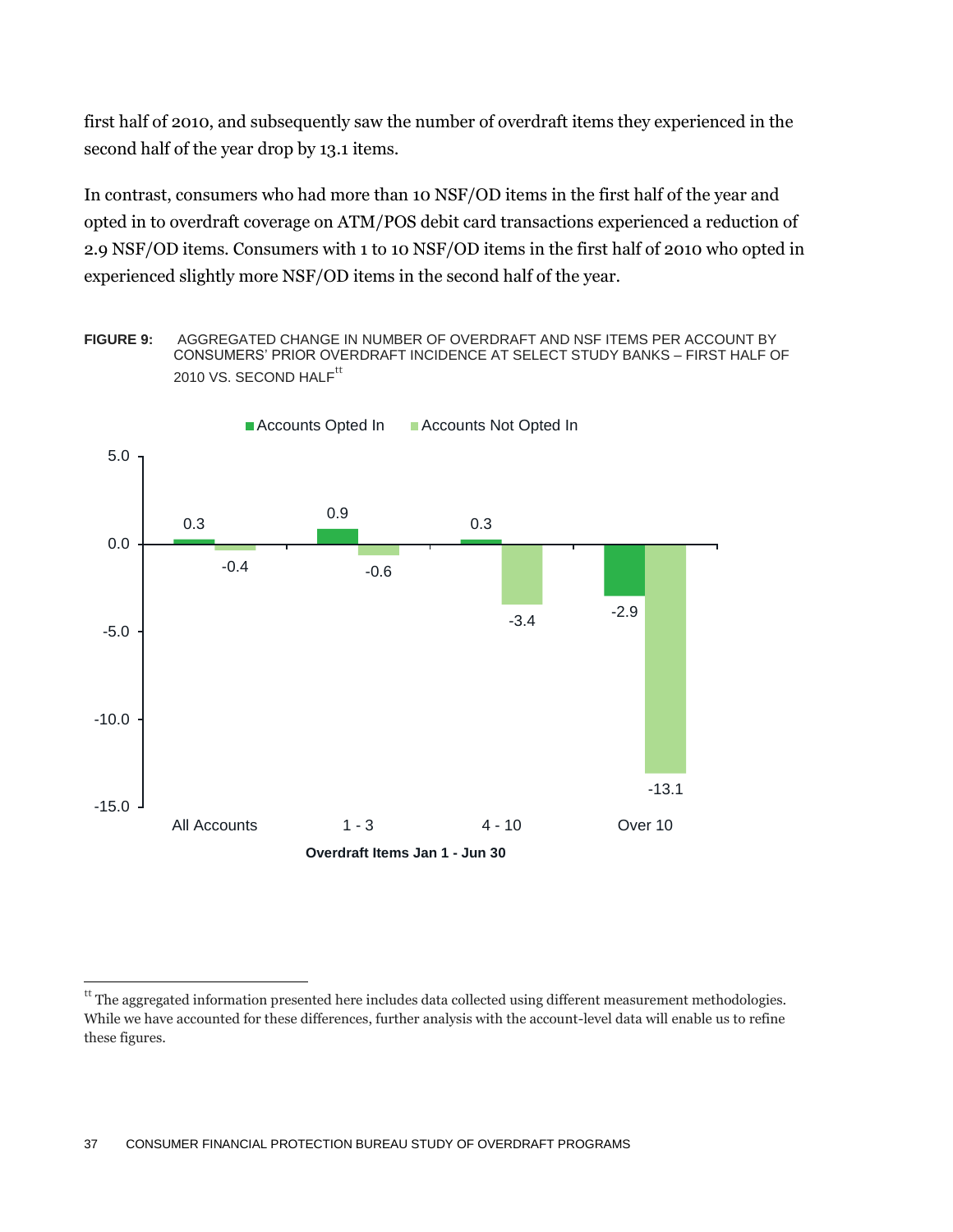**Reduction in NSF/OD Fees for Accounts That Did Not Opt In:** The reductions in overdraft and NSF items that consumers experienced after the implementation of changes to Regulation E translated into lower overdraft and NSF fees. Accounts that did not opt in experienced a 45% drop in fees in the second half of 2010, while opt-in accounts saw an 8% increase in fees.

Consumers who had heavily used overdraft programs in the first half of 2010 who did not opt in experienced the greatest reduction in overdraft and NSF fees on these same accounts. The fees on these consumers' accounts dropped by 63%, or over \$450 per account, on average, in the second half of 2010.<sup>uu</sup>





<sup>&</sup>lt;sup>uu</sup> As noted earlier, the analyses in this section focuses on overdraft and NSF items and fees and does not incorporate any changes that may have occurred in other fees at the study banks or in consumers' use of other financial products that offer short-term liquidity.

The aggregated information presented here includes data collected using different measurement methodologies. While we have accounted for these differences, further analysis with the account-level data will enable us to refine these figures.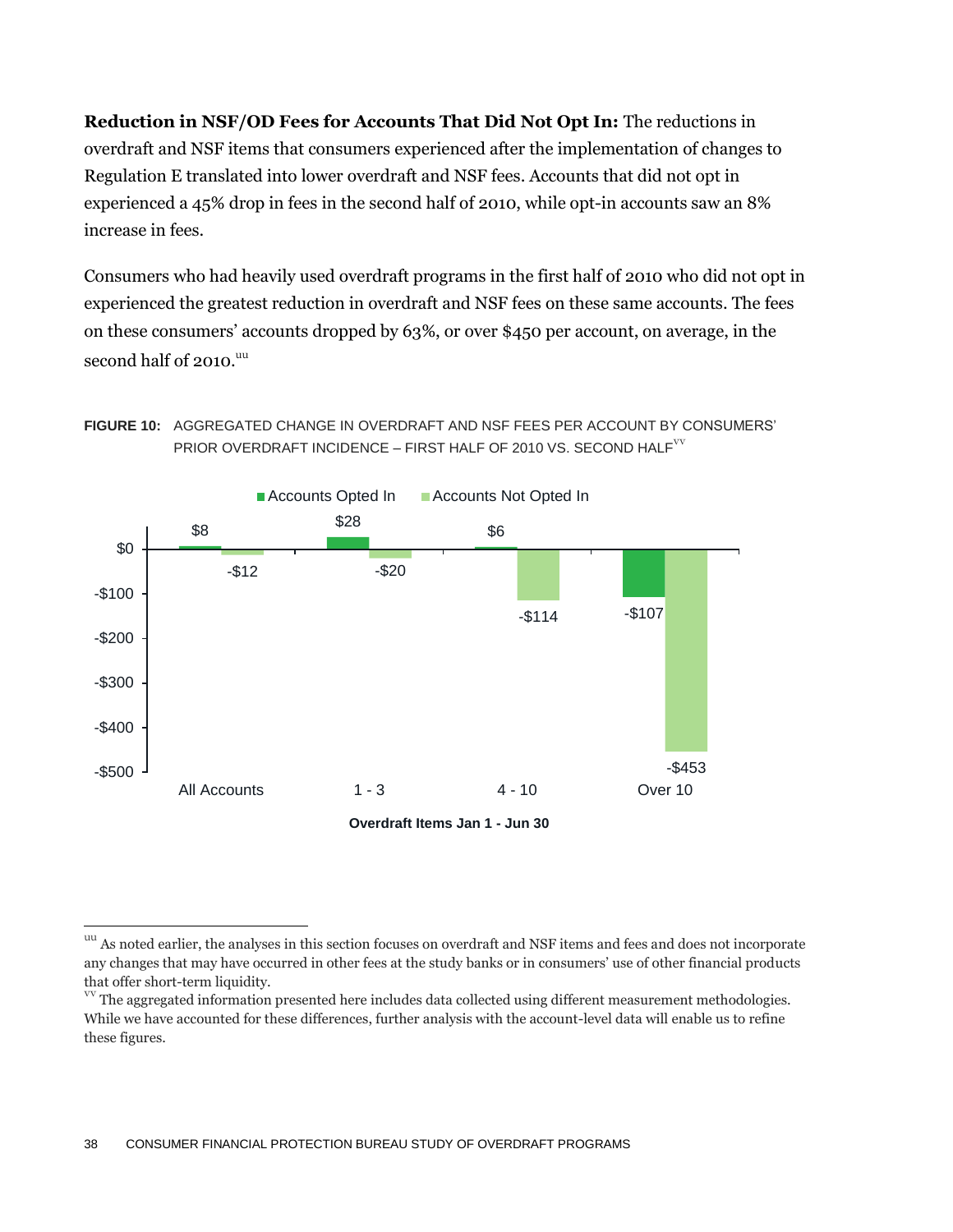Some of the reduction in overdraft items and fees experienced by consumers with very high previous overdraft use may reflect "regression to the mean." That is, some consumers may have been in the highest usage category because they had experienced an unusually high number – for them – of overdrafts in the first half of 2010. The differences in the changes in overdraft and NSF activity between accounts opted in and accounts not opted in may therefore provide a better indicator of the opt-in requirement's effect. This difference in changes could be described as the "net reduction" in overdraft activity for these accounts. We Table 1 below shows that the consumers with the most overdraft activity realized the highest net savings from not opting in after the opt-in requirement took effect. These consumers saved an average of \$347 or 49% in NSF/OD fees, on net, in the second half of 2010.

**TABLE 1:** CHANGE IN OVERDRAFT AND NSF FEES PER ACCOUNT IN 2010 AFTER THE IMPLEMENTATION OF CHANGES TO REGULATION E AT SELECT STUDY BANKS

| <b>Change in Overdraft and</b><br>NSF Fees per Account | <b>All Accounts*</b> | Number of NSF/OD Items Per Account** |           |           |
|--------------------------------------------------------|----------------------|--------------------------------------|-----------|-----------|
|                                                        |                      | $1 - 3$                              | $4 - 10$  | > 10      |
| <b>Accounts Opted In</b>                               | \$8                  | \$28                                 | \$6       | $-$107$   |
| <b>Accounts Not Opted In</b>                           | $-$ \$12             | $-$ \$20                             | $-$ \$114 | $-$ \$453 |
| <b>Difference (Net Reduction)</b>                      | $-$ \$20             | -\$47                                | $-$120$   | -\$347    |

\* All accounts include accounts with no NSF/OD items.

 $\overline{a}$ 

\*\* Number of NSF/OD Items per Account January 1 to June 30, 2010

### **4.6** Variation in the Changes in NSF/OD Incidence

The degree to which overdraft and NSF activity dropped after the changes to Regulation E varied across study banks. Heavy users of overdraft programs who did not opt in saw, on

ww These differences could overstate the effect of the opt-in requirement if consumers who thought they were more likely to overdraft in the future were also more likely to opt in to overdraft coverage.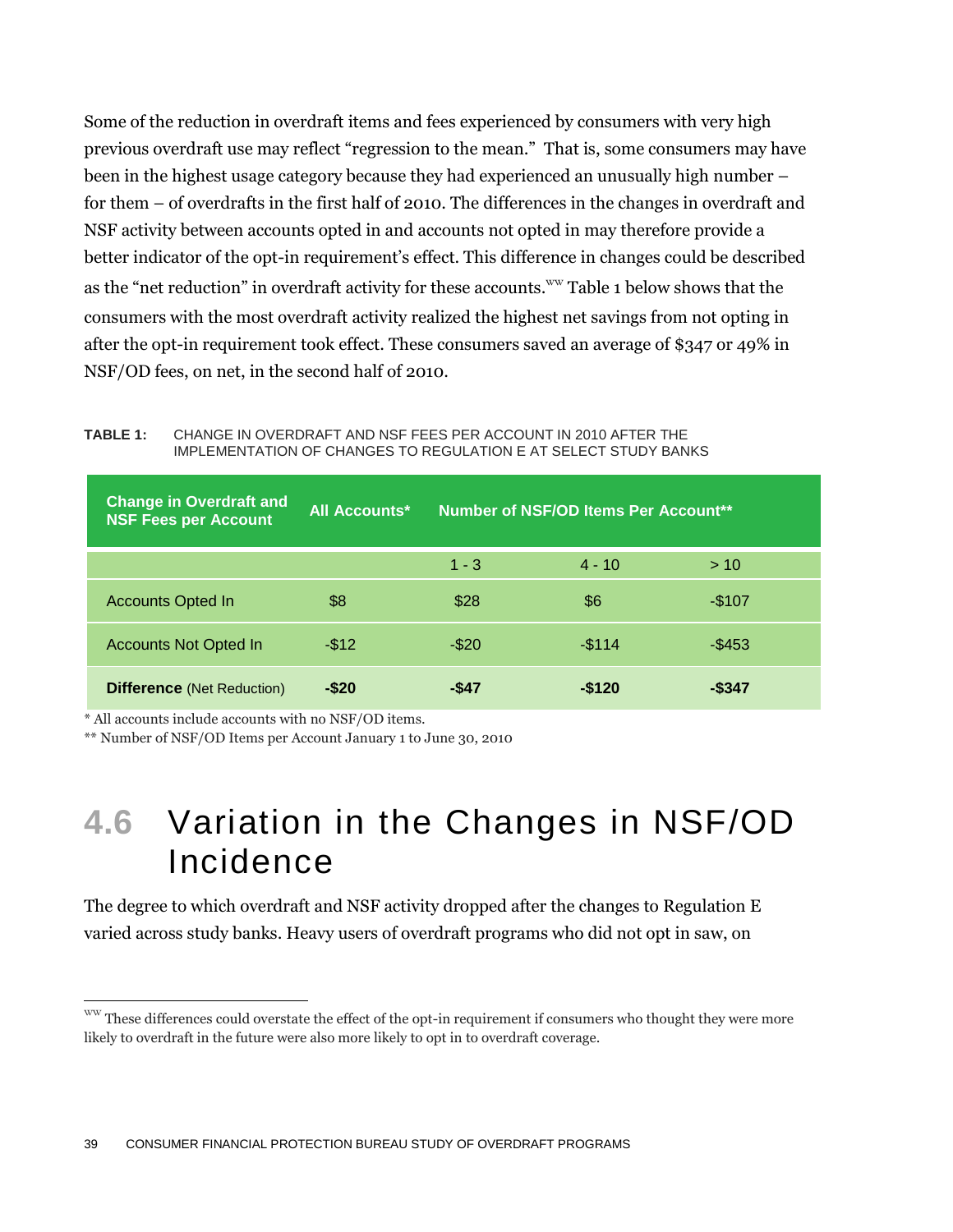average, great reductions in NSF/OD fees in the second half of 2010; however, the reduction in fees for these consumers ranged by close to twenty percentage points across different banks.

Fees dropped for heavy overdrafters that chose to opt in at each bank as well, and these consumers also experienced a range of outcomes across study banks after the implementation of changes to Regulation E. At the study banks with the greatest drop in fees for opt-in accounts, these accounts experienced a 19.5% reduction in their NSF/OD fees between the first and second half of 2010. Opt-in accounts at the study banks with the smallest drop in fees for such accounts experienced a 3.3% reduction. These different reductions in fees for heavy overdrafters who opted in may reflect differences across banks in their overdraft program configurations or other policies that influenced the incidence of overdrafts (in addition to the differences in consumers across banks and other factors discussed earlier). The following section describes these policies and their variations across banks.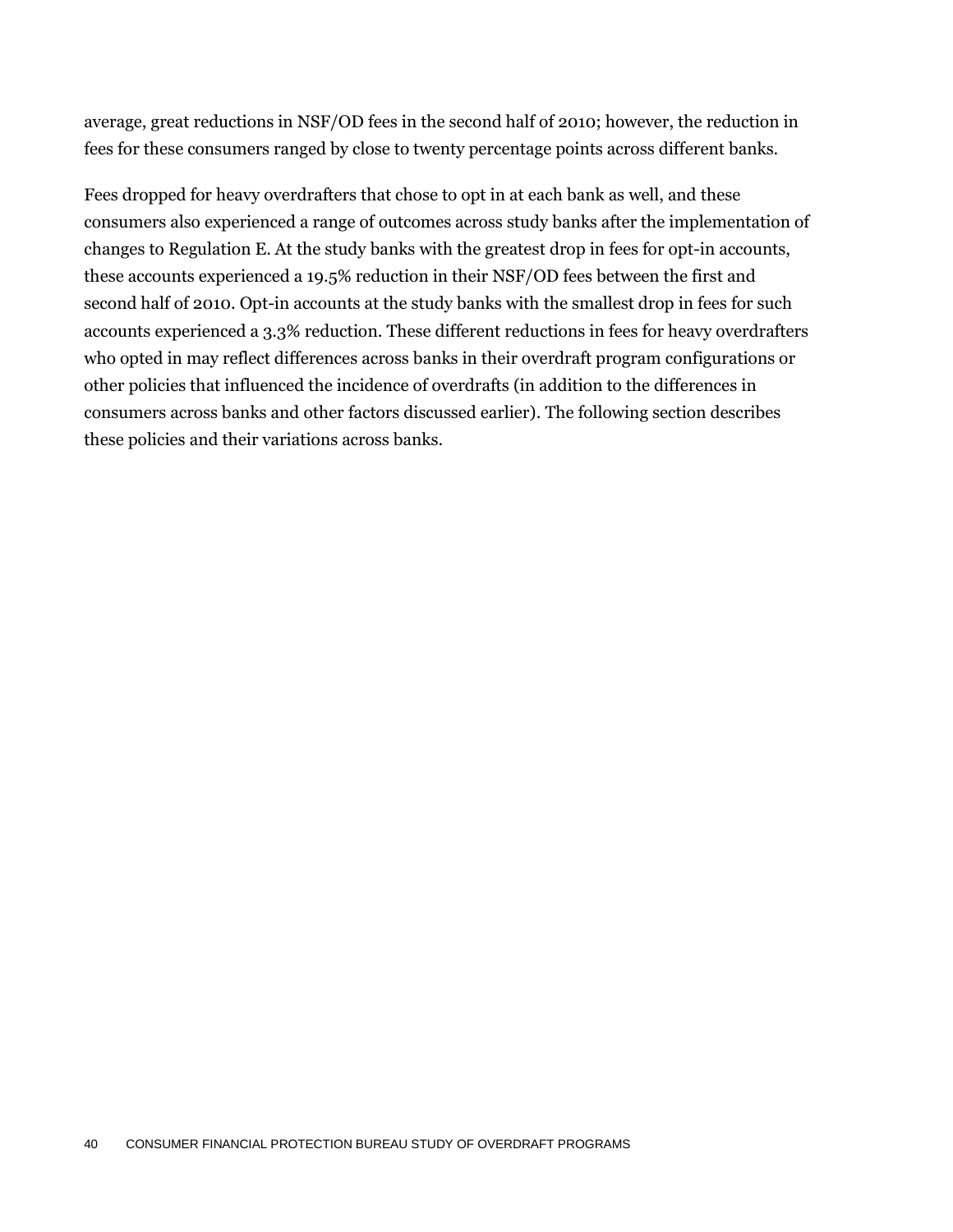# **5.** Overdraft Policies and Practices across Institutions

The range of consumer outcomes across study banks discussed in Section 3 may reflect in part the different proportions of consumers at each bank that opted in to ATM/POS debit card overdraft coverage. Section 4 illustrated how the decision whether to opt in may influence consumer outcomes, including the outcomes of consumers who previously incurred overdrafts. The wide variation in opt-in rates across banks, even among heavy overdrafters who demonstrated the highest propensity to opt in, suggests a number of factors may influence optin rates.

Several findings in Section 4 indicate that other factors besides the differences across banks in opt-in rates also affect consumer outcomes. In particular, differences across study banks in the share of consumers who were heavy overdrafters prior to the implementation of Regulation E's opt-in requirement, and in closure rates and fee reductions for consumers with the same Regulation E election, suggest that other factors play a role in the variations in consumer outcomes across banks.

This section details processing policies, overdraft program features and pricing, and other practices that may affect the outcomes that consumers experience and that vary across banks.<sup>xx</sup> Future analyses will evaluate how these policies may contribute to the consumer outcomes outlined in Section 3.

Other policies not discussed in this section may also impact the consumer outcomes analyzed in this paper. For example, differences in charge off policies across the study banks may contribute to some of the differences in involuntary closure rates.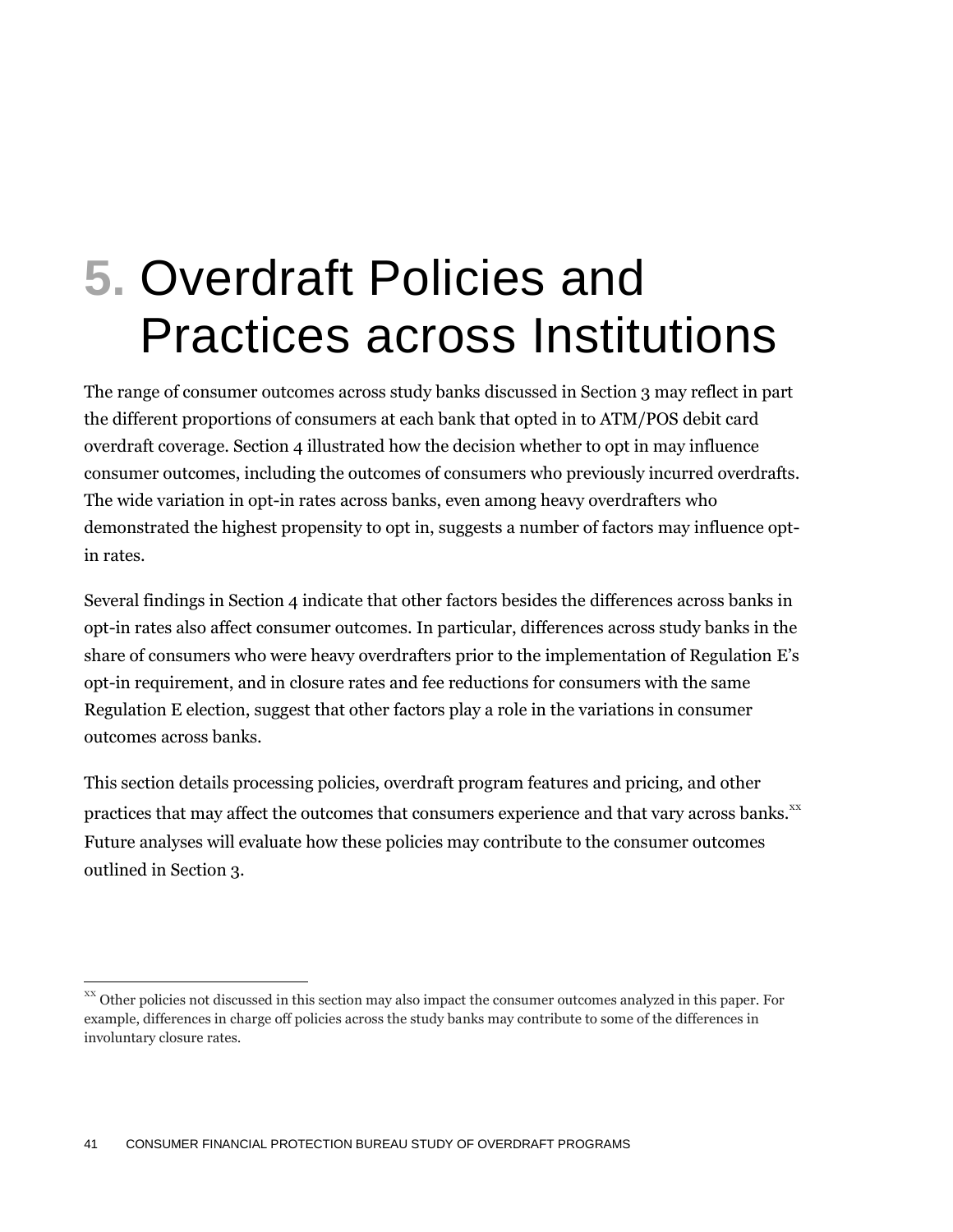## **5.1** Calculating Available Funds

To determine whether a consumer's transactions cause his or her account balance to become negative, depository institutions calculate an account's available funds. Institutions' information and accounting systems use a set of rules to determine when newly deposited items are deemed to increase the available funds be available in an account and when a payment or debit transaction is deemed to reduce the available funds in the account. When a consumer makes a check deposit into his or her account, there will often be a delay before the deposited check clears and the bank receives funds from the bank on which the item is drawn. Similarly, when a consumer writes a check, uses a debit card, or authorizes an ACH payment, there can be a delay between the time the consumer initiates the payment and the time the item is settled by the institution and funds are disbursed to cover the transaction.

**Authorization, Settlement and Available Balance:** When a consumer attempts a debit card purchase or ATM withdrawal, the consumer's financial institution receives an instantaneous request to authorize the transaction.

Some authorized transactions, such as PIN-based debit card and ATM transactions, nearly always settle the same business day they are authorized. Other authorized transactions, most notably signature-based debit card transactions, may not be presented for settlement for a day or two after authorization. Many institutions, upon authorizing a transaction, will then make an entry (referred to as "memo posting") that reduces the funds deemed to be available to the consumer.<sup>yy</sup> This enables these institutions to take these transactions into consideration in determining whether to authorize subsequent electronic transactions during the course of the day. Generally, available funds are reduced by the amount of the authorized transaction. However, for certain types of transactions where the amount authorized is often different than the amount that will settle – for example, gasoline purchases – institutions may reduce the available funds by the full authorization amount (which could exceed that actual purchase amount), reduce the available funds by an amount that may be substantially less than the purchase amount (such as \$1), or elect not to make any reduction in available funds.

 $\gamma$ <sup>yy</sup> As discussed in further detail below, "memo posting" is used by institutions that post transactions in batch, generally in a nightly processing cycle. Some institutions post transactions in real time, in which event there is no need to memo post these items.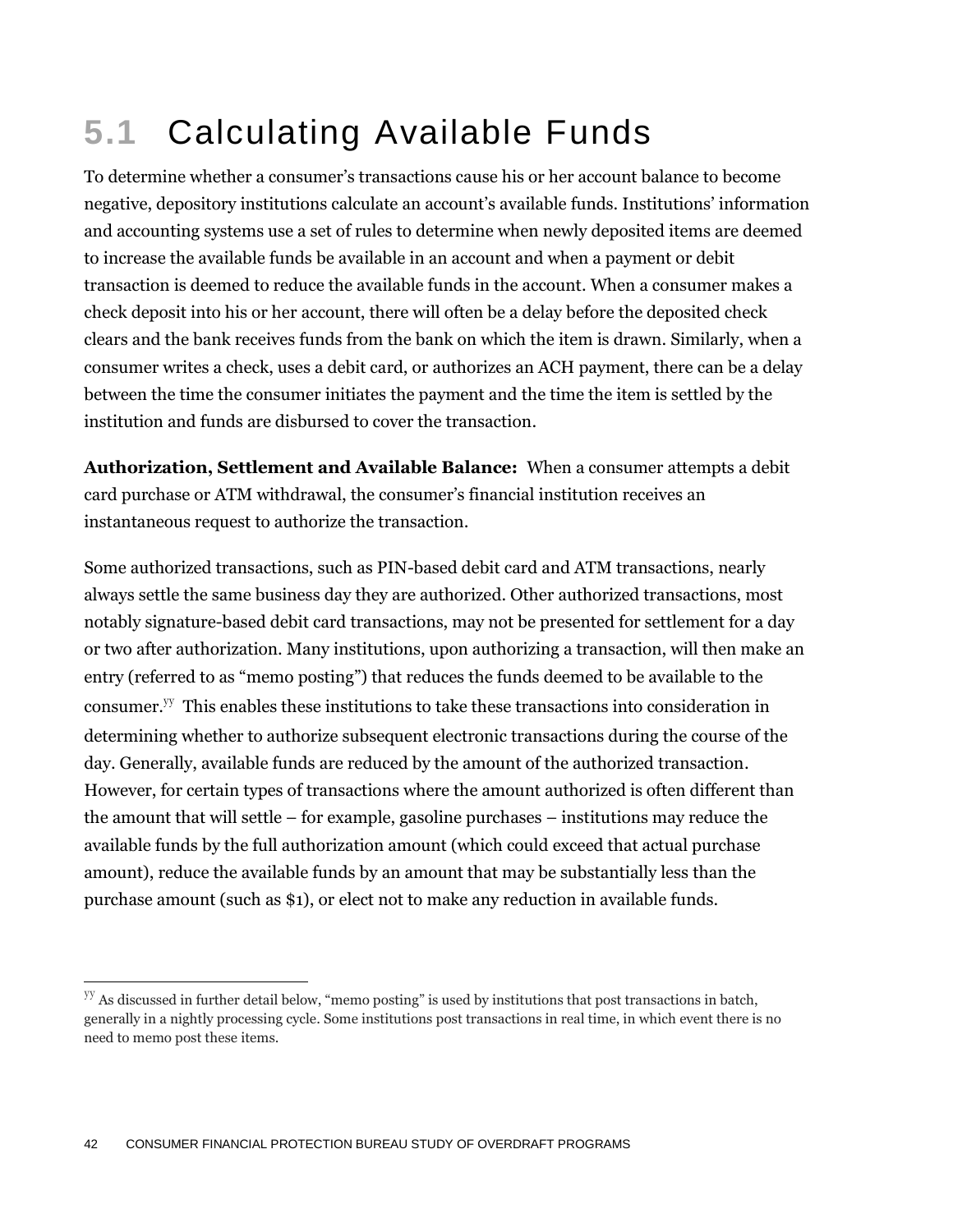**Funds Availability on Deposits Policies:** Institutions are bound by the Expedited Funds Availability Act to provide at least the first \$200 of certain checks deposited in person at the start of the next business day, or on the second business day for deposits made at proprietary ATMs.<sup>35</sup> An institution can choose to "hold" any amount on certain checks exceeding \$200 (*i.e.*, a "hold" is placed on that part of the deposit) and not credit the account until the hold is released. In most cases, holds will not extend longer than five business days, but institutions generally release funds much sooner. Some of the study banks report that they make the total check amount available immediately for many deposits, while other banks reported doing so in their nightly processing of transactions on the day the deposit is made (provided that the deposit is made prior to the cutoff time for the nightly processing, which varies among banks). Regulation CC, which implements the Expedited Funds Availability Act, similarly requires that funds from ACH deposits be made available to consumers on the next business day from when they are received. Most institutions generally make ACH deposits available as they are received.<sup>zz</sup>

Institutions may make some exceptions to their general funds availability policies. Regulation CC permits institutions to place longer holds on deposits to new accounts or to accounts with repeated overdrafts, on deposits that are of large amounts, and when re-depositing checks that have been returned or that raise "reasonable cause to doubt collectability."<sup>36</sup> These exceptions may add to the variation in funds availability between institutions and result in differences in when an account will be deemed to have insufficient funds to cover a payment.<sup>aaa</sup> To the extent institutions elect to make funds available earlier than required by law, these availability policies provide consumers with higher available balances at an earlier point in time and thus may result in more cleared items and potentially fewer overdraft or NSF charges to consumer accounts.

 $Z^{\text{ZZ}}$  The FDIC's Survey of Banks' Efforts to Serve the Unbanked and Underbanked found that some institutions provide more generous funds availability on deposits than Regulation CC requires. For example, 29% of respondents with less than \$1 billion in assets reported that funds for a \$2,500 check deposited with a teller or via an ATM "would ordinarily be available…on the same business day" as the check was received. *See* 2011 FDIC Survey of Banks' Efforts to Serve the Unbanked and Underbanked, p.16 (Dec. 2011).

aaa In March 2011, the Board proposed amending Regulation CC to shorten "exception" hold periods on deposited funds and make certain other changes. *See* Availability of Funds and Collection of Checks (Proposed Rule), 76 Fed. Reg. 16862 (Mar. 25, 2011). The Expedited Funds Availability Act provides that that the Board, jointly with the Director of the Bureau of Consumer Financial Protection, shall, by regulation, reduce the time periods "to as short a time as possible and equal to the period of time achievable under the improved check clearing system for a receiving depository institution to reasonably expect to learn of the nonpayment of most items for each category of checks." *See*  Expedited Funds Availability Act, 12 U.S.C. § 4002(d)(2).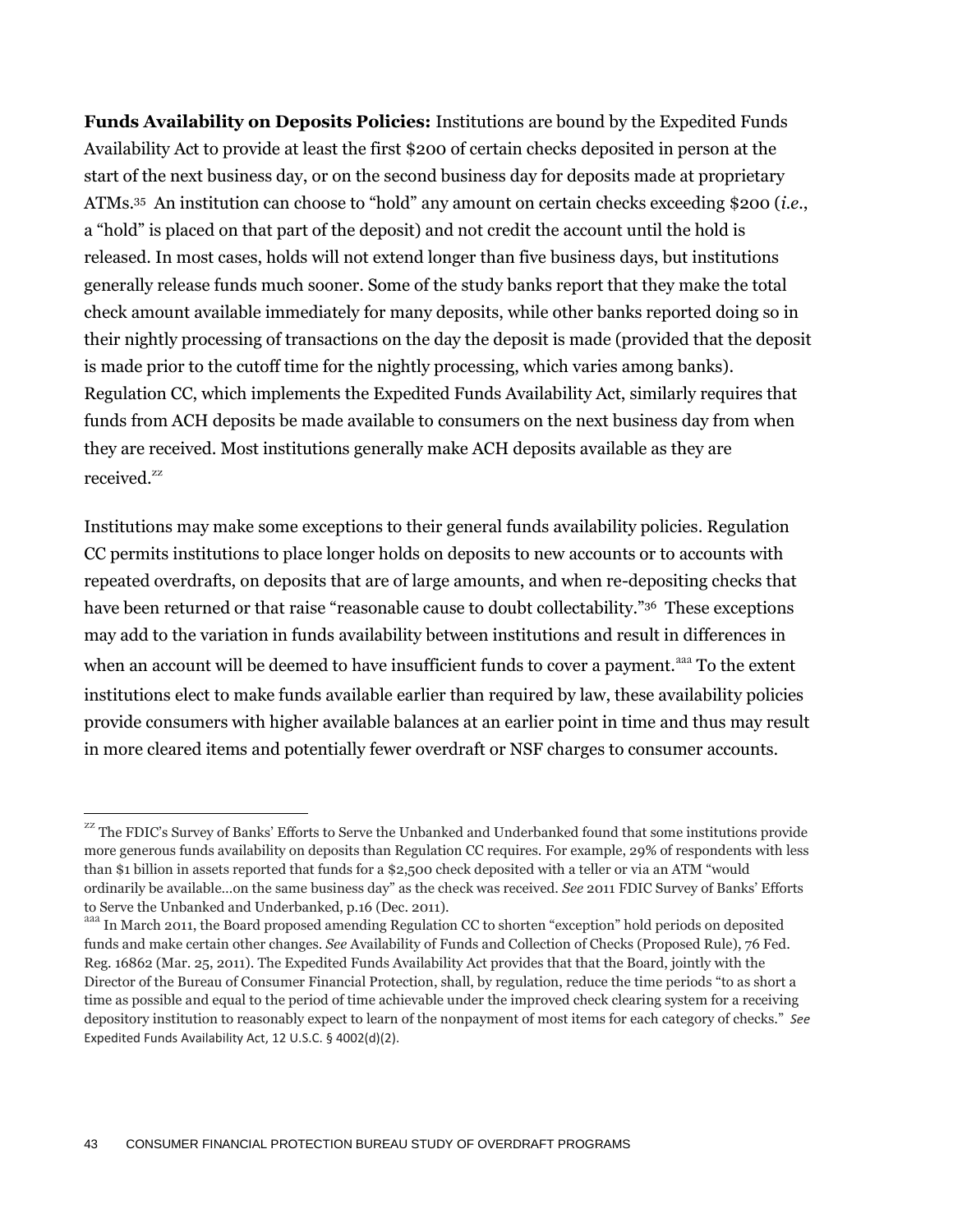## **5.2** Transaction Processing and Posting Orders

**Nightly Batch Processing:** Most financial institutions engage in a process of posting transactions (credits and debits) to the account after the close of business each day. The nightly posting process modifies an account's ledger balance by adding credits (funds made available from deposits and other positive adjustments, such as interest credits) and subtracting debits already paid out (withdrawals and wires) or considered paid out (PIN debit transactions), debits eligible to be settled (checks or ACH items presented for payment), or otherwise deemed final by the institution (other charges or negative adjustments). An account's ledger balance is the balance after each transaction has settled for the account. Most institutions only post credit and debit items on weekday nights (excluding holidays); thus, weekday nights are frequently the only times when an account's ledger balance is adjusted. Consequently, at many institutions, regardless of what account activity has occurred during a weekday or over a weekend, the account ledger balance remains unchanged from its ending position in the last weekday night's posting process until the completion of the next weekday night's posting process.<sup>bbb</sup>

**Posting Order:** The treatment of debit authorizations and funds availability policies together with an institution's cutoff time for processing transactions<sup> $ccc$ </sup> determine the day on which, and the amount by which, a transaction will affect the amount of funds available in an account to cover other payments. Posting orders determine the sequence in which these calculations are made in a given day.

Financial institutions determine the order in which they process debit and credit transactions. Differences in the order in which various transactions are processed can affect the balances in an account after each transaction, including when in the sequence an account balance becomes insufficient to cover remaining items and when it becomes negative as a result of an overdraft.

  $^{\rm bbb}$  Preliminary analysis of transactional data from banks in the CFPB's overdraft study shows that a disproportionate number of payment transactions, including overdraft and NSF transactions, are posted on Mondays. This reflects the large number of transactions that may be initiated by consumers after Friday's cutoff and during weekend days. Because nightly posting is a batch process, institutions must define a point at which all subsequent transactions will be considered too late for the night's workload. Transactions received after this "cutoff time" are held for the next business day's nightly process. Cutoff times may vary by institution and by branch or collection of branches within a single institution.

ccc See previous footnote for explanation of cutoff times.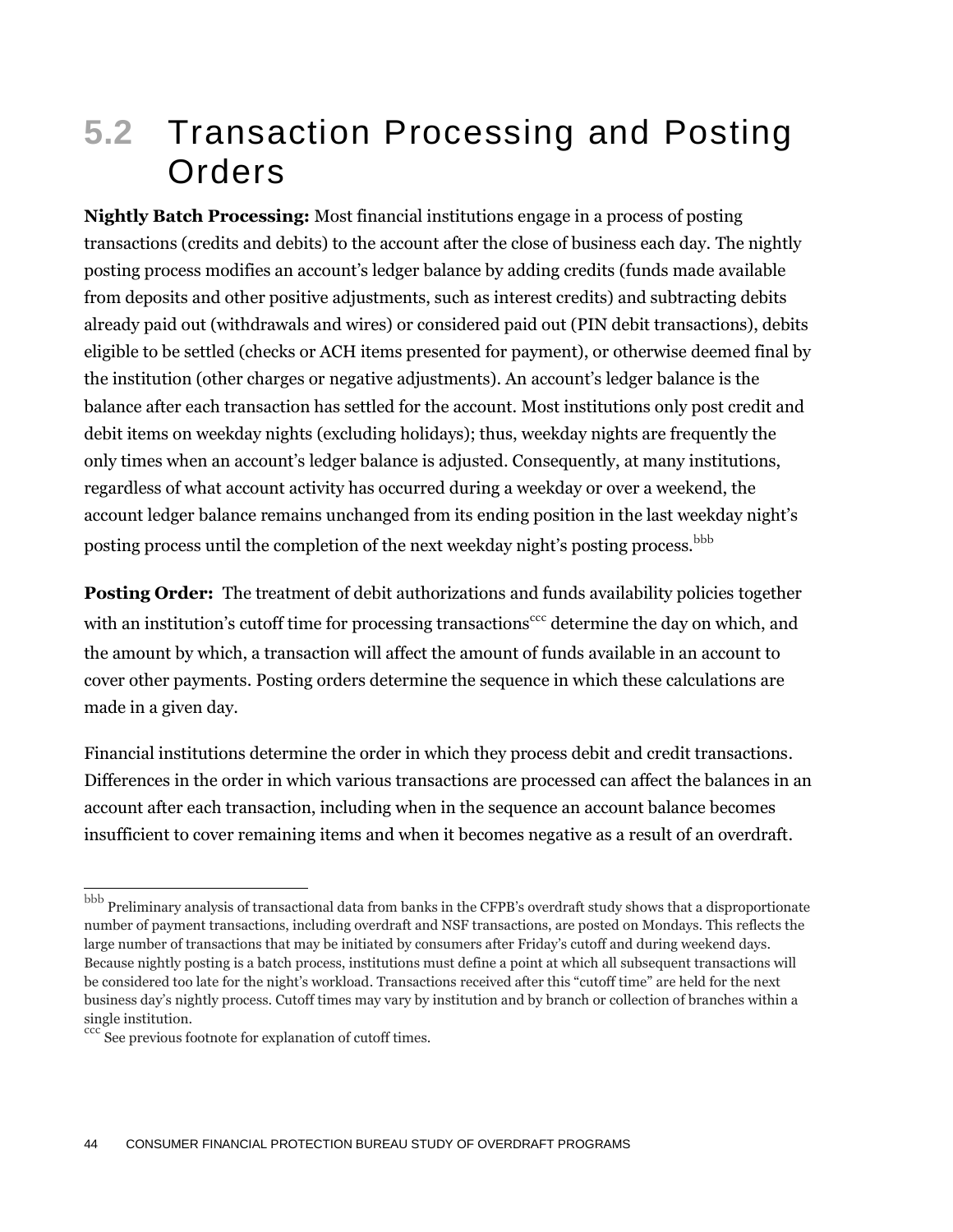The earlier in a sequence that an account becomes negative, the more overdraft or NSF transactions may occur.

**Credits-Before-Debits:** All institutions that described their posting orders in response to the CFPB's RFI and all study banks generally post deposits and other credits in accordance with the institution's funds availability policy before debit transactions (primarily payments) during nightly processing.<sup>ddd</sup> Posting credits before debits, in comparison with alternative posting methods, increases the likelihood a consumer will have sufficient funds to cover debits that are processed in the nightly batch and therefore reduces the likelihood that a consumer will incur an overdraft or NSF fee.

**Ordering Debits by Type:** After posting deposits and other credits during nightly processing, institutions post debits in orders that vary significantly from one institution to another. Some institutions commingle all remaining debits including check, ACH, and settled ATM and POS items together for processing in a single batch. Others first categorize debits by different transaction types and process them in a sequence of sub-batches.<sup>eee</sup> Institutions following this latter approach may, for example, separate and process bank-initiated and pre-authorized ("cash-out") transactions first. Bank-initiated transactions typically include returned deposits and accounting adjustments (*e.g.*, to correct errors made in prior postings). At some institutions, these may also include overdraft and NSF fees assessed on items processed the prior business day.fff Cash-out items are non-revocable transactions already authorized by the institution and generally include teller window and ATM cash withdrawals, cashiers' checks, and wires. Although institutions are also liable for previously authorized POS debit card transactions, these are frequently processed separately. Among institutions that process in subbatches, policies vary widely in the industry and also among the study banks regarding what types of debits are grouped into sub-batches and the sequence of the sub-batches. The order in which sub-batches are processed can affect which items – and how many – incur overdraft or

 $\overline{\phantom{a}}$ 

<sup>&</sup>lt;sup>ddd</sup> The observed credits before debits industry "standard" applies to nightly processing only and pertains only to transactions received on the same calendar date.

eee Individual sub-batches may contain transactions of a single type or commingle multiple types of transactions as explained below.

Institutions also initiate monthly maintenance and other types of fees; however, these fees are generally not posted before customer-initiated transactions.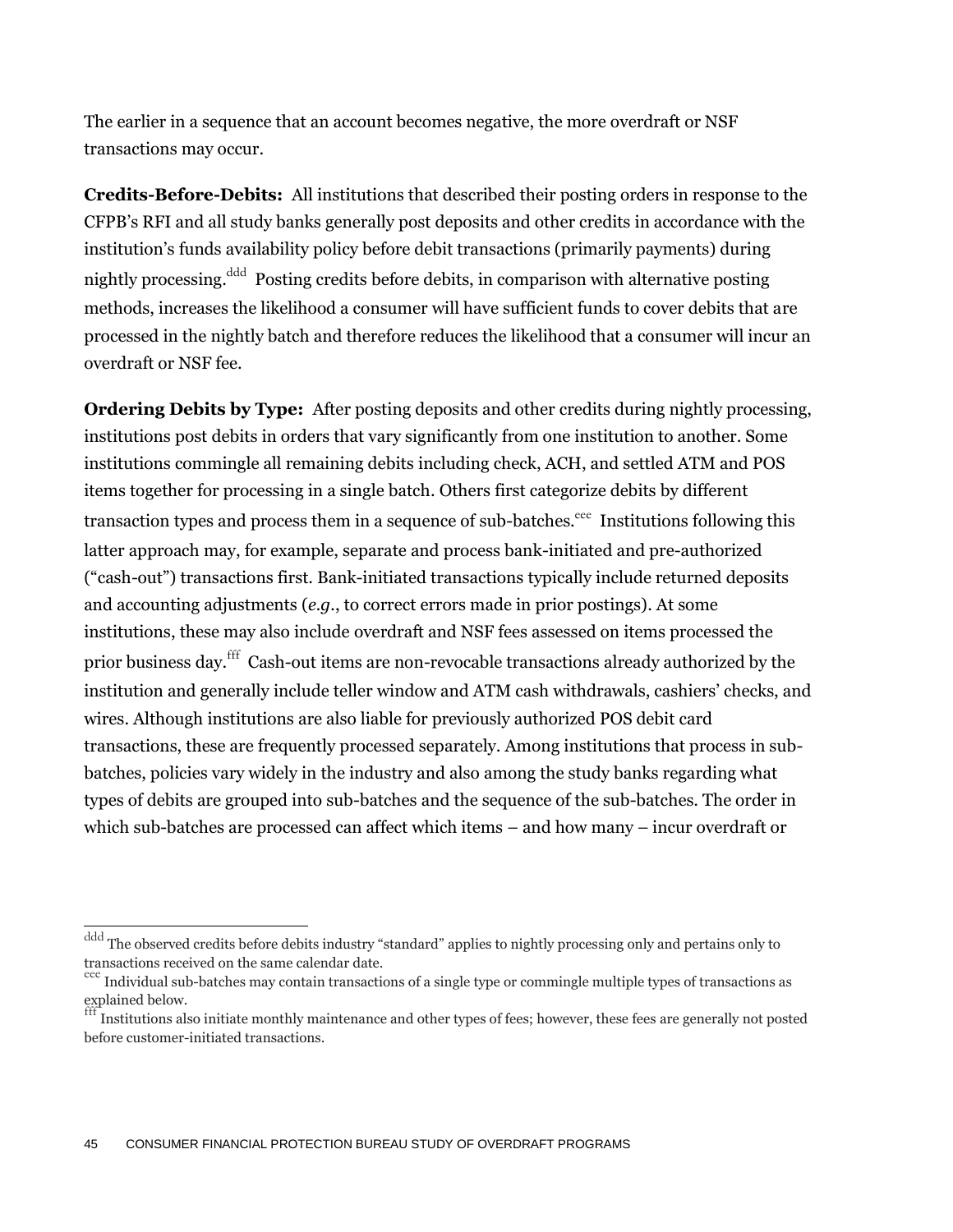NSF fees when an account with a positive balance does not have sufficient funds to pay all of the debits in all of the batches.

**Ordering Debits by Transaction Size:** Some institutions may use additional or alternative approaches to order items within a batch (if all debits are batched together) or within subbatches (if debits are processed by type). Posting smaller items before larger items ("low-tohigh" processing) increases the probability that more items will be paid and fewer items will be assessed NSF or overdraft fees. Conversely, larger items may exhaust available funds earlier when posted before smaller items (*i.e.*, in a "high-to-low" manner) and increase the likelihood that more items will take the balance negative or post when it has already become negative. Some institutions vary how they order transactions by size within different sub-batches (*i.e.,* the same institution may order within one sub-batch low-to-high and within another sub-batch high-to-low).

Ordering debit transactions by size can have very different impacts, depending on whether the debits are commingled or grouped into sub-batches by transaction type. For example, if an institution processes cash-out and POS debit card transactions before check and ACH payments, it effectively processes smaller payments first because cash withdrawals and debit card POS payments are, on average, smaller than check and ACH payments, see even if transactions within each sub-batch are ordered from largest to smallest.

**Chronological and Serial Ordering:** Some transactions, such as POS debits and ATM transactions, carry a date- and time-stamp. Some institutions choose to use this information to separate and post these items chronologically. Similarly, some institutions process checks by check number and incoming ACH debits (including checks that were converted into ACH transactions by the merchants to whom the checks were written or the banks at which the checks were deposited) in the order in which they are received during the day. $^{hhh}$ 

 $^{ggg}$  Debit card transactions—whether executed across a PIN or signature network—tend to be smaller than checks and ACH payments. According to Nilson, the average industry-wide debit card transaction in 2010 was \$37, while checks averaged \$85 and ACH \$113. *See* The Nilson Report #985 (Dec. 2011).

Others may use the time that a payee deposited or cashed a check as a timestamp for the check writer, or will use the timestamp on a teller withdrawal if the institution has an online teller platform.

ACH transactions are received in batches, and these batches may contain both credit and debit transactions. Institutions generally receive multiple batches per day.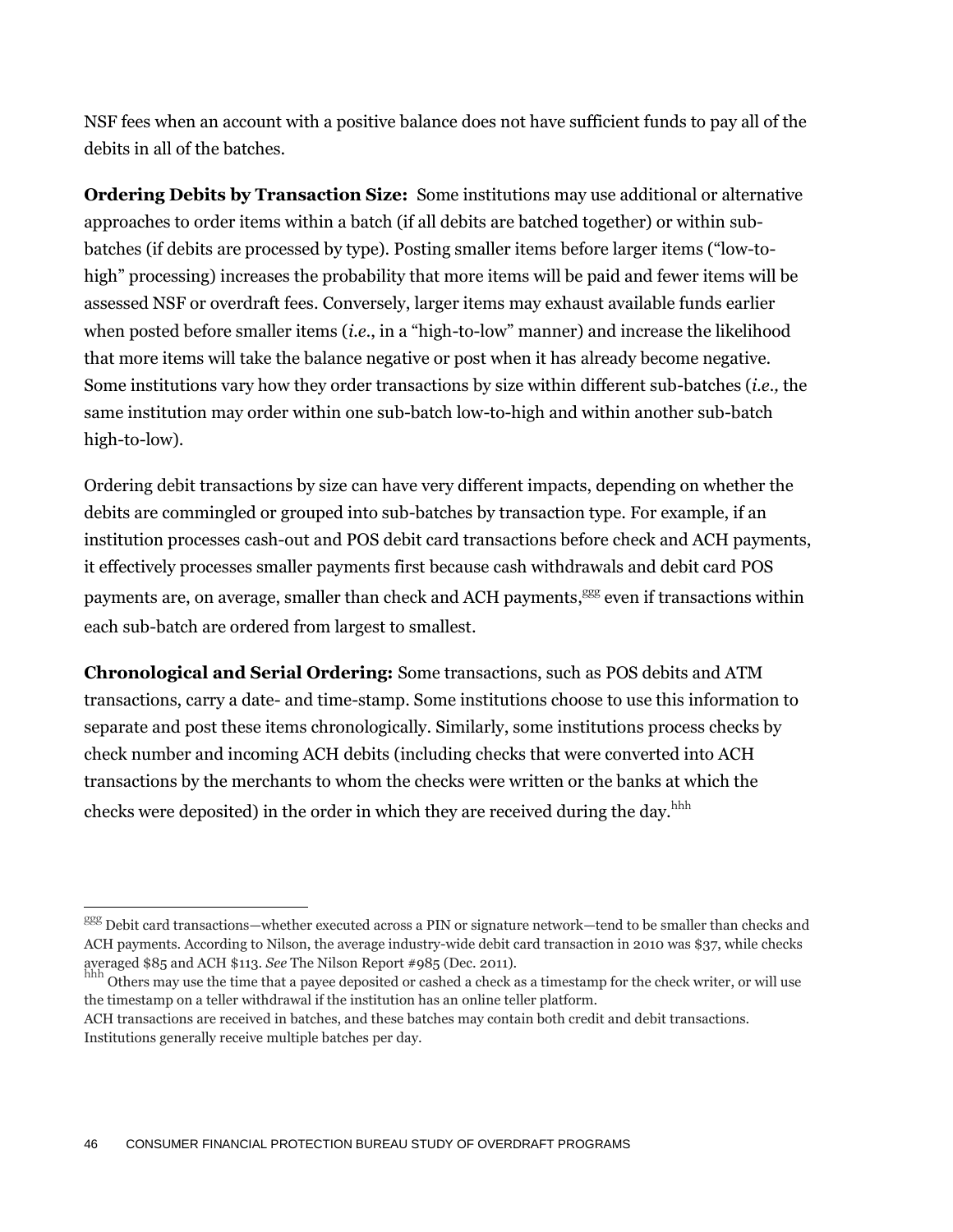**Wide Variation in Debit Posting Orders:** Generally, the CFPB has found that debit posting orders vary considerably from institution to institution. No two participants in the study follow identical posting order policies, and financial institutions responding to the CFPB's RFI described widely varying posting order policies as well.

Figure 11 below illustrates a range of possible ordering approaches. The "Commingled High-to-Low" approach has been adopted by a number of banks. The "Sub-Batched High-to-Low" example shows separation of debit items by transaction type and combines different methods for ordering transactions within batches. The "Chronological & Serial Order" example depicts a policy in which bank adjustments and cash-out items are ordered from highest to lowest amount, followed by all time-stamped debits ordered chronologically, and then by checks ordered by check number. In each of the methodologies, NSF and overdraft fees are assessed after the transactions post, either that night or the next morning.

**FIGURE 11:** ILLUSTRATIVE APPROACHES TO POSTING DEBITS BY TRANSACTION TYPE, SIZE, AND TIMING



There are many additional combinations of methodologies for batching transactions, sequencing sub-batches, and ordering items within sub-batches.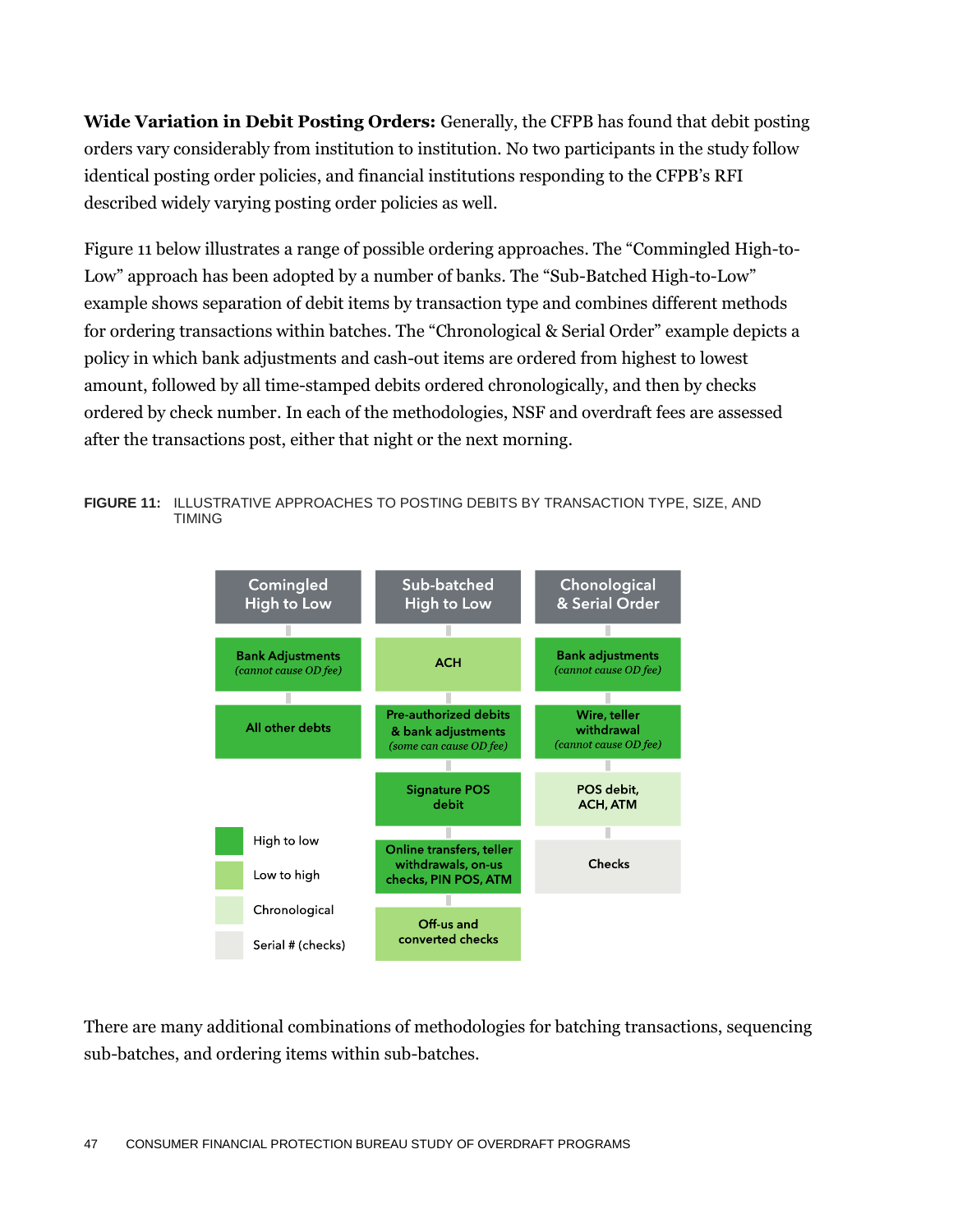#### **Intraday Processing and Other Processing Variations that Impact Posting Order:**

Some institutions post items on an intraday basis or outside of nightly processing. Institutions typically receive multiple batches of ACH transactions during a business day. These batches include both debits and credits. ii Some study banks process ACH transactions as they are received during the business day in lieu of or in addition to (for the day's final batch) processing these transactions at night with all other credits and debits. Some institutions that post transactions on an intraday basis effectively defer items that would otherwise result in an intraday overdraft to the end of the day to determine whether these items can be covered with later-arriving credits. Other institutions similarly process teller withdrawals and PIN network transactions intraday as they occur. The processing of transactions at the time of execution is called "real-time processing."

Additionally, some banks that process solely at night may distinguish items that occurred after the cutoff time on the previous day from current day items in their processing. For example, these institutions may prioritize and first process prior day credits, then prior day debits, current day credits, and finally current day debits. This practice and intraday and real-time processing all cause some debits to post before credits. Thus, these processing approaches may cause consumers to incur more NSF or overdraft transactions; however, some institutions implement end-of-day adjustments that effectively post credits before debits.

## **5.3** Overdraft Coverage Limits and Making Pay/Return Decisions

Once an institution determines that an account has insufficient funds to cover a check or ACH payment, it must decide whether to pay the item or return it. $^{jjj}$  This decision is similar to the decision to authorize or decline a transaction that a consumer attempts at an ATM or point of sale but occurs during the posting process instead of in real time throughout the day. A paid check or ACH overdraft item can result in an overdraft fee. A returned check or ACH item can

 $\overline{\phantom{a}}$ 

 $\stackrel{\text{\tiny iii}}{\rule{0pt}{0.5pt}}$  ACH debits include checks converted to ACH transactions at points of sale.

jij As discussed below, most institutions allow consumers the opportunity to link their checking account to another deposit or credit account at the bank. Where a consumer elects to do so, the pay/return decisions are made only after funds in the linked deposit account, or the credit limit on the linked credit account, have been exhausted.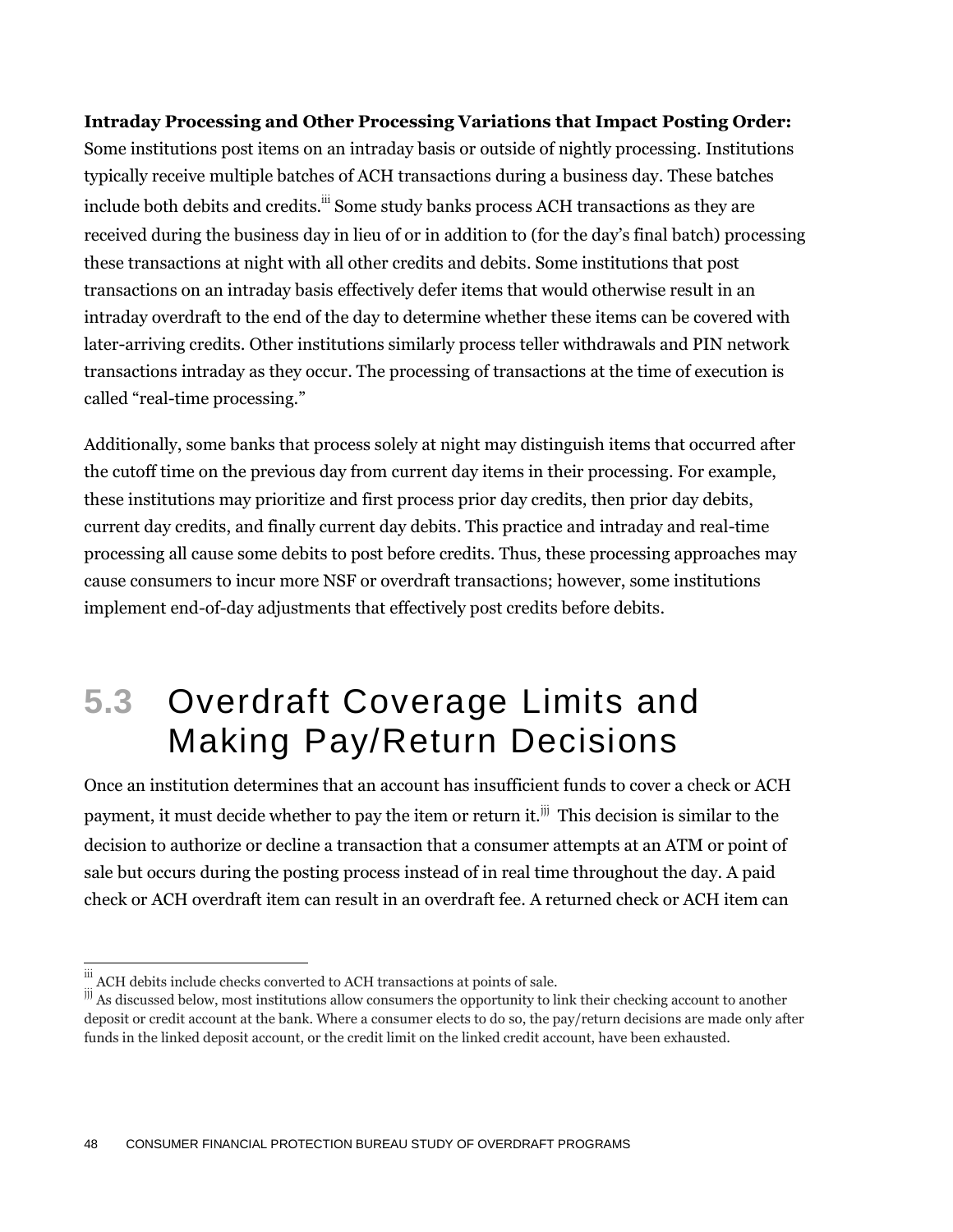result in an NSF fee (typically of the same amount as an overdraft fee).<sup>kkk</sup> Institutions employ a number of different practices and policies when making these pay/return decisions.

As automated processes are necessary for institutions that choose to authorize or decline ATM and POS transactions that will overdraw an account, many institutions—including study banks use these same processes to make pay-return decisions for check and ACH transactions. These institutions generally run programs that assign to each account a limit as to the amount of overdraft coverage the institution is willing to extend. For accounts that have opted in to ATM and POS debit overdraft coverage, when a request for authorization is received that exceeds the available funds, the bank will determine whether to authorize the transaction by reviewing it against the assigned overdraft coverage limit. Similarly, in nightly (or intra-day) posting, the bank will review potential NSF and overdraft items against the assigned overdraft coverage  $\lim$ it. $\mathbb {I}^{\parallel}$  Items processed during nightly (and intra-day) posting will generally be paid up to the coverage limit; once the account's limit is reached, subsequent items will be returned unpaid.

The order in which items are posted may affect not only the number of overdraft fees assessed but also the likelihood of particular items being returned and potentially assessed NSF fees. The frequency with which this occurs may be ascertainable through our future analysis of the account-level data from the study banks.

**Setting Overdraft Coverage Limits:** Generally, institutions that set overdraft coverage limits assign a single limit to each account and use that account limit for making decisions regarding check and ACH transactions during nightly processing as well as for authorizing ATM and POS debit card transactions for those accounts opted in for overdraft coverage on these items.

Overdraft coverage limits may be static (*i.e.*, the institution assigns an unchanging limit to each customer) or dynamic (*i.e.*, the limits are calculated and may vary for each account and over time). Static limits vary among institutions that employ them, and may range from under \$100

 $\frac{k}{k}$  ATM and POS debit card transactions are excluded because they are authorized at the time the consumer conducts the transaction and typically declined when rejected; thus, these items do not get presented for pay/return decisioning.

For example, if an account has insufficient funds to pay one or more items and an institution has determined it will provide up to \$500 of overdraft coverage on the account, the institution's automated process will pay items that take the account balance negative by as much as \$500.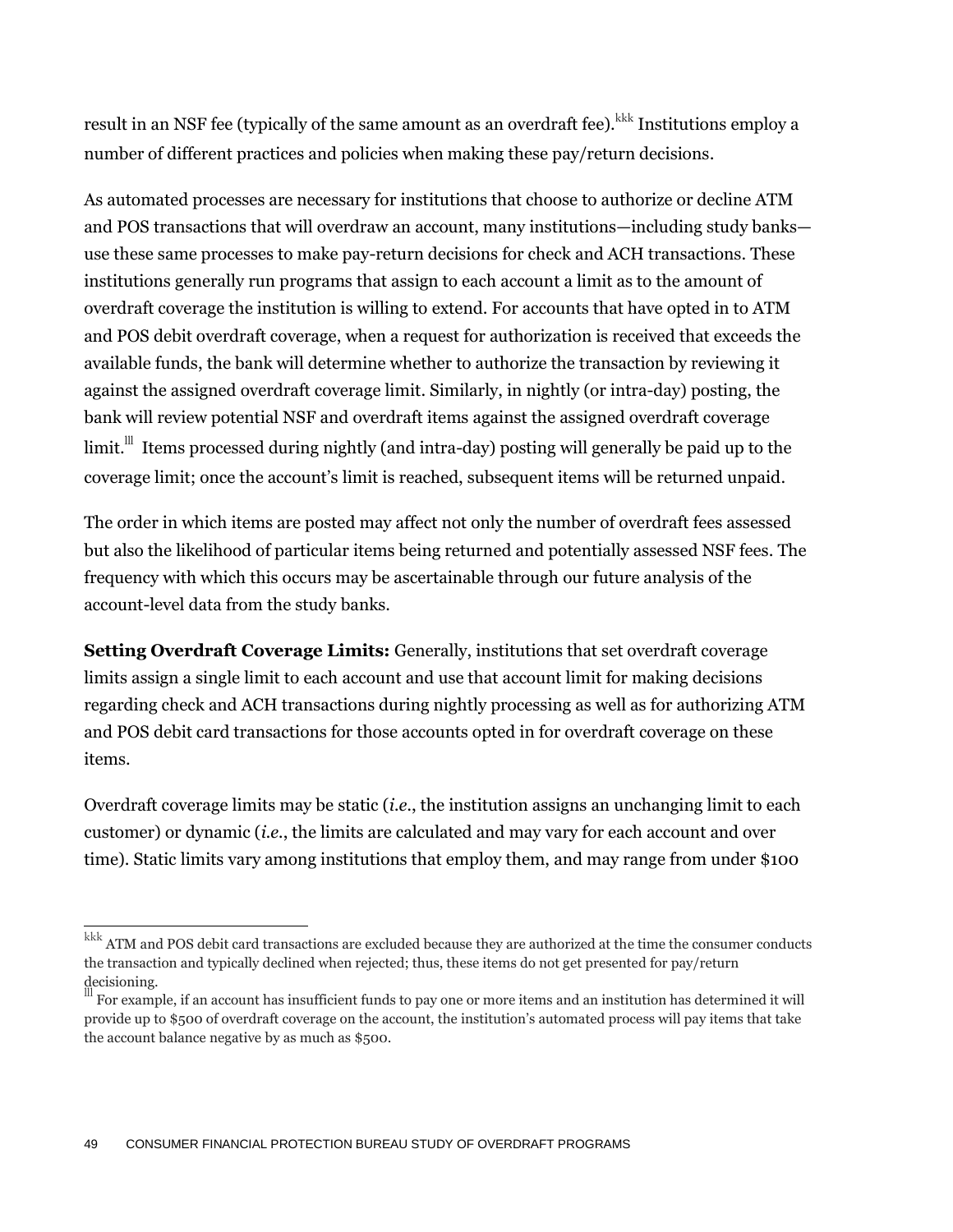to well over \$1,000. Some institutions employ different static limits for different checking account products, while others assign the same limit to all customers.

Dynamic limits, in contrast, vary by account and may change periodically as an accountholder's usage or relationship to the institution changes. Many institutions set dynamic limits based on a "matrix" or set of formulas that weigh various account and accountholder characteristics in an attempt to manage more precisely account credit risk, overdraft program revenues, and customer retention. These characteristics commonly include account tenure, average balance, overdraft history, and deposit patterns as well as other relationships the accountholder may have with the institution.

Limits assigned to accounts at institutions using dynamic overdraft limits may change over time as an accountholder's usage patterns and relationship to the institution change. Thus the distribution of limits assigned to accounts by an institution may change based on changes in policy, customer behavior, and market conditions that affect both, and banks report periodically evaluating and adjusting their algorithms for setting dynamic coverage limits. While many large institutions use dynamic limits, the more frequent performance monitoring that dynamic models require may strain resources at smaller institutions. Perhaps as a result, many smaller institutions maintain static limits.

Institutions that use dynamic limits generally do not communicate these limits to accountholders. This is true for all study banks that use dynamic limits. Some institutions that use static limits communicate these limits to accountholders.

**Distribution of Overdraft Coverage Limit Amounts:** For consumers who have opted in to ATM and POS debit card overdraft coverage, the size or amount of the overdraft coverage limit assigned to a consumer's account will determine the point at which the institution ceases to authorize such transactions. Thus, for accounts opted in for overdraft coverage on ATM and POS debit card transactions, lower overdraft coverage limits generally result in more declined attempts and fewer approvals, and consequently, fewer overdrafts as a result of these types of transactions. The size of the overdraft coverage limit will also affect the point at which the bank commences to return check and ACH items. Thus, for these types of payments, lower overdraft coverage limits generally result in more NSF transactions and fewer overdraft transactions.

Figure 12 depicts the aggregated distribution of coverage limits of study banks as of June 2012. Close to 60% of accounts had overdraft limits ranging from \$1 to \$500; for many study banks, these limits fall below the maximum limit that the banks' prescribe. Approximately 8% of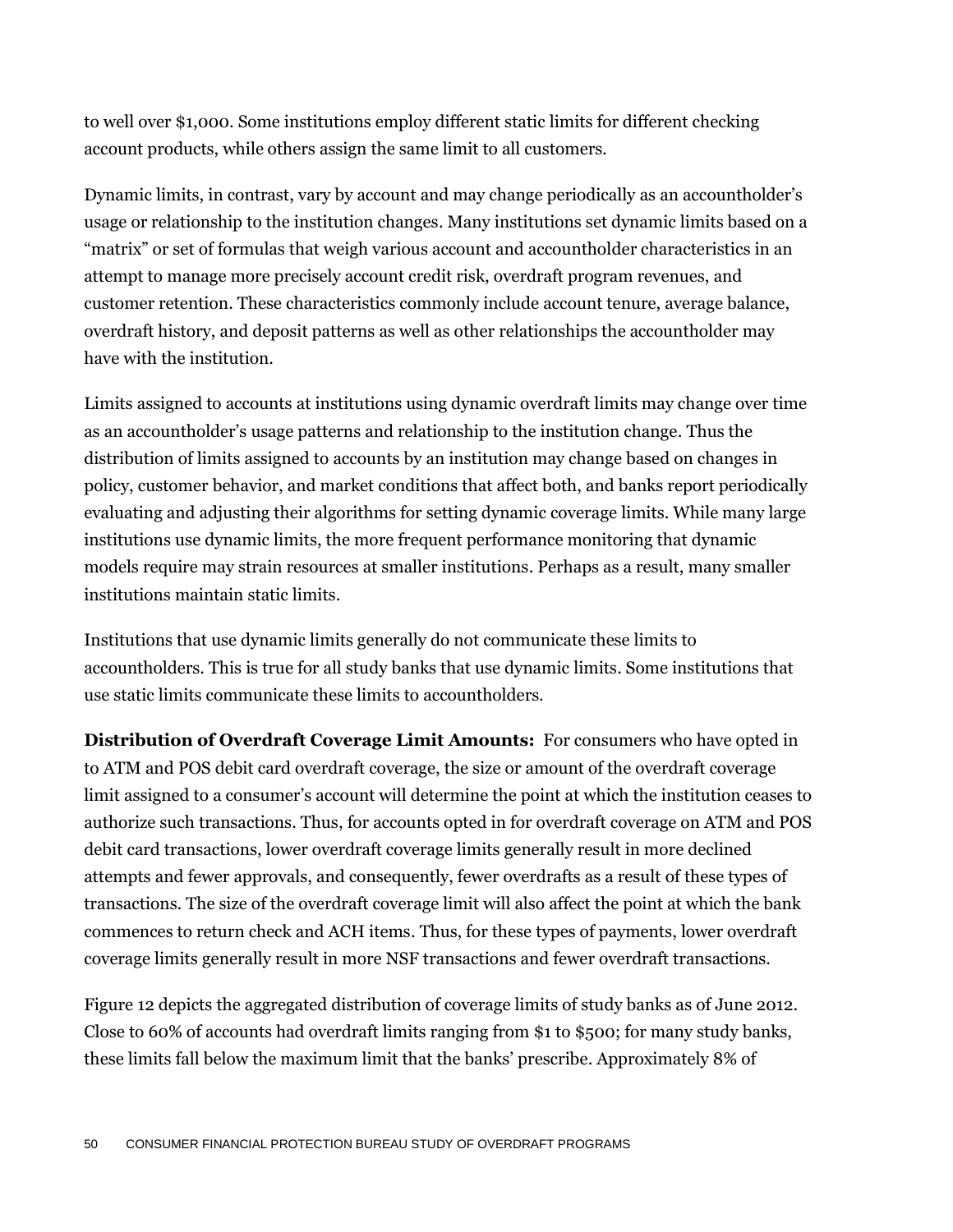accounts—including but not necessarily limited to new accounts, second chance accounts, accounts deemed to present high risks of not repaying negative balances, and accounts receiving protected (*e.g.*, garnished) funds—were accorded no overdraft coverage. Most study banks indicated that they cap their coverage limits between \$1,500 and \$2,500, and several reported that they had recalibrated their matrices since 2010, lowering their maximum calculated overdraft coverage limit by \$2,000 or more.





**Variations in Overdraft Limits by Bank:** Average coverage limits, and the range of limits among banks with dynamic limits, varied by study bank. Most study banks quoted average coverage limits ranging between \$500 and \$1,000. Some, including banks with dynamic overdraft limits, assign the same limit to most accounts. Most study banks, however, assigned a greater diversity of overdraft limits, with higher maximum coverage amounts and accounts assigned limits across the range between the maximum and \$0. These variations in policies with respect to setting overdraft coverage amounts stem from differences in the factors used to calculate dynamic limits and willingness to tolerate exceptions, such as manually assigned overdraft limits for legacy accounts.

**Manual Overrides:** Most institutions with automated overdraft programs make at least some pay/return decisions manually. Institutions with such hybrid pay/return processes flag some of the automated decisions for review by staff with manual override authority. These reviewers apply institutional guidelines that incorporate customer service and fraud detection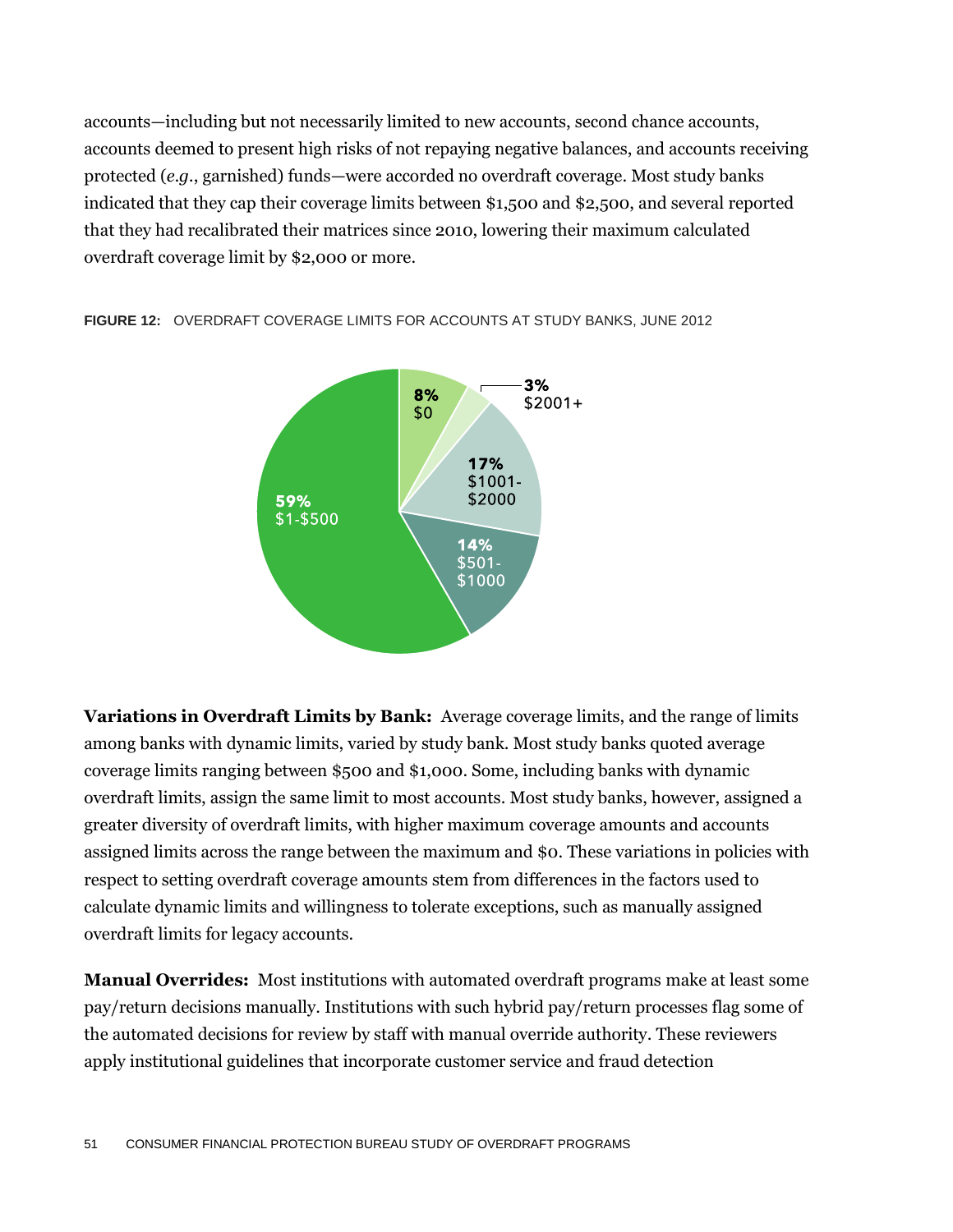considerations to decide whether to pay or return potential overdraft items. The institutions monitor these manual overrides and measure performance relative to fee income, credit losses, and customer attrition.

Additionally, study banks reported that they may "hard code" high overdraft coverage limits for example, at \$5,000 or more—and override their standard overdraft limits for small numbers of relatively low risk consumer accounts. Similarly, upon suspicion of fraudulent transactions, some study banks may temporarily restrict an account's overdraft limit to \$0.

## **5.4** Charge/No-Charge Decisions, Waivers, and Refunds

Once a decision is made to pay an item for which there are insufficient available funds, the institution then must determine whether to charge an overdraft fee with respect to that item. Similarly, once a decision is made to return an item for which there are insufficient available funds, the institution must determine whether to charge an NSF fee with respect to that item.

**Variations in Per-Item Fees:** Most institutions charge the same amount for an NSF item as they do for an overdraft item and generally do not vary the fees based upon the size or nature of the item. Data obtained from a research firm that actively obtains and tracks information on deposit account fee schedules at hundreds of institutions<sup>mmm</sup> indicates that the median NSF and overdraft fees among the 33 largest institutions it monitors—all of whom were in the top 50 in terms of U.S. deposit market share $nm$ —were both \$34 in 2012. The 10<sup>th</sup> percentile NSF/overdraft fee of these same institutions was \$25 in 2012, while the 90th percentile fees were both \$36.<sup>37</sup>

Data from the same research firm suggests fees are lower at many smaller institutions. The median NSF and median overdraft fee across nearly 800 smaller banks and credit unions (outside of the nation's 50 largest depositories) were both \$30 in 2012. However, per-item fees ranged across this sample from a low of \$10 to a high of \$45.<sup>38</sup>

mmm Including at least the top five institutions ranked by deposit market share in each of the 50 states. nnn Per analysis of FDIC data as of June 30, 2012.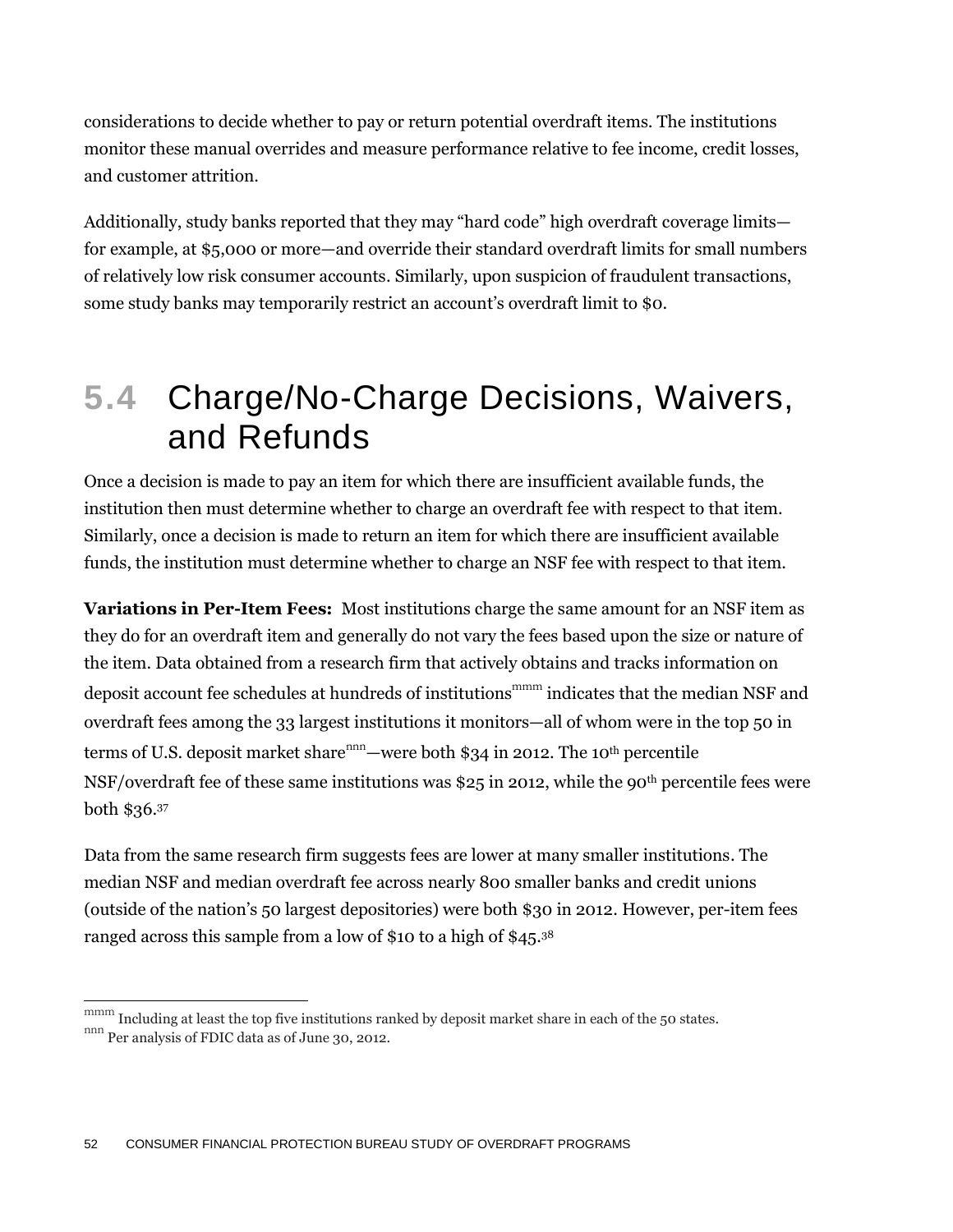Some institutions adjust the fee amount based upon the volume of incidents incurred on the account, a practice called "tiering."<sup>000</sup> Nine of the 33 largest banks monitored by the research firm utilized tiered NSF/OD fee structures in 2012, and the research firm has indicated that tiering was more prevalent across the industry a few years ago than it is today. Separately, some institutions charge a reduced fee or automatically waive the first fee incurred by a new account, or the first fee incurred by any account in a new calendar year. Separately still, some institutions charge a lower fee on overdraft items below a set dollar amount. Other institutions assess reduced fees on accounts designated for special populations, such as students or military personnel.

#### **Fee Waiver Policies, Including Fee Caps,** *De Minimis* **Waivers, and Forgiveness**

**Periods:** Twenty-four of the 33 largest institutions monitored by the same research firm in 2012 capped the number of NSF and overdraft fees an account may be assessed per day, and the median cap among these 27 institutions was five total items. Notably, these caps ranged considerably among even this sample of institutions. The institution with the lowest cap limited the number of overdraft and NSF fees that can be charged in a day to a total of two, while the institutions with the highest allowed a combined total of as many as 12 overdraft and NSF fees in a given day.

Institutions may implement *de minimis* policies on a per-transaction or net-balance basis. The former approach prevents overdraft fees on small-dollar items. The latter method restricts overdraft fees when a balance is driven only nominally negative by the sum of items posted that day. ppp Net balance thresholds are more common across the CFPB's study banks than pertransaction thresholds. Twenty-one of the largest 33 institutions tracked by the research firm had *de minimis* policies in 2012, and the median threshold was \$5 (includes both per transaction and net balance thresholds). The median threshold was \$5 in 2012 for smaller institutions monitored by the research firm, as well.

Institutions may employ additional means of limiting overdraft fees. For example, one or more institutions offer forgiveness periods following a day in which an account has gone negative during which consumers can make compensating deposits (subject to these banks' funds

 $\frac{1}{10000}$  Institutions that tier generally assess a higher fee for second and subsequent NSF and overdraft incidents. The median and percentile NSF and overdraft fee figures quoted are for first incidents only.

ppp In layman's terms, *de minimis* thresholds prevent instances in which a consumer may be charged a \$35 fee overdrawing his or her account while buying a \$3 cup of coffee.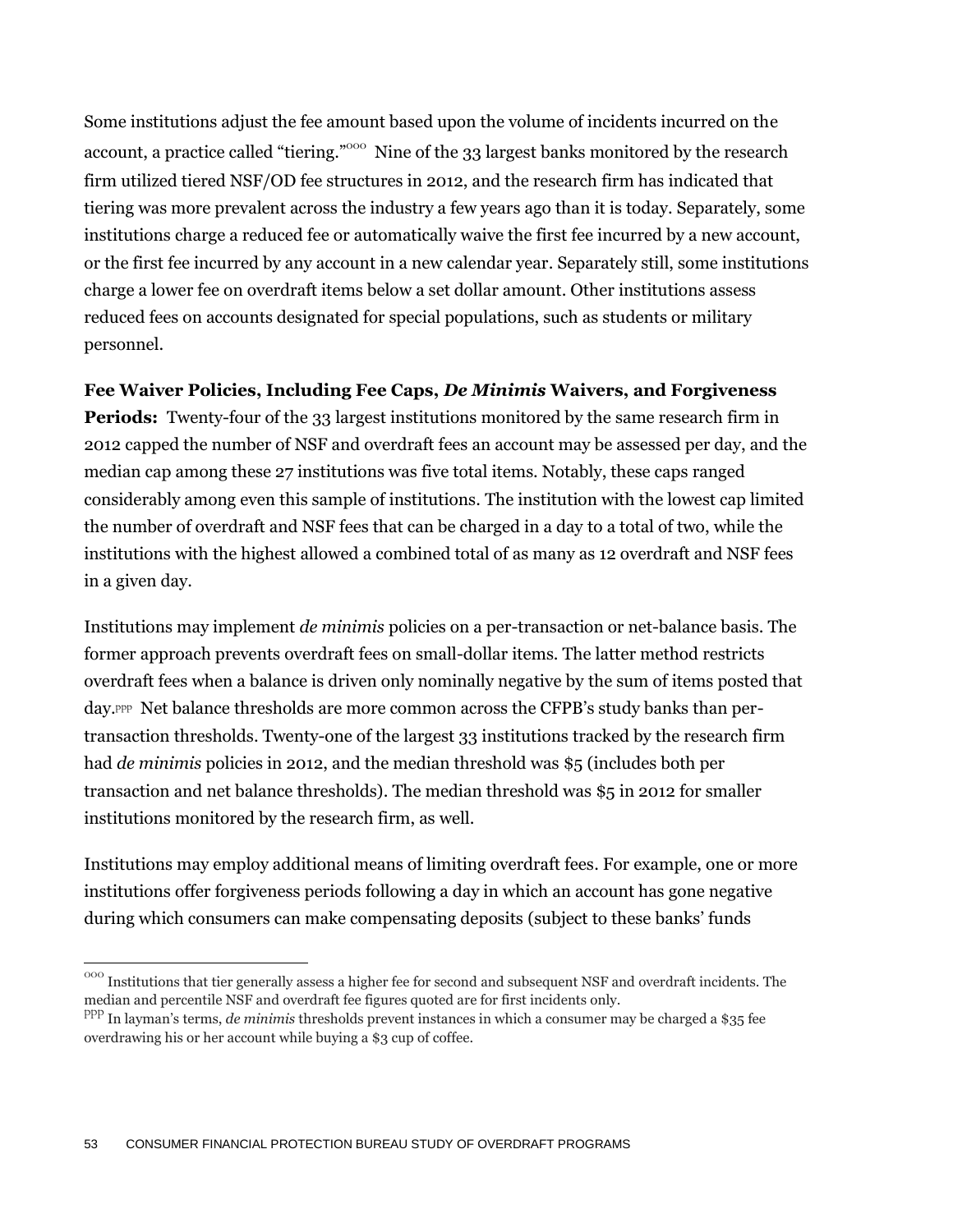availability rules) and avoid being charged an overdraft fee. In general, a forgiveness period allows a consumer time after an overdraft has occurred to deposit sufficient available funds (or provide time for a payroll or other automatic deposit to post) to bring the consumer's account balance positive. If the consumer sufficiently raises his or her balance within the forgiveness period, the assessed overdraft fees would be waived.

**Sustained or Extended Overdraft Fees:** Some institutions charge a fee for accounts that remain at a negative balance beyond a specified period of time. These "sustained" or "extended" overdraft fees typically do not depend upon the number of items that caused an account to overdraft. Instead, these fees are assessed on a one-time or periodic basis when an account's balance has remained negative for a specified period of time after one or more overdrafts have occurred. Twenty-one of the top 33 institutions in the research firm's database charged a sustained or extended overdraft fee in 2012.<sup>39</sup>

The frequency of these fees range from daily to weekly or one-time fees assessed while an account's balance remains negative. Institutions generally wait between two and 10 calendar days before assessing fees. Among large banks monitored by the research firm in 2012, an account with a negative balance that was repaid on day five may have been charged between \$5 and \$38.50 for sustaining a negative balance. An account that remained overdrawn for 20 days could have been assessed fees ranging from \$15 to \$140. This wide range of fee assessments generally holds true for any overdrawn balance exceeding an institution's *de minimis* threshold.

### **5.5** Linked Account Overdraft Protection, Alerts, and Other Programs to Limit **Overdrafts**

Most institutions — including all study banks — provide some form of overdraft protection that enables consumers to avoid overdrawing their accounts and incurring NSF or overdraft fees. These largely involve linking a checking account to a savings account, a line of credit, or a credit card account from which funds are transferred automatically to cover payments when the checking account balance is too low to cover them. Institutions generally charge fees for these overdraft protection transfers.

**Linked Account Overdraft Protection:** The research firm referenced in Section 5.4<sup>40</sup> determined that in 2012, 90% of the institutions the firm monitored offered some sort of linked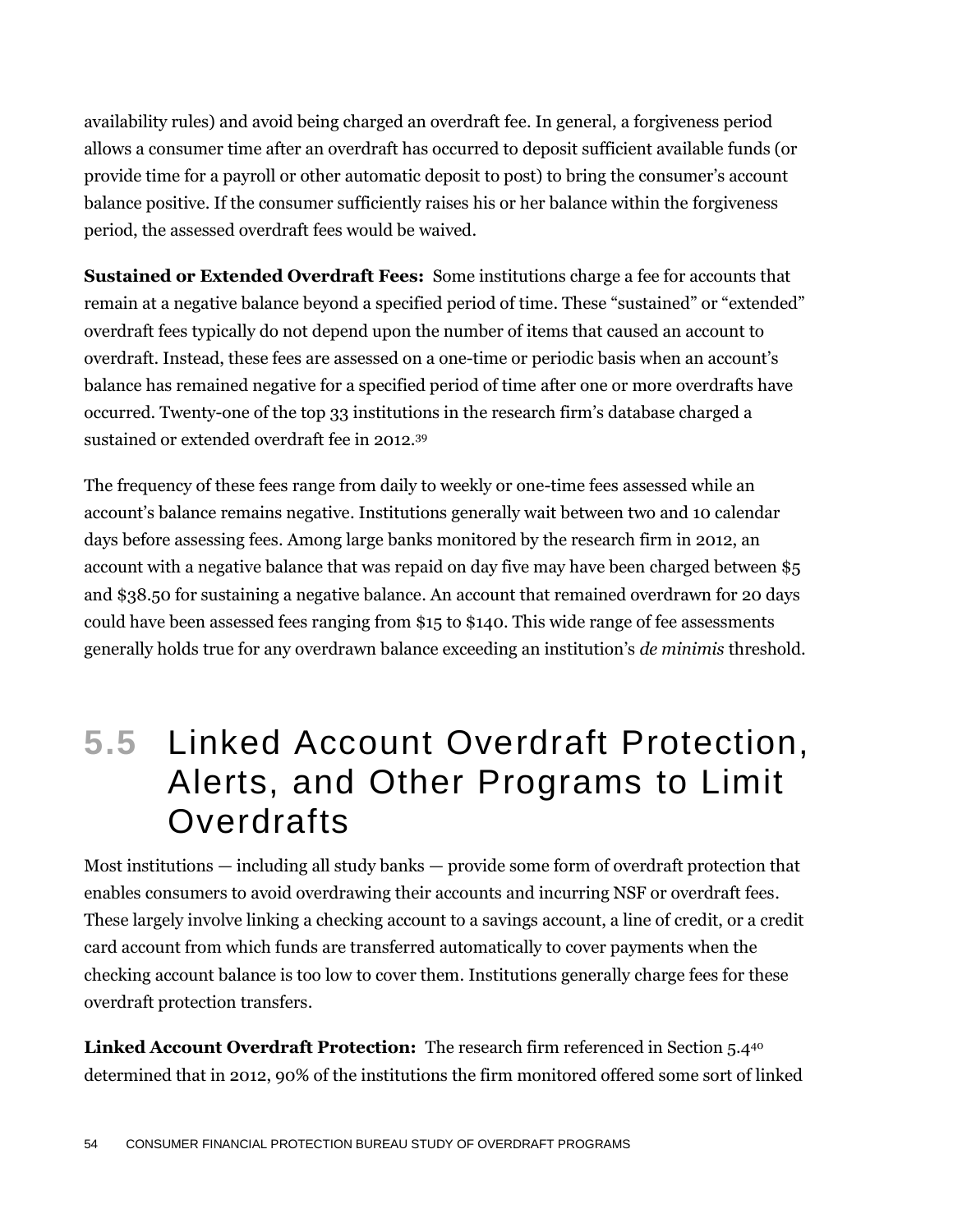credit line for overdraft protection.<sup>qqq</sup> Linkable credit products may include dedicated overdraft lines of credit—*i.e.*, lines that are only accessible by overdrawing the associated checking accounts—as well as multipurpose personal lines of credit, credit cards, and home equity lines of credit. Use of such linked credit accounts to cover overdrafts results in finance or interest charges to the consumer, rather than fixed overdraft fees.

Deposit accounts, including savings accounts or additional checking accounts, can also be linked to a checking account for overdraft protection. Banks in the CFPB's study generally offered some mix of multiple linkable account options, including both deposit and credit options.

Most institutions assess a fee in at least some circumstances when funds from a linked account are automatically transferred for overdraft protection.<sup>rr</sup> Twenty-eight of the 33 largest institutions monitored by the research firm in 2012 charged a transfer fee, with these fees ranging from \$3 to \$20 per transfer; the median fee among this population was \$10. Less than three-quarters of the smaller institutions monitored by the same research firm assess a transfer fee, and for these institutions, the median fee was comparatively less at \$5.<sup>41</sup> Many institutions with *de minimis* thresholds for assessing overdraft fees apply these same thresholds when determining whether or not to assess a linked account transfer fee.

Linked accounts may have other costs associated with them. For example, some institutions charge an annual or monthly fee on lines of credit. Credit products also carry an interest rate that is applied to outstanding balances. Linkable deposit accounts may be subject to monthly maintenance requirements and fees, as may some of the consumer checking accounts to which they are linked. Some banks in the CFPB's study offer free (no minimum balance) linkable savings accounts, while others require a minimum balance or monthly fee.

Some institutions only transfer funds when the transferred sum is sufficient to cover the sum of all overdrafts. Others may transfer enough to cover a portion of the overdrawn balance even if there are insufficient funds in a linked deposit account, or insufficient available credit in a linked

<sup>&</sup>lt;sup>qqq</sup> The research firm's penetration figures closely resemble the FDIC's own findings in their 2011 Survey of Banks' Efforts to serve the Unbanked and Underbanked; *i.e.*, 92% of banks with assets above \$38 billion, 94% of banks with assets between \$1 billion and \$38 billion, and 85% of banks with assets less than \$1 billion reported having linkedaccount programs to the FDIC. *See* 2011 FDIC Survey of Banks' Efforts to Serve the Unbanked and Underbanked, p.16 (Dec. 2011).

rrr Some institutions waive these fees when the service is linked to certain types of accounts.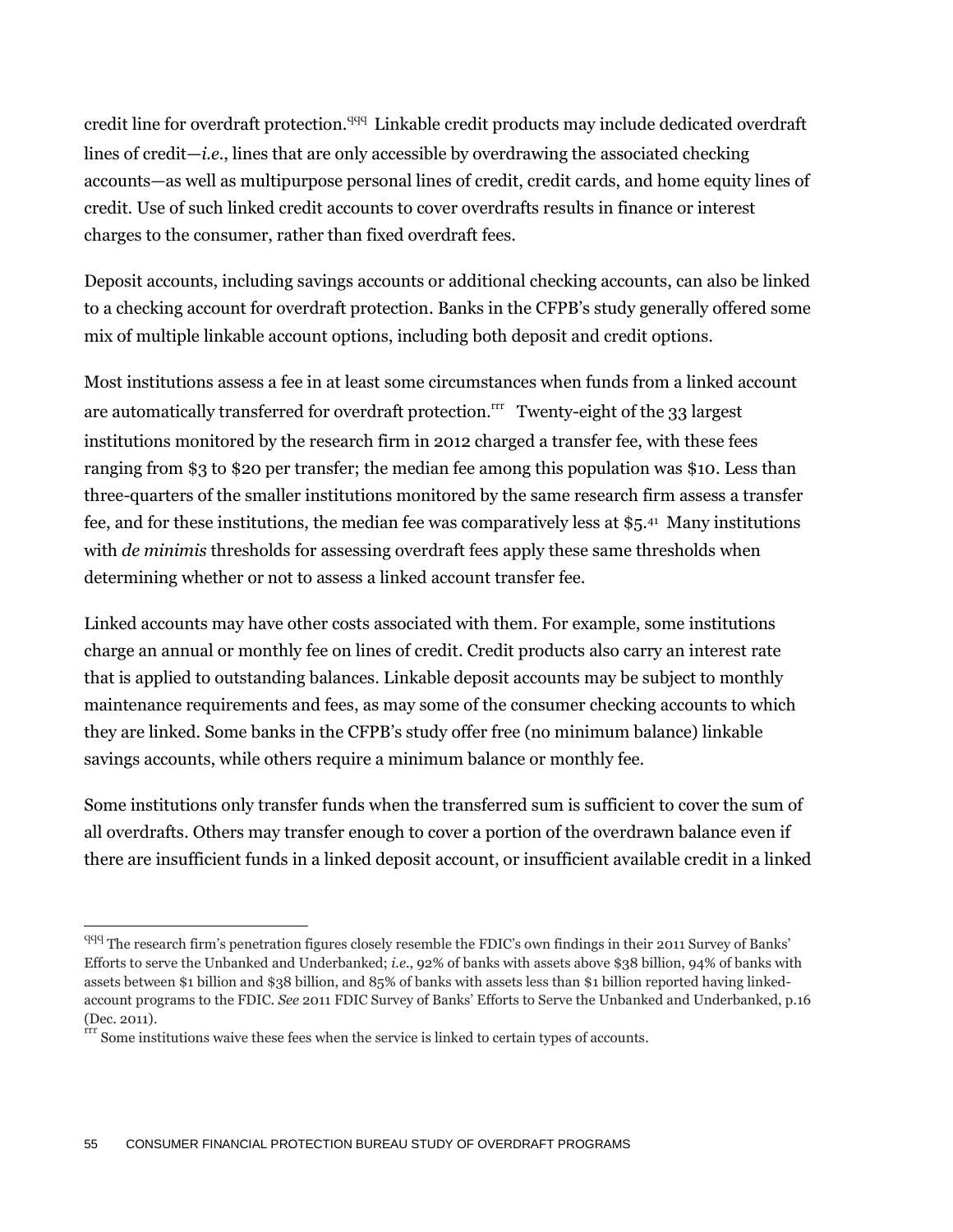credit account, to cover the full overdrawn balance. When the available funds or credit from linked accounts are depleted, institutions may charge a fee for the overdraft or NSF transactions that may subsequently occur. Thus, consumers may incur both transfer fees and overdraft fees in the same day.

Institutions also differ in how much money is swept when an automatic overdraft transfer is initiated. Some institutions transfer the exact amount needed to reset the account balance to \$0, while others transfer in \$50 or \$100 increments. In addition, some institutions implement a minimum transfer amount, and these amounts may vary. Rounding up the transfer amount may help to cover additional payments and prevent additional overdraft occurrences or additional transfer fees. On the other hand, transferring an exact amount avoids finance charges (in the case of lines of credit) in excess of what the consumer requires. Some institutions utilize both approaches by rounding up for transfers from linked deposit accounts but moving only the exact amount when transferring from a linked credit account.

**Penetration of Linked Account Overdraft Protection:** Among the study banks, the share of consumer checking accounts linked to other deposit accounts for overdraft protection in 2011 ranged by 37.5 percentage points. The weighted average percentage of accounts linked to another deposit account for overdraft protection at the end of 2011 was 28.0%. The percentage of open accounts linked to a credit account was lower at 12.8%, with penetration rates ranging by 24.8 percentage points across different banks in 2011. The charts below shows linked account penetration at the study banks by linked account type. Among other things, the variation in take-up rates among study banks reflects different strategies for promoting such services to accountholders, the length of time different banks have been offering the service, and possibly differences in customer behavioral characteristics and preferences across banks.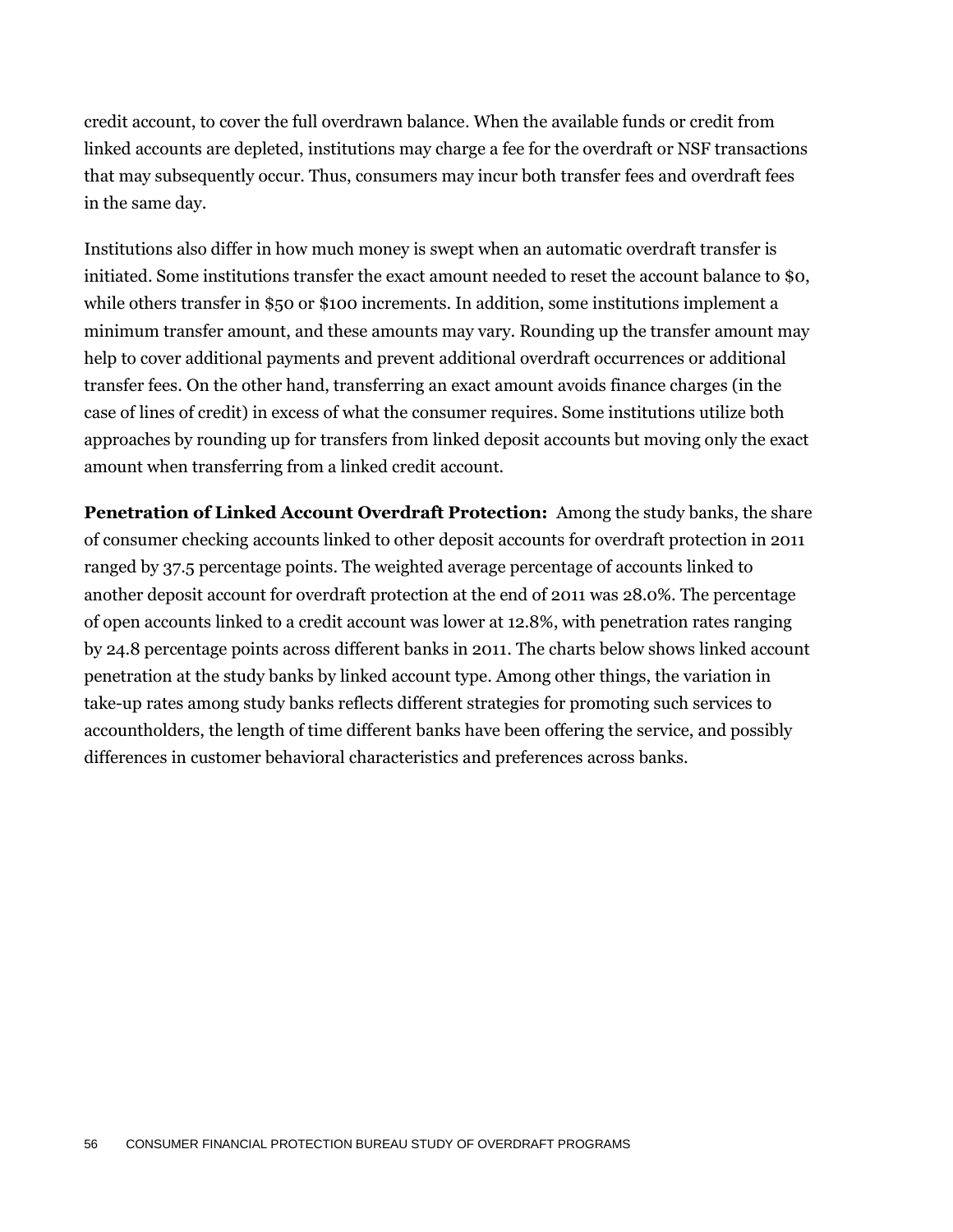

FIGURE 13: ACCOUNTS WITH LINKED ACCOUNT OVERDRAFT PROTECTION AT STUDY BANKS IN 2011<sup>sss</sup>

**Online and Text Alerts:** Consumers who use online or mobile banking and are at risk of overdrawing their accounts may sign up for services that some institutions introduced to help them recognize or be notified when their account balances are low. An industry research firm estimates that 61% of adult internet users used online banking services in 2011,<sup>42</sup> and survey findings from the Board indicated that 68% of consumers with a bank account and regular internet access used online banking in the year prior to March 2012.<sup>43</sup> Penetration of online banking use varies considerably among study banks, however, and some study banks estimated that over half of their consumer checking accountholders were actively banking online as of the end of  $2011$ <sup>ttt</sup>

Use of text alerts appears to remain moderately low and varies by institution. Some institutions do not currently offer text alerts while others have only recently introduced the services. Several small institution respondents to the CFPB's RFI that do not provide alerts indicated cost to be their primary reason for not doing so. Among study banks offering the service, the percentage of open accounts enrolled to receive low balance text alerts at the end of 2011 ranged by over 25

SSS Figure 13 displays unweighted averages of the two study banks with the highest linked account rate ("Highest" Banks") and of the two study banks with the lowest linked account rate ("Lowest Banks"). The "Weighted Average" bars display the averages across all study banks included in the analysis, weighted by each bank's number of accounts at the end of 2011.

<sup>&</sup>lt;sup>ttt</sup> "Actively banking online" is defined to be using within the past 30 days. Note that penetration rates are often difficult to compare across institutions due to measurement challenges; some accounts have multiple user IDs (*e.g.*, joint accounts with separate accountholder credentials) and some user IDs pertain to multiple accounts (*e.g.*, a customer with multiple checking accounts).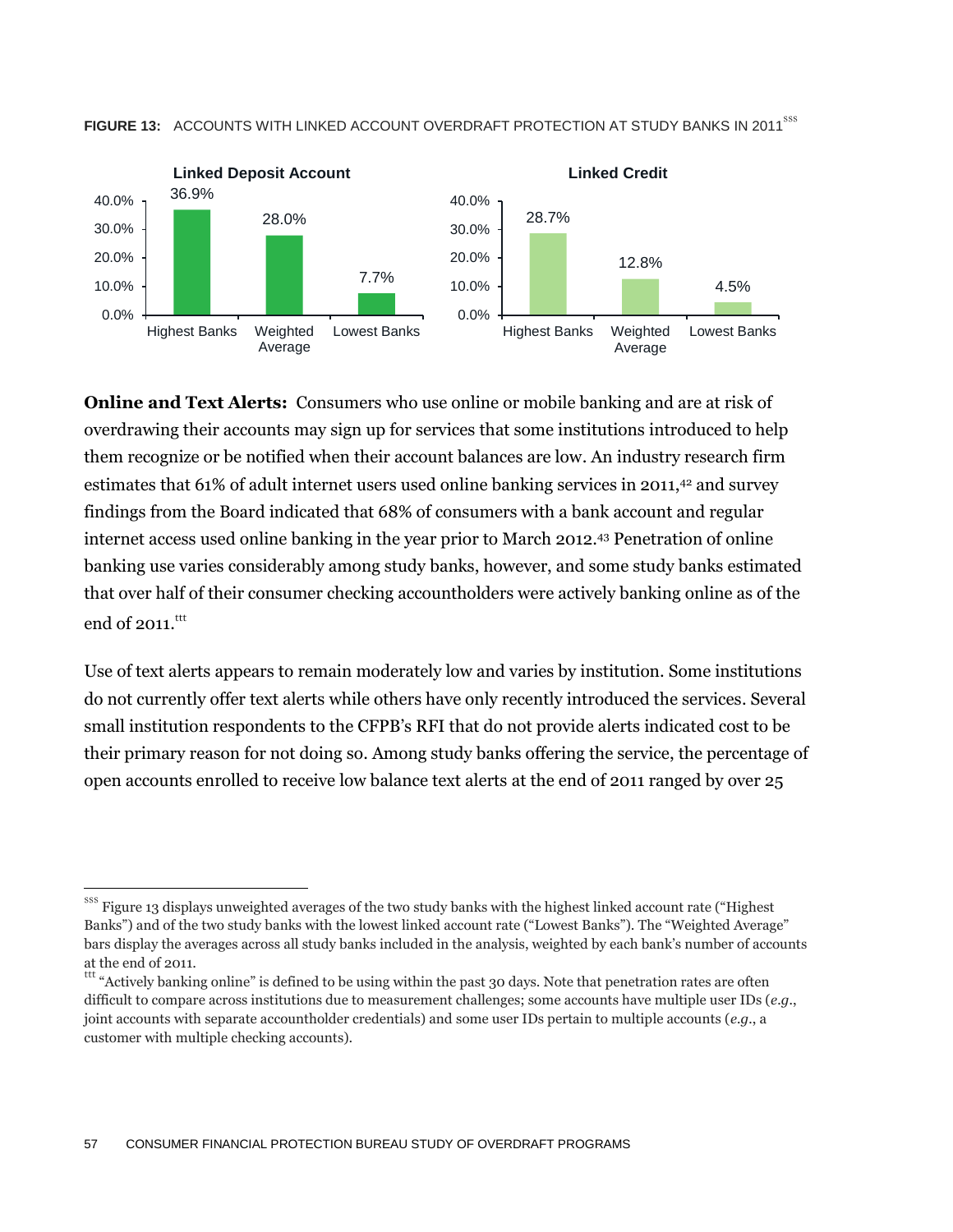percentage points. <sup>uuu</sup> As with linked account overdraft protection, among other things, the variation in take-up rates among study banks may reflect different strategies for promoting such services to accountholders, the length of time different banks have been offering the service, and differences in customer behavioral characteristics and preferences across banks. $^{\mathrm{vvv}}$ 

Multiple study banks and RFI respondents assert that provision of alerts and online banking does not always lead to significant changes in overdraft behavior and that many consumers overdraft despite monitoring their accounts frequently.

### **5.6** Accountholder Behavioral Characteristics and Screening Policies

While many of the differences between banks with respect to overdrafts—such as in consumers' incidence of overdrafts and related costs, election of overdraft coverage on ATM and debit card transactions, and enrollment in overdraft protection programs—stem from differences in banks' overdraft-related policies and practices, these differences in outcomes may also reflect differences in the behavioral characteristics of the banks' accountholders. Institutions influence the mix of consumers they attract through their marketing, distribution, product management, and risk management strategies and execution.

For example, institutions often target specific consumer segments when seeking to attract new customers. Likewise, institutions design and price products to appeal to and meet the needs of different types of consumers. The location of an institution's service area and branch network can influence to a considerable extent the kinds of customers it most frequently serves. Different consumer segments are likely to bring different needs and preferences with respect to their use of checking accounts and their need or propensity to use overdraft coverage.

uuu Again, precise measurement is difficult as some joint accountholders may subscribe to receive alerts for a single account.

Note that at many institutions, consumers may sign up for text alerts even if they retain paper statements."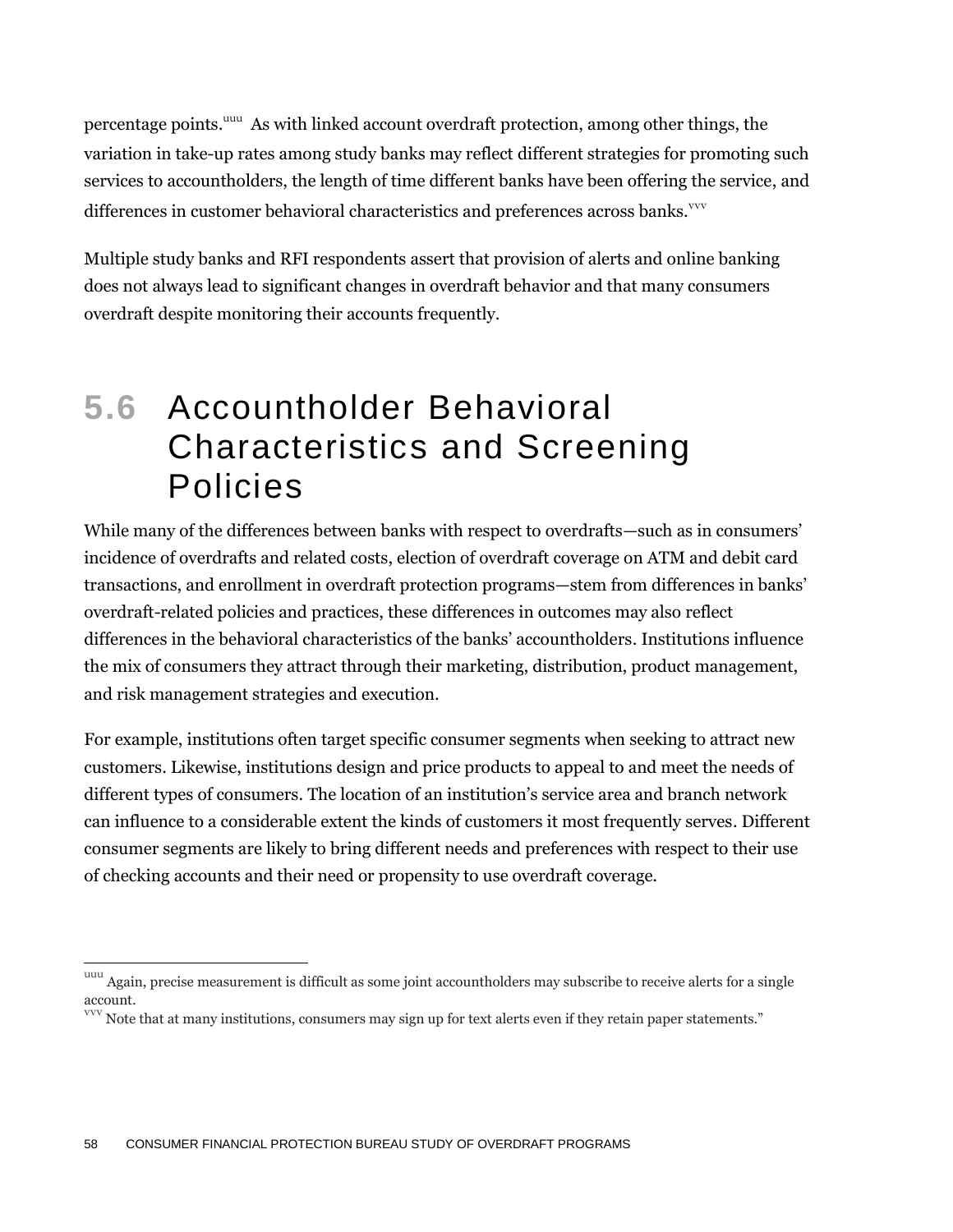Institutions' policies for screening new account applicants for credit or charge-off risk and to qualify applicants for specific products<sup>www</sup> may also play some role in determining the make-up of accountholders and their likely overdraft incidence, fees, and related account closures. Study banks varied considerably in whether and how they used consumer reporting agencies that track and report on past checking account histories and closures, or reports and credit scores from the national credit reporting companies, to screen for charge-off risk. Some study banks deny new accounts to applicants with a recent history of involuntary account closure and charge-off; others utilize credit scores in lieu of or in conjunction with involuntary account closure data to assess new checking account applicants; still others apply few or no credit risk criteria when screening new accountholders.<sup>xxx</sup> These different approaches to account screening may result in differences in the consumers who hold accounts, and thus explain some portion of the differences across institutions in the numbers of customers who carry low balances or manage their accounts in ways that put them at risk of incurring overdrafts or of experiencing involuntary closures.

 $\mathrm{^{www}}$  As noted earlier, some study banks offer consumers who do not qualify for standard checking account products safer, somewhat restrictive products that limit institutional (and consumer) exposure to credit risk.

Institutions must also comply with the Bank Secrecy Act and meet the Customer Identification Program requirements set out in Section 326 of the USA PATRIOT Act. The study banks also all reported screening for fraud risk and withholding accounts from consumers with prior involuntary closures due to fraudulent use of their accounts.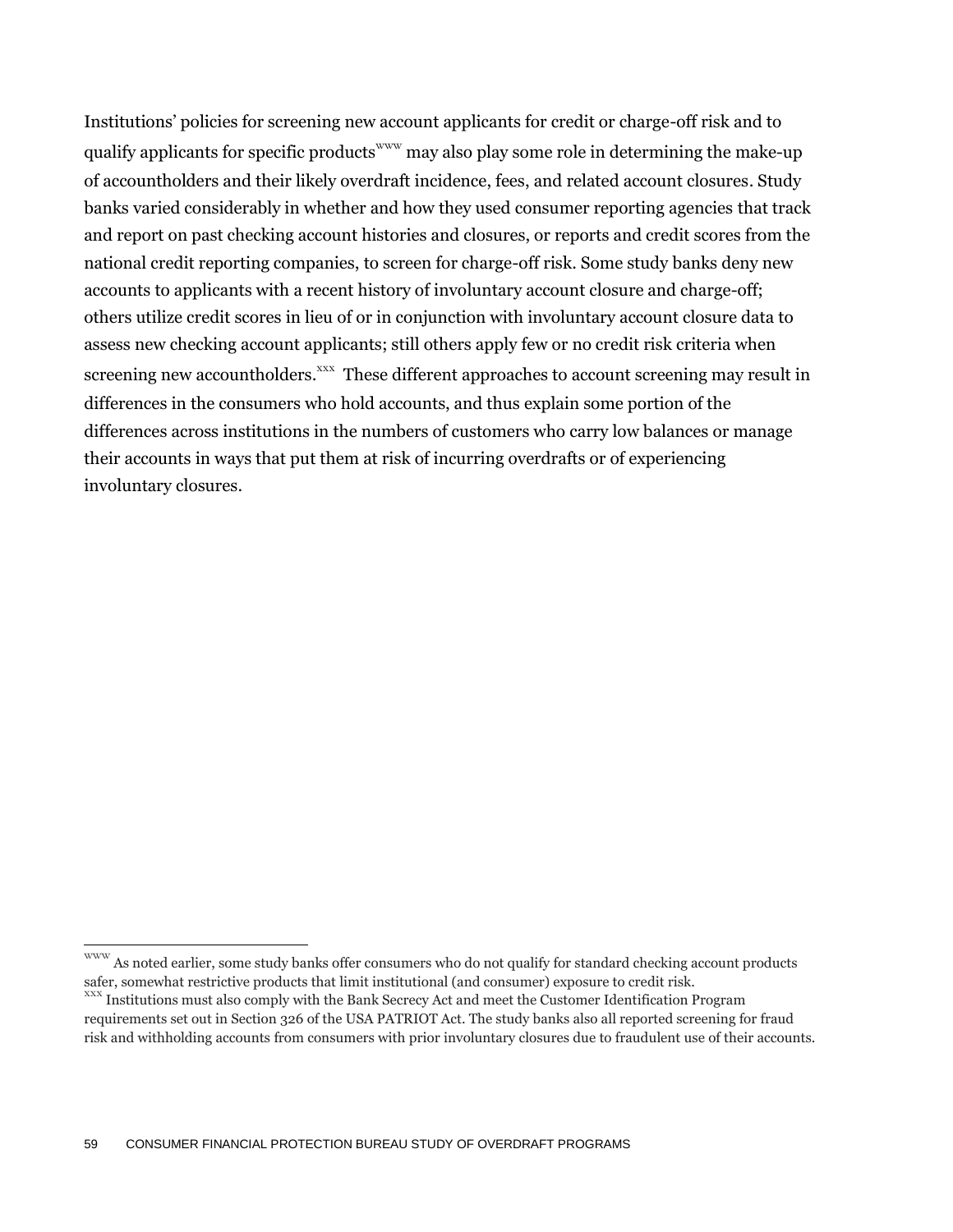# **6.** Conclusion, Open Questions, and Further Research Steps

As noted at the outset, in launching the CFPB's study of overdraft programs, CFPB Director Richard Cordray emphasized that the CFPB is "committed to being a data-driven agency" and therefore was seeking to learn "the facts and figures" about "actual consumer experiences and the consequences of different overdraft practices" as well as about "how well [consumers] are able to learn about the costs and risks of overdrafts." <sup>44</sup> The findings reported in this white paper begin to shed important light on consumer experiences with overdraft programs as well as institutional practices.

To begin with, it appears that the Board's "opt-in" amendments to Regulation E have made a material difference in the experience of some consumers. First, most accountholders at CFPB study banks did not opt in for overdraft coverage on ATM/POS debit card transactions. As of the end of 2011, the percentage of accounts opting in among study banks that offer this option were 16.1% for all accounts and 22.3% for accounts that were opened during 2011. Second, while heavy overdrafters demonstrated higher propensities to opt in than infrequent users of overdraft, most appeared not to have done so when first given the chance in 2010. Third, heavy users of overdraft who had not opted in as of the end of 2010 experienced a 63% reduction in their overdraft and NSF costs, on average, between the first half of 2010 and the second half of the same year.

But while the Regulation E amendments have had a material impact, and while institutions have made other changes with respect to overdraft practices, overdraft fees still represent a sizable portion of the fee revenue generated by consumer checking accounts—approximately 61% among the study banks. Overdraft and NSF fees also compose 37% of study banks' total deposit service charges and a recent trade association survey found that overdraft and NSF fees make up an even larger share—over 60%—of total deposit service charges among community banks.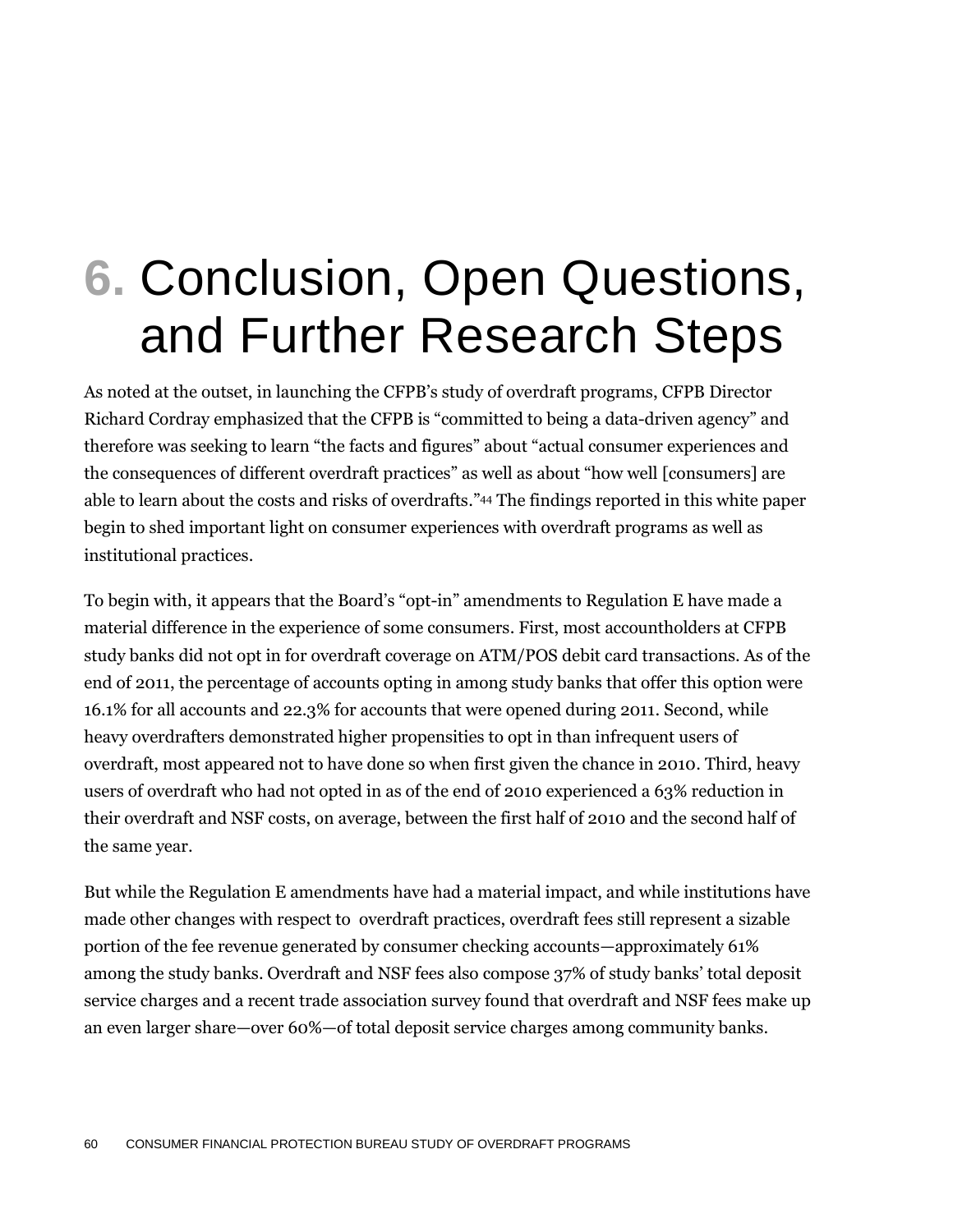Furthermore, the same trade association survey found overdraft and NSF fees to compose 27.5% of respondent net income after taxes.

Moreover, the concerns identified by the FDIC in its earlier study continue to persist: there remains a small but significant segment of consumers at the banks participating in this study who continue to incur a large number of overdraft and NSF fees. These consumers are paying substantial sums to access this instant liquidity and maintain their checking accounts. Accounts with more moderate overdraft use may also pay hundreds of dollars in fees per year.

A subset of consumers—who may or may not overlap with those that incur large numbers of overdraft and NSF fees—had their accounts closed involuntarily after overdrawing and sustaining negative account balances for an extended period of time. In 2011, 6.0% of accounts that were open at the beginning of the year or that were opened during the year at banks in the CFPB's study resulted in involuntary closures. Involuntary closure is of particular significance because consumers who have had their accounts involuntarily closed are likely to be rejected for new accounts at many institutions.

In addition to the high costs that many consumers are paying, what is most striking in the data is the variation in consumer experiences and outcomes that we have observed. This is true along a substantial number of the dimensions we have measured. For example:

- The proportion of consumer checking accounts that were heavy overdrafters (incurring more than 10 NSF or overdraft transactions in 2011) to all accounts with at least one overdraft or NSF transaction ranged by as much as 4.4 percentage points across study banks using similar measurement methodologies.
- The mean overdraft fees paid by accountholders who incurred at least one NSF/OD item in 2011 varied by over \$201 across the study banks.
- The highest involuntary account closure rate observed in the study was 14 times the involuntary closure rate at the bank with the lowest rate.
- The opt-in rate among accounts opened in 2011 varied from single-digit percentages to over 40% across study banks; opt-in rates among existing accounts ranged similarly, though to slightly less extremes. Among existing customers who were heavy overdrafters before Regulation E changes were implemented, opt-in rates varied by over 50 percentage points at the end of 2010.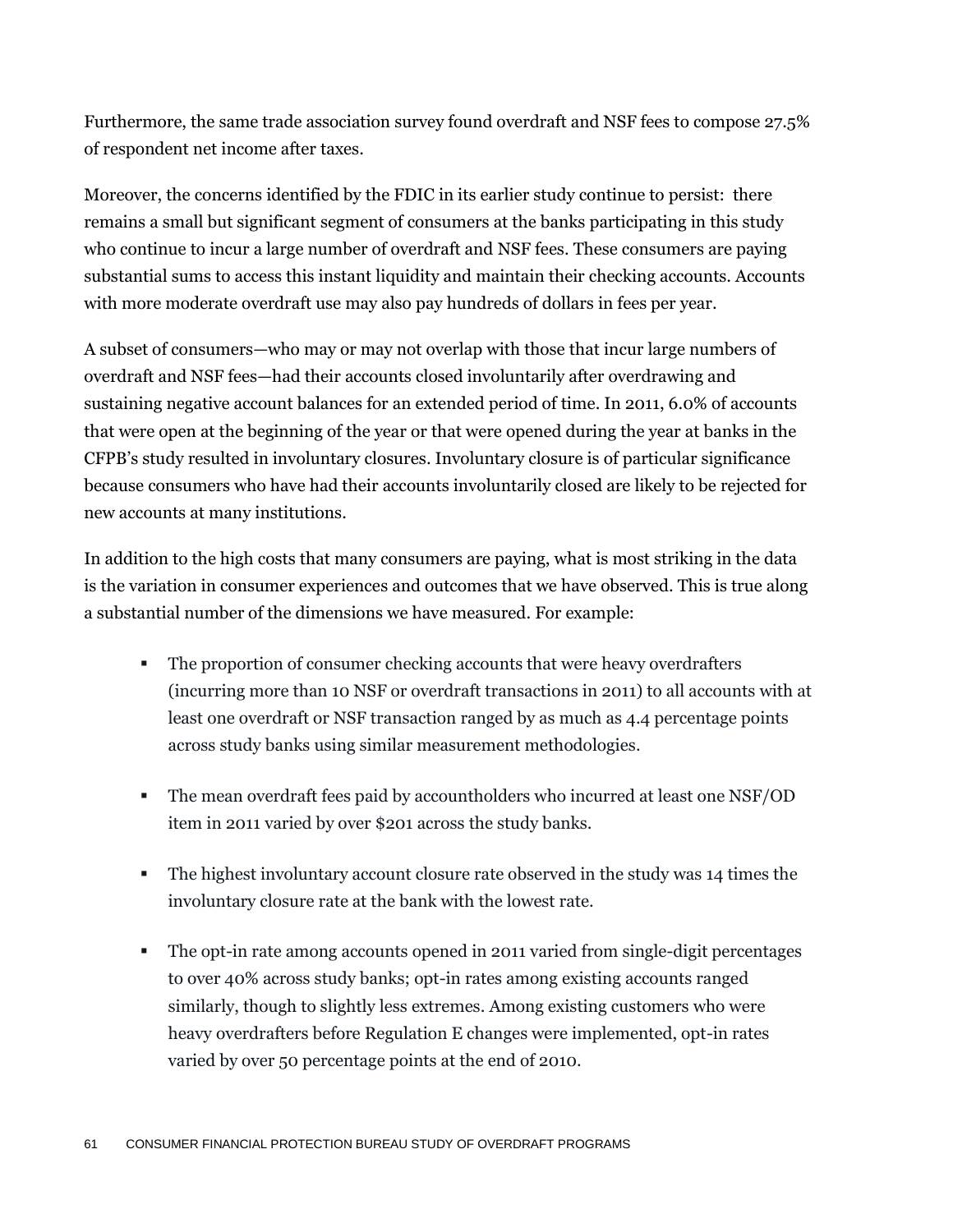Among the study banks, the share of consumer checking accounts linked to other deposit accounts for overdraft protection in 2011 ranged by 37.5 percentage points; rates of use of linked credit account overdraft protection also ranged dramatically.

In theory, the variations in outcomes that we have observed could be attributable purely to differences among the customers served by the various banks and those customers' needs and preferences. Bank accountholder eligibility requirements and targeting practices may result in different consumer profiles among institutions.

However, it is likely that the variations we observe are attributable, at least in substantial part, to differences in other practices and policies among institutions. For example, at some institutions, only a small fraction of new accountholders elected to opt in. At others, a much greater percentage elected to do so. This suggests that institutions are describing or selling overdraft options differently to new customers. Similarly, the remarkable variation in opt-in rates among existing customers in 2010 who had been heavy overdrafters may reflect known differences in marketing approaches.

Even among those who have opted-in or opted out, we find wide variations in outcomes across the study banks. Our study shows that a large number of factors may determine whether an institution will deem the funds in an account insufficient to cover a payment or withdrawal, and whether it will assess a fee with respect to such an item. These include:

- The institution's funds availability policy;
- How the institution calculates a consumer's available balance;
- The institution's policies for setting overdraft limits;
- The institution's posting practices, including when posting occurs (real-time, intraday, or at night), whether transactions are commingled or posted in sub-batches by transaction type, and the ordering of transactions within batches; and
- The institution's policies with respect to assessing fees, including caps on the number of fees, fee cushions or waivers on *de minimis* transaction amounts or balances, forgiveness periods, and extended overdraft fees.

These factors vary from institution to institution, are complex and interact in complex ways, and may influence the number of overdraft or NSF fees a consumer is charged. Frequently, several of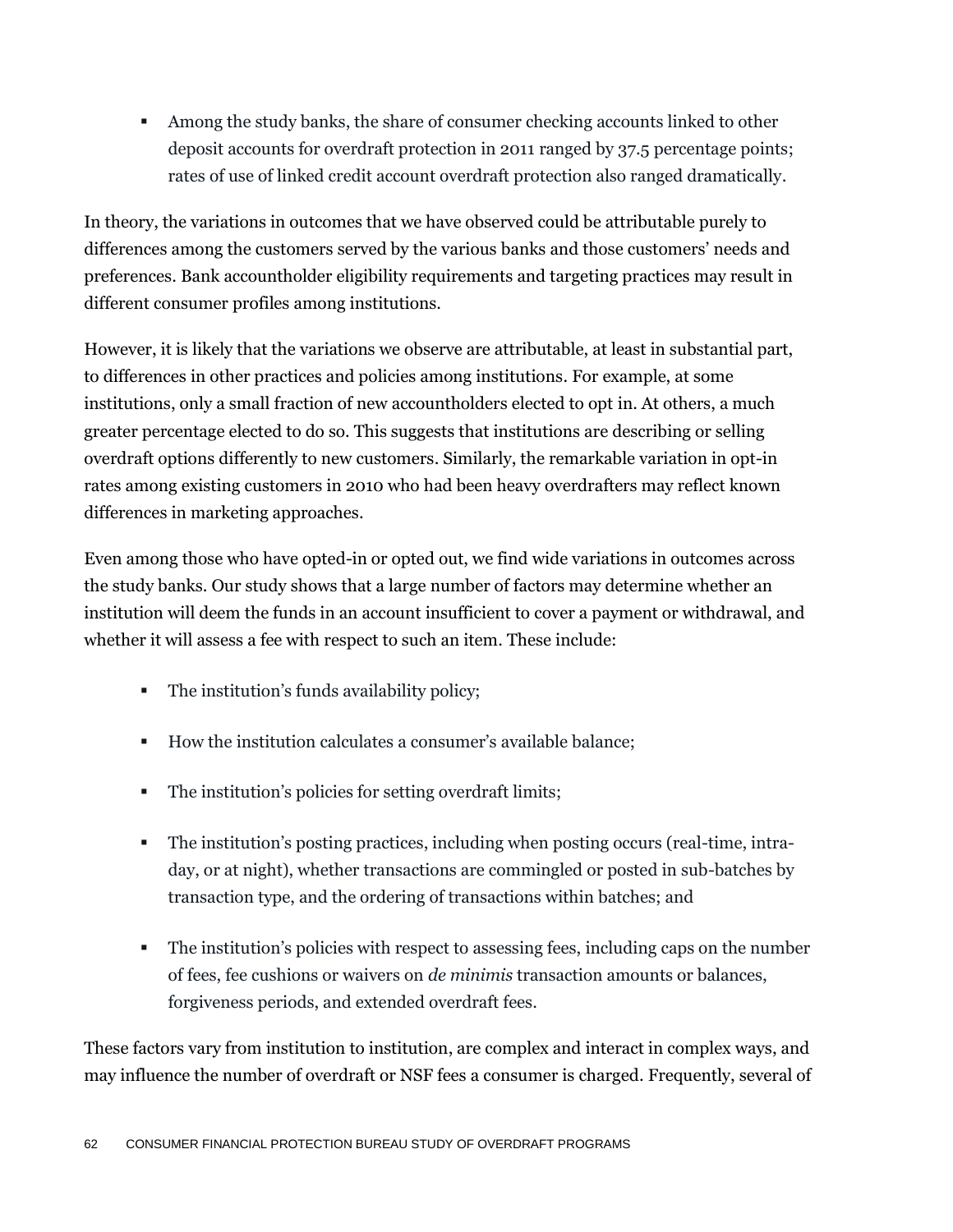these factors are not disclosed to consumers (*e.g.*, overdraft coverage limits) or are disclosed in a technical manner that may not be readily understandable. Moreover, some consumers may incorrectly transpose a set of expectations regarding bank processes from one institution to the next. All of this raises questions about the degree to which even the most sophisticated consumer could readily anticipate and manage the cost of engaging in a series of transactions at one institution or compare the cost of overdrafting at different institutions.

Nothing in this report implies that banks and credit unions should be precluded from offering overdraft coverage. Additionally, our study notes progress in some areas in recent years in protecting consumers from harm. Nonetheless, our findings with respect to the number of consumers who are incurring heavy overdraft fees or account closures and the wide variations across institutions indicate that certain practices and procedures merit further analysis to determine whether they are causing the kind of consumer harm that the federal consumer protections laws are designed to prevent. The CFPB will continue its study of overdraft programs, including through analysis of account-level data, to examine the extent to which particular policies magnify risks to consumers. This analysis will help the CFPB assess whether further action is warranted to implement and enforce federal consumer protection law consistently so as to ensure that the market for consumer financial products and services is fair, transparent, and competitive and that consumers are empowered to take more control over their economic lives.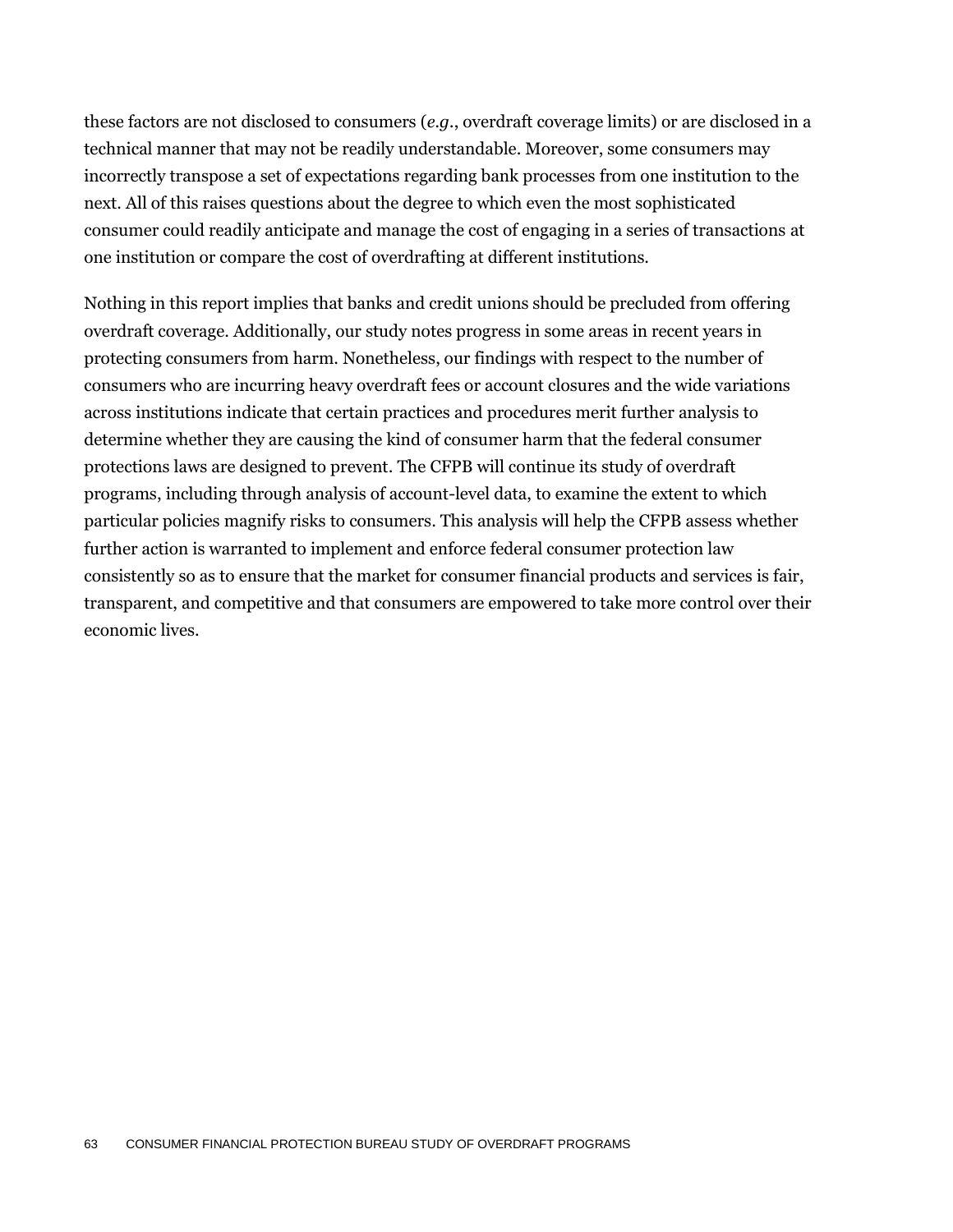# **Glossary**

**ACH (ACH transaction)** – An electronic fund transfer made between institutions across what is called the Automated Clearing House network. ACH is used for all kinds of fund transfer transactions, including direc[t deposit](http://www.answers.com/topic/automated-clearing-house) of paychecks and monthly debits for routine payments. Merchants often enable consumers to pay bills via ACH by providing an account number and bank routing number.

**Alert (account alert)** – Email or text message sent by an institution to an enrolled deposit accountholder to notify of account or transaction status; for example, that the account's balance has dropped below a certain threshold or that a scheduled payment has been made.

**ATM** – Automated teller machine; enables account access, including balance inquiries, withdrawal of funds, deposits, or account transfers, typically with debit card and PIN credentials.

**Authorization** – Decision by the institution to pay or allow a debit card transaction. Generally distinct from transaction settlement. Authorizations typically reduce funds available to the consumer.

**Automated Overdraft Program** – A program in which a financial institution determines whether to authorize or decline items presented against insufficient funds via a computer algorithm and an overdraft coverage limit for each account. Overdraft coverage limits used in these programs may be dynamic (calculated) or static.

**Available Balance (available funds)** – The balance used to determine whether the account holds sufficient funds for an authorization; calculated by subtracting outstanding debit card authorizations and holds on deposited funds from the ledger balance.

**Batch Processing (nightly batch processing or nightly processing)** – End of day debiting of received authorizations, crediting of deposits, and debiting of transactions received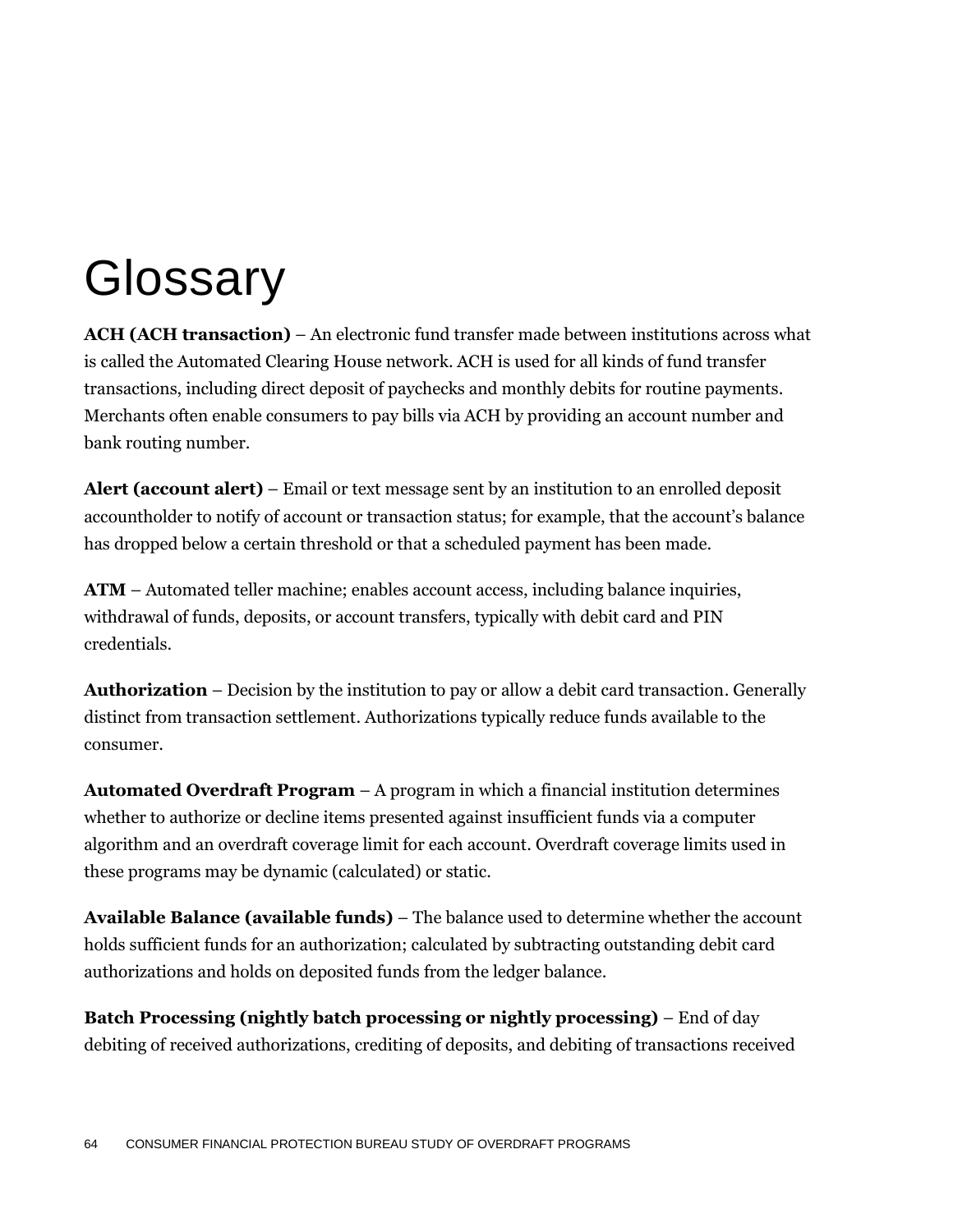and presented for posting against the account ledger balance. This is the process in which pay/return decisions are made for check and ACH transactions.

**Charge Off** – Write-off of a past-due debt or negative balance deposit account. When an account is charged off, the account is closed and eligible for collections.

**Charge/No Charge Decision** – Decision by an institution whether to assess a fee on an NSF or overdraft item.

**Commingled Debits** – Mix of different types of debit (payment) transactions for the purpose of making pay/return decisions and posting to a deposit account general ledger. For example, an institution might mix ACH and check transactions, rather than posting all of the ACH transactions before posting the checks.

**Cutoff Time** – Point in time during a business day at which all subsequent transactions will be considered too late for the night's batch processing. Transactions received after the cutoff time are held for the next business day's nightly process.

*De Minimis* – Threshold that determines whether NSF/OD items are assessed a fee. Institutions may implement *de minimis* policies on a per-transaction or net-balance basis. The former approach prevents overdraft fees on small-dollar items. The latter method restricts overdraft fees when a balance is driven only nominally negative by a posted item.

**Extended Overdraft Fee (sustained overdraft fee)** – A fee assessed on accounts that remain at a negative balance beyond a specified period of time. These fees may be applied on a one-time or periodic basis after an overdraft has occurred and do not typically depend upon the number of items that caused an account to overdraft.

**Fee Cap** – Limit to the number of NSF and overdraft fees an account may be assessed per processing day. Often expressed as a threshold dollar amount but could be specified in terms of items.

**Funds Availability Policy** – Terms by which an institution agrees to enable depositors to access—*i.e.*, withdraw, make payments from, or transfer—deposits made to an account. The Federal Reserve Board's Regulation CC specifies minimum funds availability requirements for banks.

**Forgiveness Period** – Time allowed after an item is paid into overdraft during which consumers can make compensating deposits and avoid being charged an overdraft fee.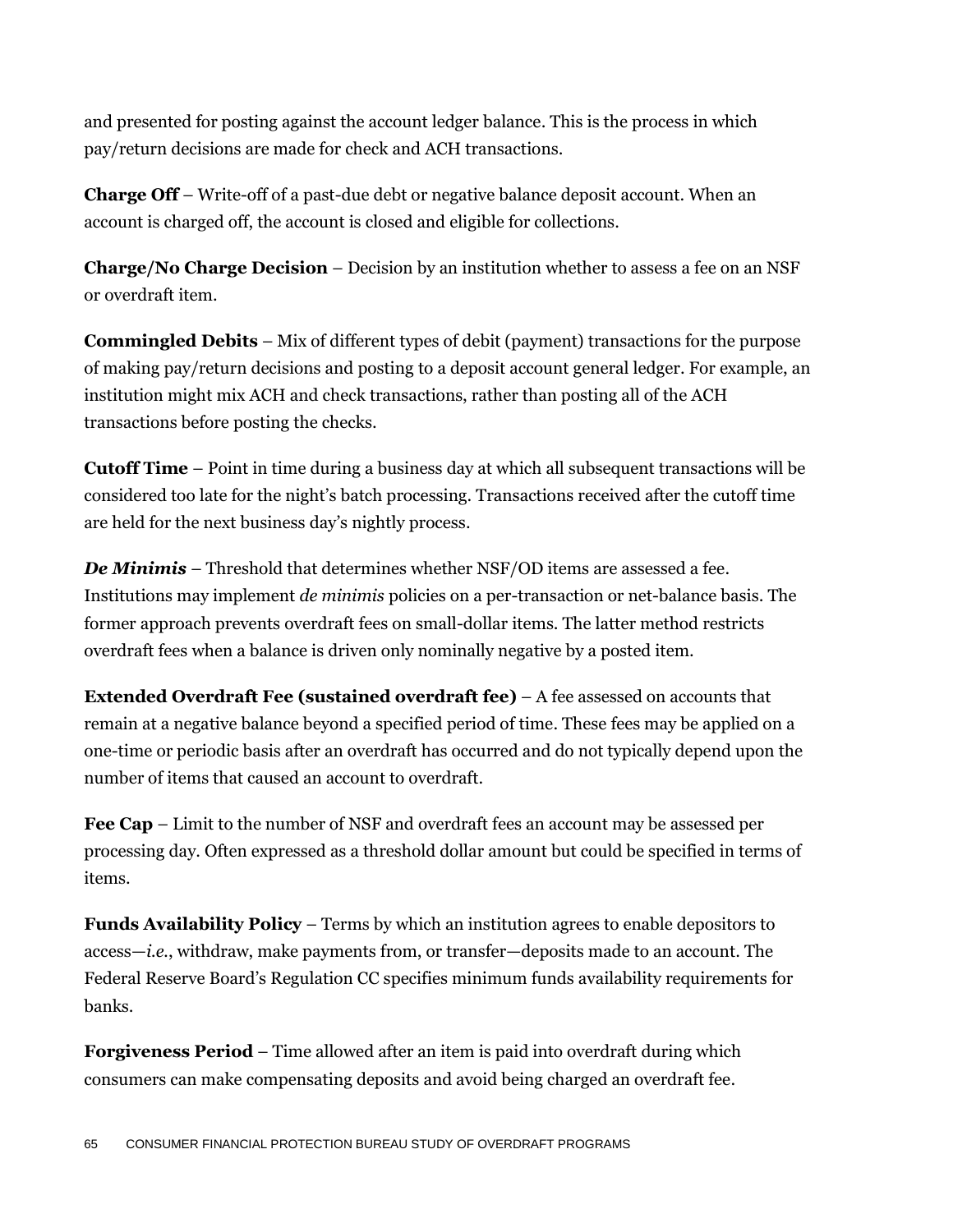**Hold (hold on deposit)** – Designation of some or all of a deposit amount to be unavailable to a depositor to fund a withdrawal, payment, or transfer. Generally represented as a temporary debit and offset to a deposit amount credited to an account balance.

**Hybrid Overdraft Program** – Automated overdraft programs in which certain pay/return or charge/no charge decisions are subsequently reviewed and may be overridden by bank or credit union staff.

**Intraday Processing** – Posting of transactions to the ledger balance outside of nightly processing; usually as certain transactions are received.

**Involuntary Account Closure** – Termination of a customer account agreement initiated by the institution. Could include both credit and fraud charge offs.

**Ledger Balance** – The net sum of all cleared credit and settled debit transactions executed against an account.

**Manual Overdraft Program** – A program in which bank or credit union staff review and determine whether to pay or return each item presented against an account with insufficient funds. Manual overdraft programs do not enable timely decisions on ATM and POS debit card transactions; as a result, institutions with manual programs generally do not offer overdraft coverage on these transactions. Manual overdraft programs are often ad hoc as staff may not review every item presented against accounts with insufficient funds.

**Memo Posting** – Intraday accounting (debiting and crediting) of transactions and debit card authorizations to an account's available balance.

**NSF (non-sufficient funds)** – A debit transaction (payment or withdrawal) that if paid would exceed the account balance, and is instead returned unpaid by the institution.

**NSF Fee** – Fee an institution assesses for an NSF item.

**Opt-in** – Affirmative consent received for a consumer account to enable the institution to allow the account to overdraw via POS (non-recurring) debit card or ATM transactions. Such consent is required per Regulation E.

**Overdraft** – A debit transaction (payment or withdrawal) that exceeds the consumer's account balance and is paid (covered) by the institution.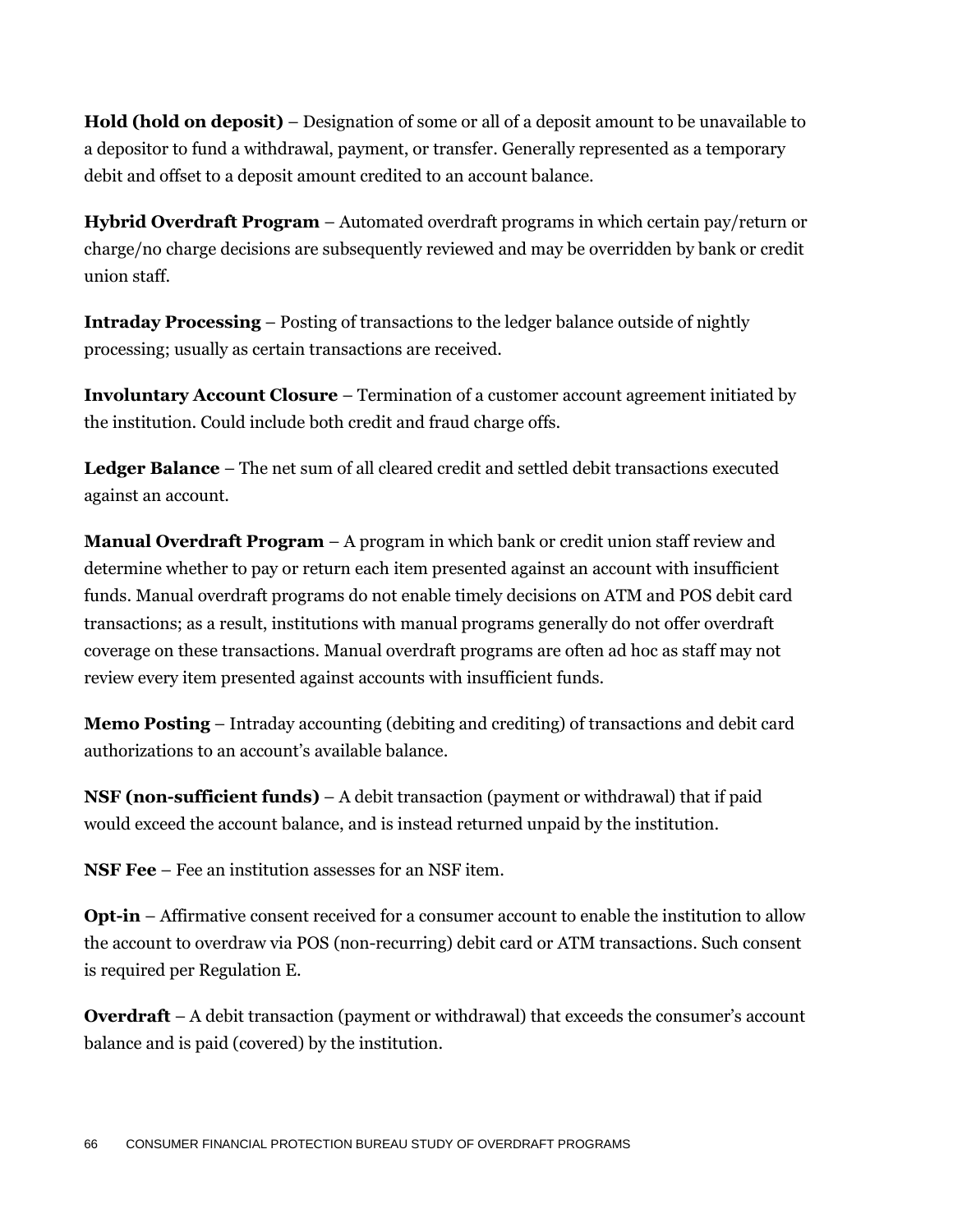**Overdraft Coverage Limit** – Amount by which an institution with an overdraft program is generally willing to let a consumer's account go negative. Many institutions do not disclose coverage limit amounts to accountholders.

**Overdraft Fee** – Fee imposed by an institution for covering an overdraft item. Some institutions vary or tier overdraft fees based upon item amount or prior overdraft activity. Some overdraft items are not assessed fees due to waiver policies.

**Linked Account Overdraft Protection** – A service that allows a consumer to link a checking account to a savings account, another personal checking account, a line of credit, or a credit card account from which funds are automatically transferred for a fee to cover payments when the checking account balance is otherwise too low to cover them.

**Pay/Return Decision** – Decision by an institution whether to cover an overdraft or return an NSF when an item exceeds the consumer's account balance.

**PIN Debit** – Debit card transaction in which a consumer uses a personal identification number for security purposes. PIN debit card transactions almost always settle the same business day they are authorized (or the next business day if executed on a non-business day).

**POS Debit** – A debit card transaction conducted at a merchant's physical terminal or point of sale. A consumer may authorize a POS debit with a PIN or signature.

**Posting Order** – The sequence in which credit and debit items are presented (for making pay/return and charge/no charge decisions) during batch processing. For high-to-low posting order, an institution presents transactions from largest to smallest amounts; the reverse is true for low-to-high posting orders. Orders may also be chronological (based upon transaction date and time) or serial (by check number), as applicable.

**Real-time Processing** – Posting of credits and debits to the account ledger balance at the time these transactions are received or executed. Institutions may process in real-time transactions received intraday rather than during nightly batch processing.

**Service Charges on Deposits** – Federal banking agency Call Report (quarterly bank reporting of financial performance and status) line item that includes consumer NSF and overdraft fees. This line item also includes other fees charged against deposit accounts, including monthly maintenance fees, stop payment fees, fees for customers using foreign ATMs, etc., as well as charges to non-consumer deposit accounts.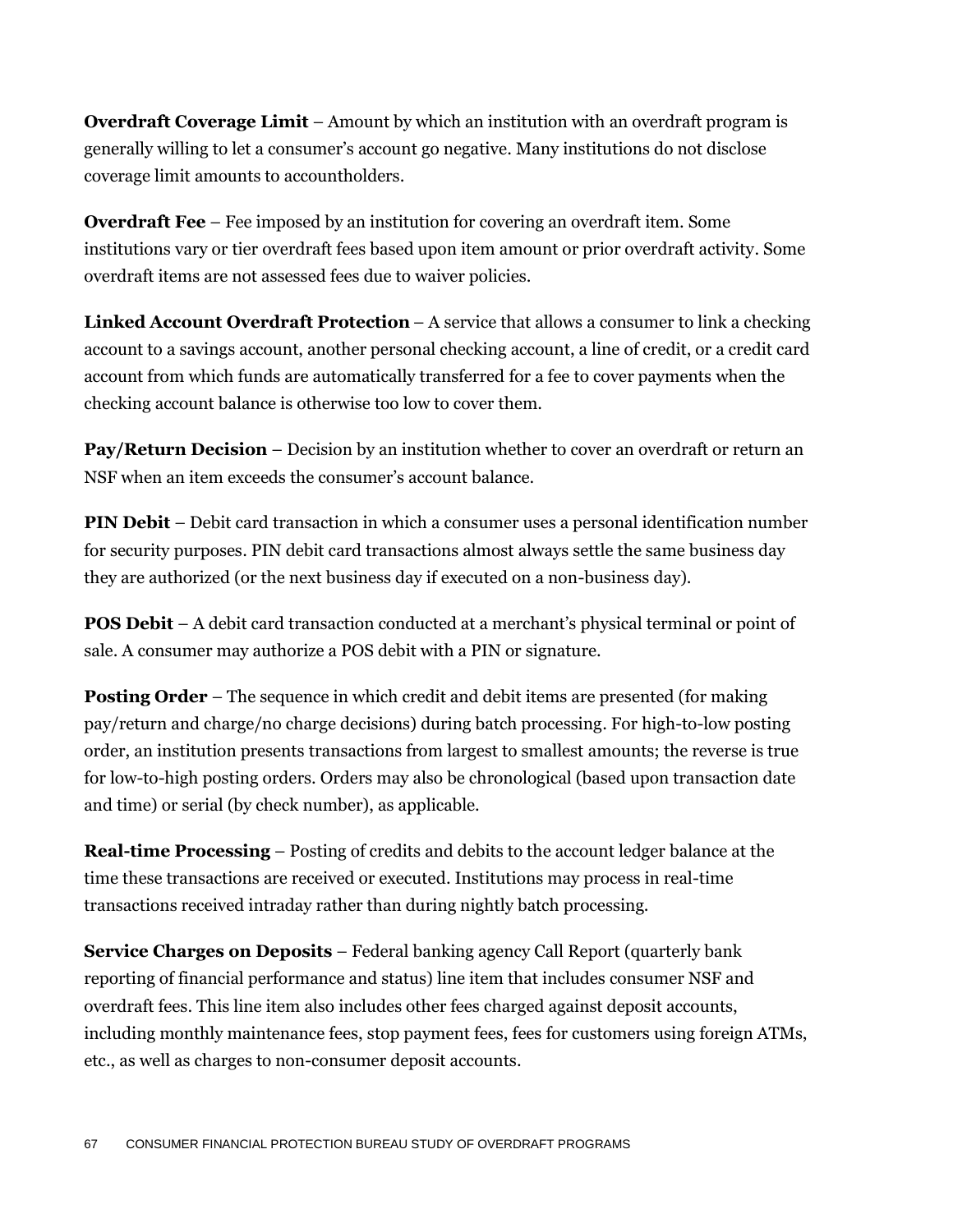**Settlement (transaction settlement)** – Disbursement between institutions, usually through debiting and crediting of institutional account balances, to cover individual customer payment transactions.

**Signature Debit** – Debit card transaction in which a consumer often signs his or her name to validate the transaction. Many terminals, including those at gas pumps or automatic fuel dispensers, do not require an actual customer signature. Signature debit card transactions generally settle one to two business days after authorization.

**Transaction** – Payment, withdrawal, deposit, or institution adjustment on a consumer checking account such as an interest credit or fee.

**Transfer Fee (sweep fee)**– A fee charged by an institution to automatically move funds from a linked account to a checking account to cover a debit transaction that exceeds the checking account balance.

**Waiver** – Absence of a fee charge for an NSF or overdraft item. May be the result of a fee cap, *de minimis* policy, forgiveness period, other policy, or manual override.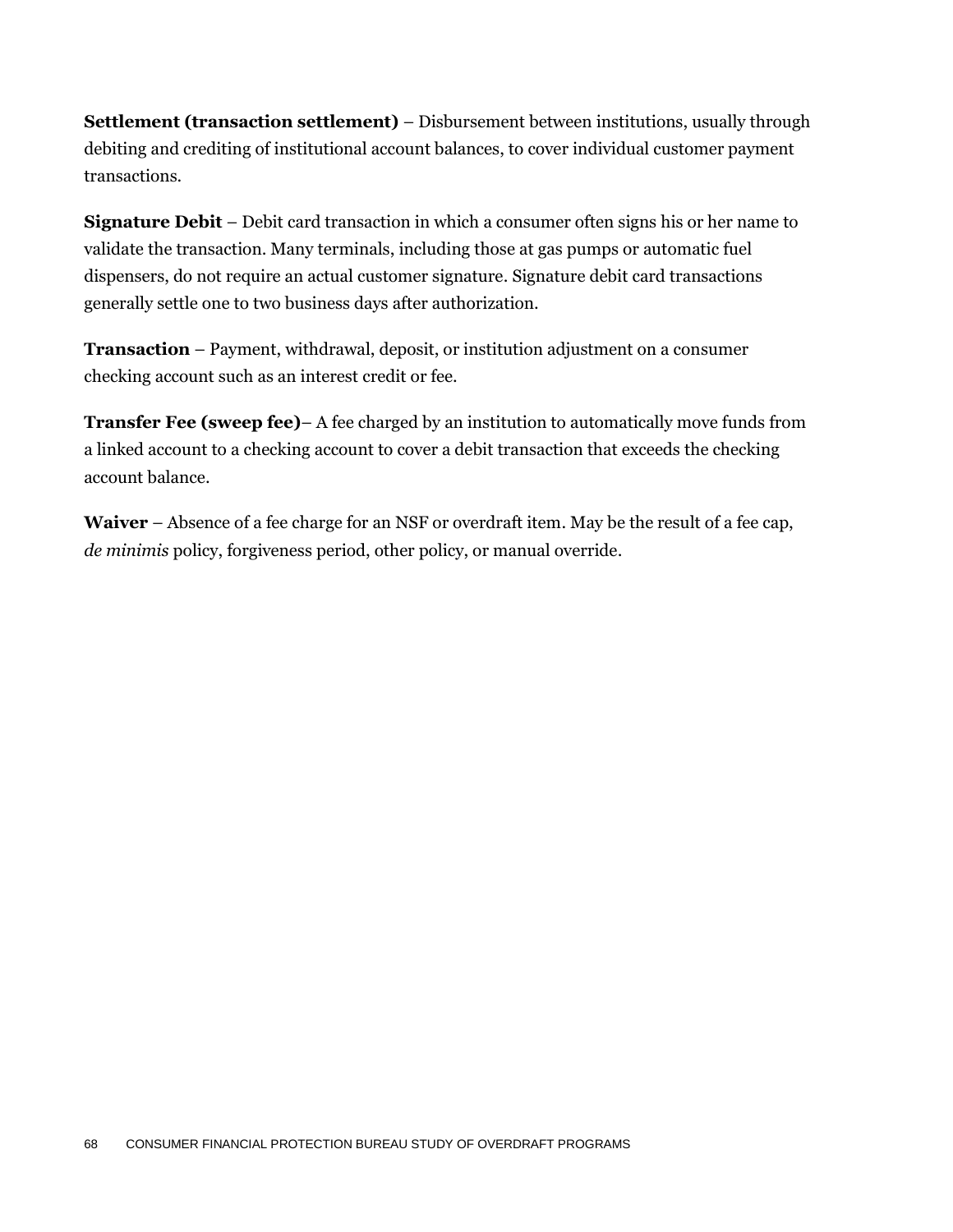## Notes

<sup>1</sup> Richard Cordray, Director, CFPB, Remarks at the CFPB Roundtable on Overdraft Practices (Feb. 22, 2012), *available at* http://www.consumerfinance.gov/speeches/prepared-remarks-by-richard-cordrayat-the-cfpb-roundtable-on-overdraft-practices.

<sup>2</sup> *Id*.

 $\overline{a}$ 

<sup>3</sup> *See* Impacts of Overdraft Programs on Consumers, 77 Fed. Reg. 12031 (Feb. 28, 2012), *available at* [http://www.gpo.gov/fdsys/pkg/FR-2012-02-28/pdf/2012-4576.pdf.](http://www.gpo.gov/fdsys/pkg/FR-2012-02-28/pdf/2012-4576.pdf)

<sup>4</sup> Bureau analysis of FDIC and NCUA data obtained through SNL Financial LC.

<sup>5</sup> *See, e.g.*, Comments to the Office of the Comptroller from the Center for Responsible Lending, Proposed Guidance on Deposit-Related Consumer Credit Products (Aug. 8, 2011); Guidance on Deposit-Related Consumer Credit Products, Docket ID OCC-2011-0012 (Proposed guidance), 76 Fed. Reg. 33409 (June 8, 2011) (OCC); Joint Guidance on Overdraft Protection Programs, 70 Fed. Reg. 9127 (Feb. 24, 2005) (FDIC, OCC, Federal Reserve Board, and NCUA).

<sup>6</sup> Hayashi, Fumiko, The New Debit Card Regulations: Initial Effects on Networks and Banks, Federal Reserve Bank of Kansas City, Economic Review (2012).

<sup>7</sup> The Nilson Report #1008 (Dec. 2012).

<sup>8</sup> 2011 FDIC Survey of Banks' Efforts to Serve the Unbanked and Underbanked, p.16 (Dec. 2011), *available at* [http://www.fdic.gov/unbankedsurveys/2011survey/2011report.pdf.](http://www.fdic.gov/unbankedsurveys/2011survey/2011report.pdf)

<sup>9</sup> Independent Community Bankers of America, ICBA Overdraft Payment Services Study: Community Bank Findings, p.24 (2012).

<sup>10</sup> FDIC Quarterly Banking Profile (Dec. 2012).

<sup>11</sup> National Credit Union Administration, PACA Facts Data 5300 Call Report Quarterly Summary December 2012 (Feb. 21, 2012).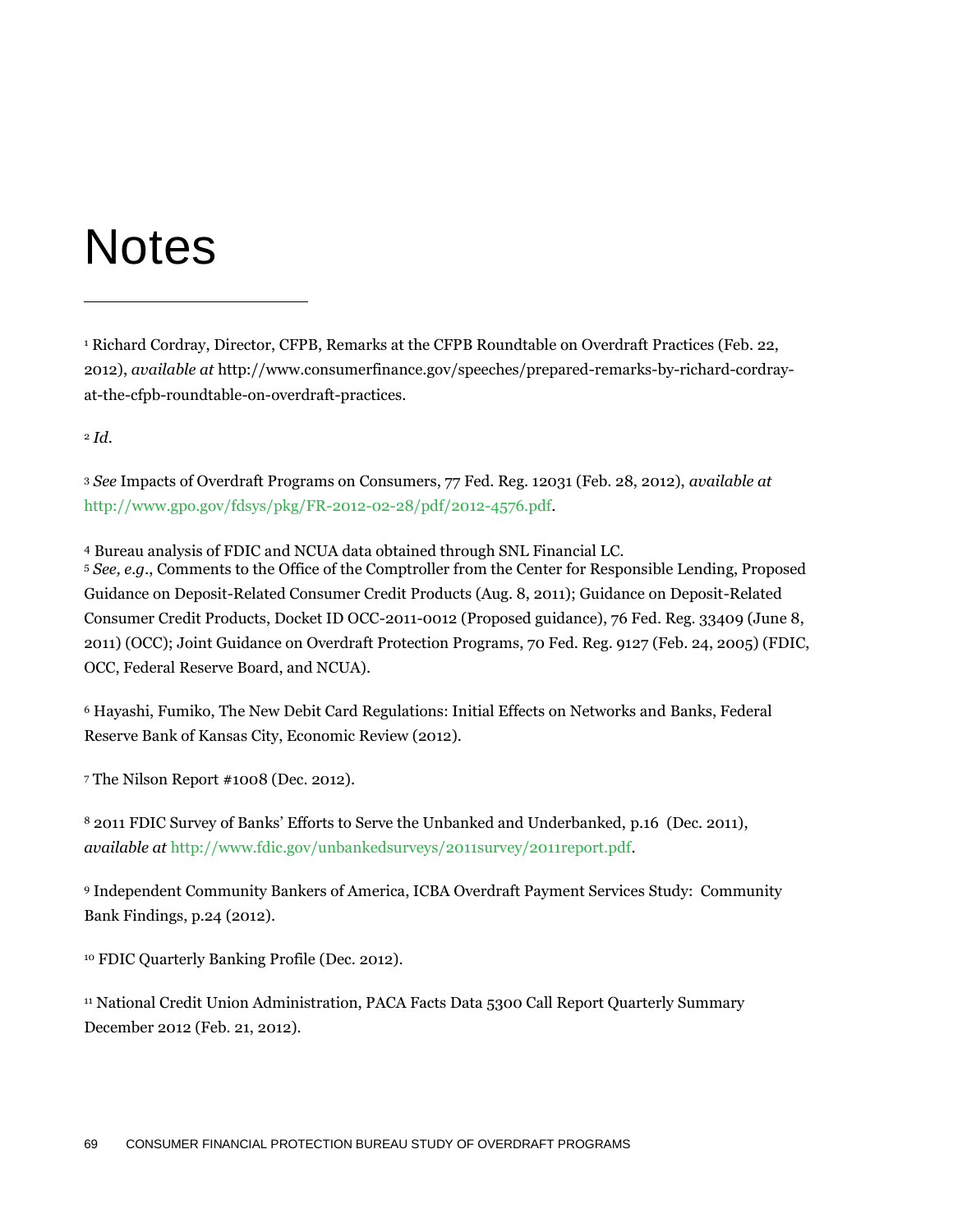<sup>12</sup> BB&T Corporation, 2012 Annual Report, p.22 and p.81 (2013); Commerce Bancshares, Inc., 2012 Annual Report and Form 10-K, Form 10-K p.22 (2013); Cullen/Frost Bankers, Inc., Year 2012 Annual Report, p.46 and p.82 (2013); Synovus, 2012 Annual Report, p.58 (2013).

<sup>13</sup> Moebs Services, Overdrafts Rebound Sharply in 2012 (Sept. 24, 2012).

<sup>14</sup> Federal Deposit Insurance Corporation, FDIC Study of Bank Overdraft Programs, p.57 (Nov. 2008), *available at* http://www.fdic.gov/bank/analytical/overdraft/FDIC138\_Report\_Final\_v508.pdf.

<sup>15</sup> Independent Community Bankers of America, ICBA Overdraft Payment Services Study: Community Bank Findings (June 2012).

<sup>16</sup> Strunk & Associates, L. P.

 $\overline{a}$ 

<sup>17</sup> FDIC Quarterly Banking Profile: Fourth Quarter 2012 Vol. 7, No. 1 (2013).

<sup>18</sup> National Credit Union Administration, PACA Facts Data 5300 Call Report Quarterly Summary December 2012 (Feb. 21, 2012).

<sup>19</sup> Federal Deposit Insurance Corporation, FDIC Study of Bank Overdraft Programs (Nov. 2008), *available at* http://www.fdic.gov/bank/analytical/overdraft/FDIC138\_Report\_Final\_v508.pdf.

<sup>20</sup> Bankrate.com, Checking Fees Rise to Record Highs in 2012 (Sept 24, 2012), *available at* [http://www.bankrate.com/finance/checking/checking-fees-record-highs-in-2012.aspx#slide=5;](http://www.bankrate.com/finance/checking/checking-fees-record-highs-in-2012.aspx#slide=5) Bankrate.com, Average Nonsufficient Funds Fee (Dec. 8, 2004), *available at*  [http://www.bankrate.com/brm/news/checkingstudy2004/interest/nsf-fee.asp.](http://www.bankrate.com/brm/news/checkingstudy2004/interest/nsf-fee.asp)

<sup>21</sup> Moebs Services, 2012 The Year of Overdraft Coming Back (Mar. 25, 2013).

<sup>22</sup> Federal Deposit Insurance Corporation, FDIC Study of Bank Overdraft Programs (Nov. 2008), *available at* http://www.fdic.gov/bank/analytical/overdraft/FDIC138\_Report\_Final\_v508.pdf.

<sup>23</sup> *Id.*

<sup>24</sup> Federal Deposit Insurance Corporation, 2011 FDIC Survey of Banks' Efforts to Serve the Unbanked and Underbanked, p.28 (Dec. 2011).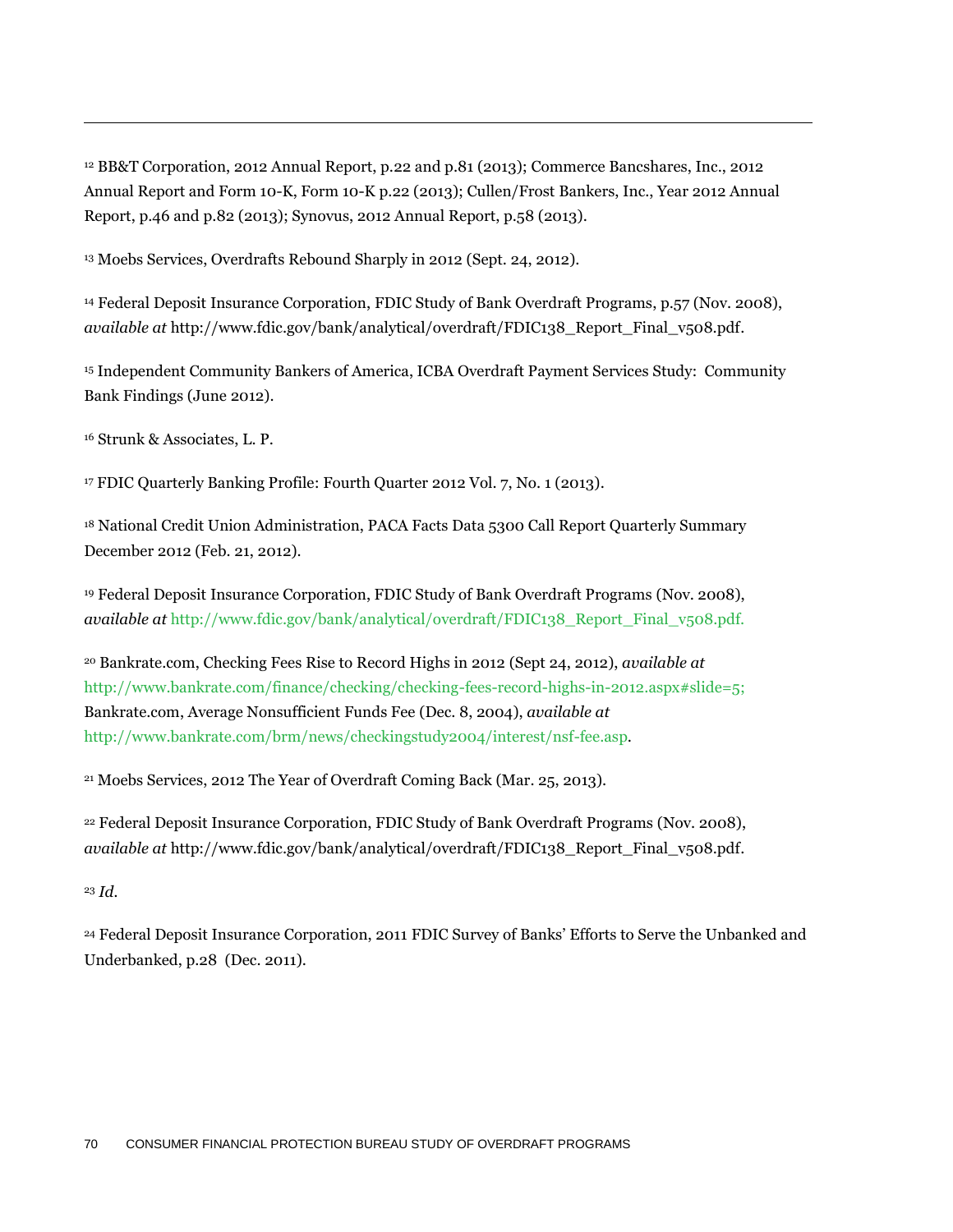<sup>25</sup> Joint Guidance on Overdraft Protection Programs, 70 Fed. Reg. 9127 (Feb. 24, 2005) (FDIC, OCC, Federal Reserve Board, and NCUA); Guidance on Overdraft Protection Programs, 70 Fed. Reg. 8428 (Feb. 18, 2005) (OTS).

<sup>26</sup> Truth in Savings, Regulation DD (Proposed rule), 69 Fed. Reg. 31760, 31761 (Jun. 7, 2004).

<sup>27</sup> Truth in Savings, Regulation DD ( Final rule)*,* 70 Fed. Reg. 29582 (May 24, 2005) and Truth in Savings, Regulation DD (Final rule), 74 Fed. Reg. 5584 (Jan. 29, 2009).

<sup>28</sup> Electronic Fund Transfers, Regulation E (Final rule), 74 Fed. Reg. 59033 (Nov. 17, 2009).

<sup>29</sup> Overdraft Payment Programs and Consumer Protection, Final Overdraft Payment Supervisory Guidance, FIL-81-2010 (Nov. 24, 2010) (FDIC), *available at*

[http://www.fdic.gov/news/news/financial/2010/fil10081b.pdf;](http://www.fdic.gov/news/news/financial/2010/fil10081b.pdf) Supplemental Guidance on Overdraft Protection Programs, Docket ID OTS-2010-0008 (Proposed guidance) (Apr. 29, 2010) (OTS); Guidance on Deposit-Related Consumer Credit Products, Docket ID OCC-2011-0012 (Proposed guidance), 76 Fed. Reg. 33409 (June 8, 2011) (OCC); Proposed Guidance on Deposit Advance Products; Withdrawal of Proposed Guidance on Deposit-Related Consumer Credit Products, 78 Fed. Reg. 25353 (Apr. 30, 2013) (OCC).

<sup>30</sup> Electronic Fund Transfers, Regulation E (Final rule), 74 Fed. Reg. 59041 (Nov. 17, 2009).

<sup>31</sup> *Id.*

 $\overline{a}$ 

<sup>32</sup> Independent Community Bankers of America, ICBA Overdraft Payment Services Study: Community Bank Findings, p.35 (2012).

<sup>33</sup> Consumer Bankers Association, CBA Releases Data Finding Overdraft Opt-In Rates at 16%, (Oct. 27, 2011) *available at*

[http://www.cbanet.org/News%20and%20Media/press%20releases%202011/10272011\\_pressrelease.asp](http://www.cbanet.org/News%20and%20Media/press%20releases%202011/10272011_pressrelease.aspx) [x](http://www.cbanet.org/News%20and%20Media/press%20releases%202011/10272011_pressrelease.aspx).

<sup>34</sup> Independent Community Bankers of America, ICBA Overdraft Payment Services Study: Community Bank Findings, p.35 (June 2012).

<sup>35</sup> 12 C.F.R. § 229.1.

<sup>36</sup> 12 C.F.R. § 229.13.